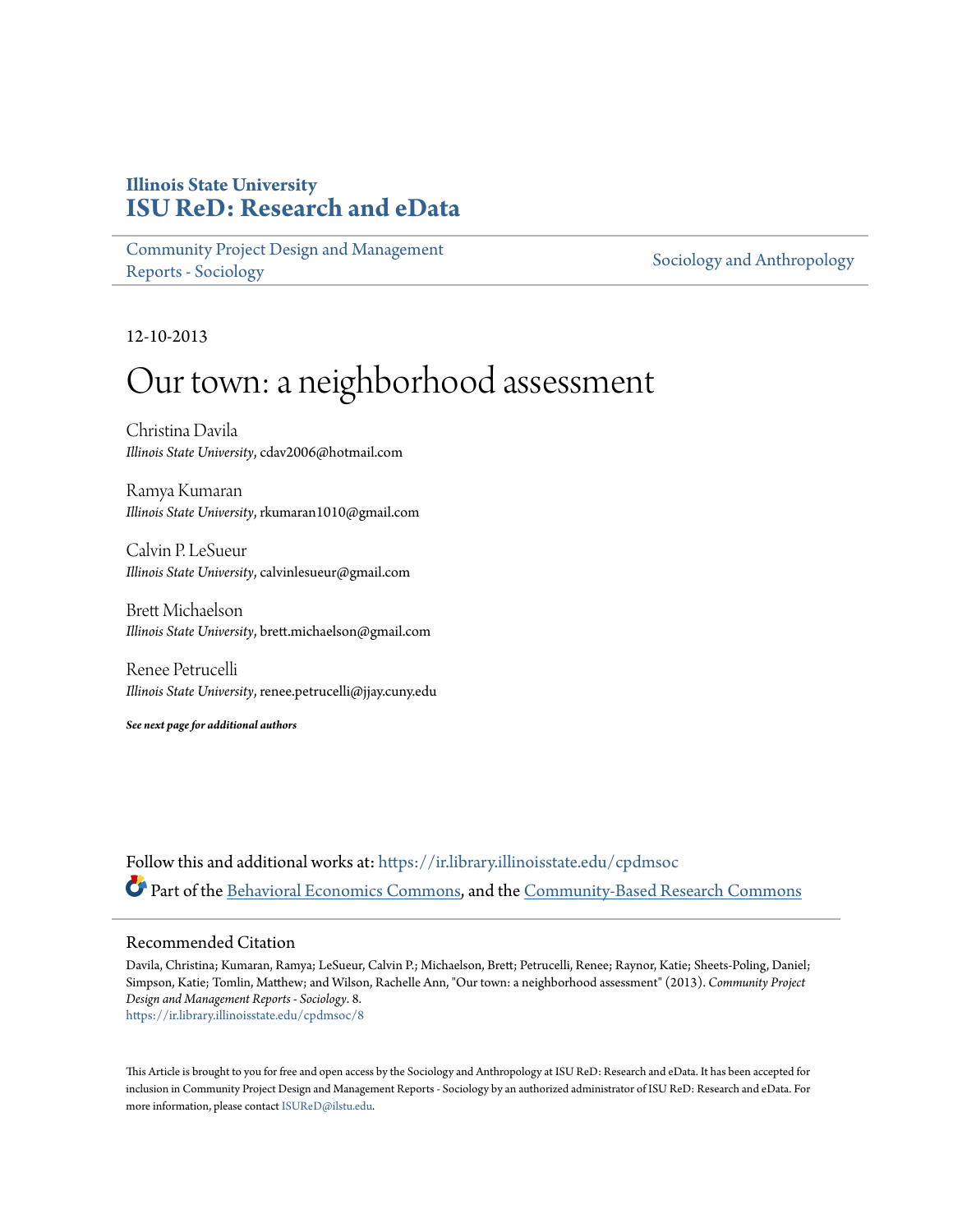#### **Authors**

Christina Davila, Ramya Kumaran, Calvin P. LeSueur, Brett Michaelson, Renee Petrucelli, Katie Raynor, Daniel Sheets-Poling, Katie Simpson, Matthew Tomlin, and Rachelle Ann Wilson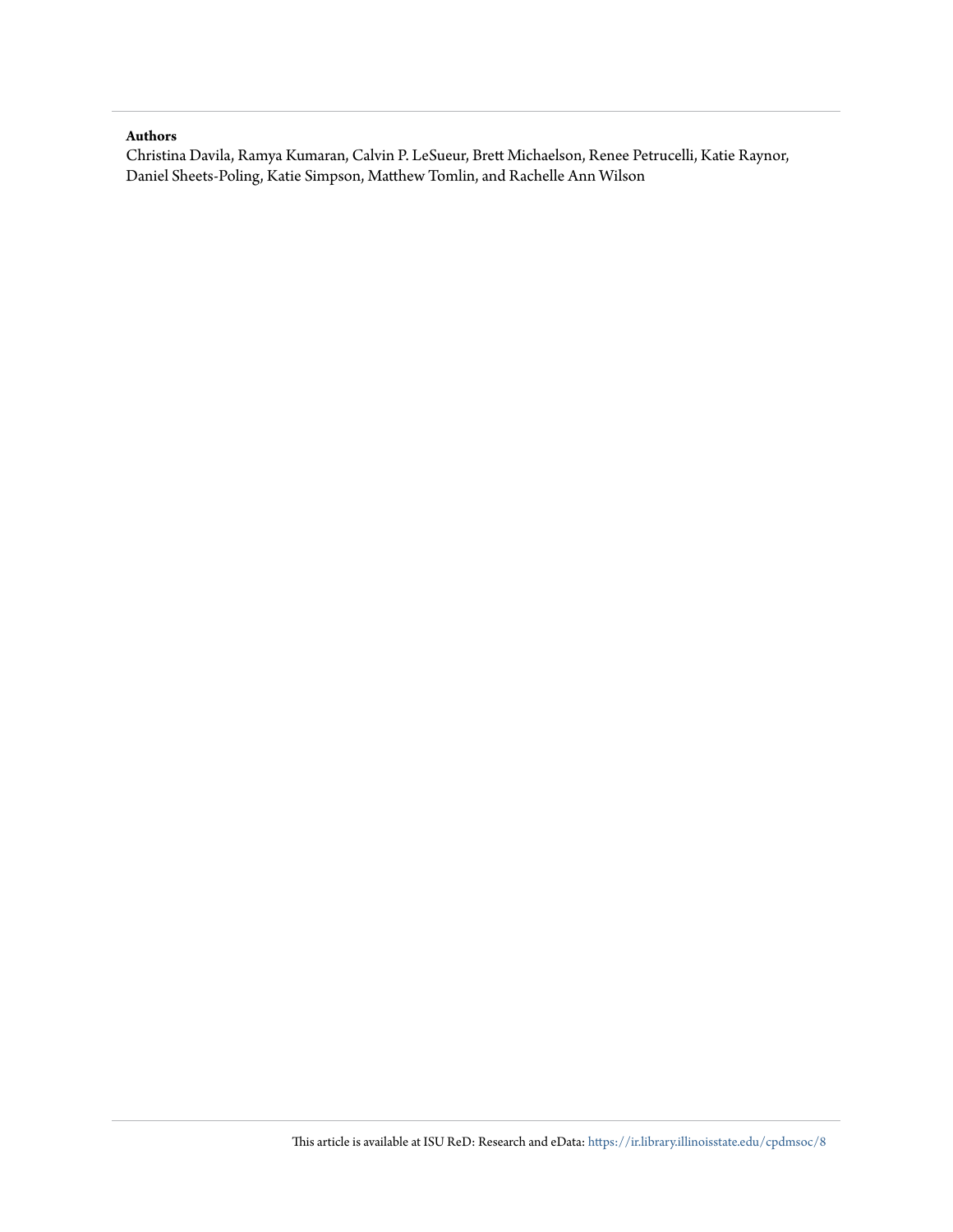**in Support of the UNITED WAY OF MCLEAN COUNTY 2014 COMMUNITY ASSESSMENT**



Artwork Courtesy of: a local resident



ECONOMIC DEVELOPMENT **Illinois State University** 



Prepared by Prepared for

This project was completed by graduate student researchers, under the guidance of Dr. Joan Brehm, in economics, political science, and sociology at the Stevenson Center for Community and Economic Development.

Researchers include: Calvin LeSueur, Daniel Sheets-Poling, Rachelle A. Wilson, Katie Raynor, Brett Michaelson, Katie Simpson, Matthew Tomlin, Ramya Kumaran, Christina Davila and Nay Petrucelli.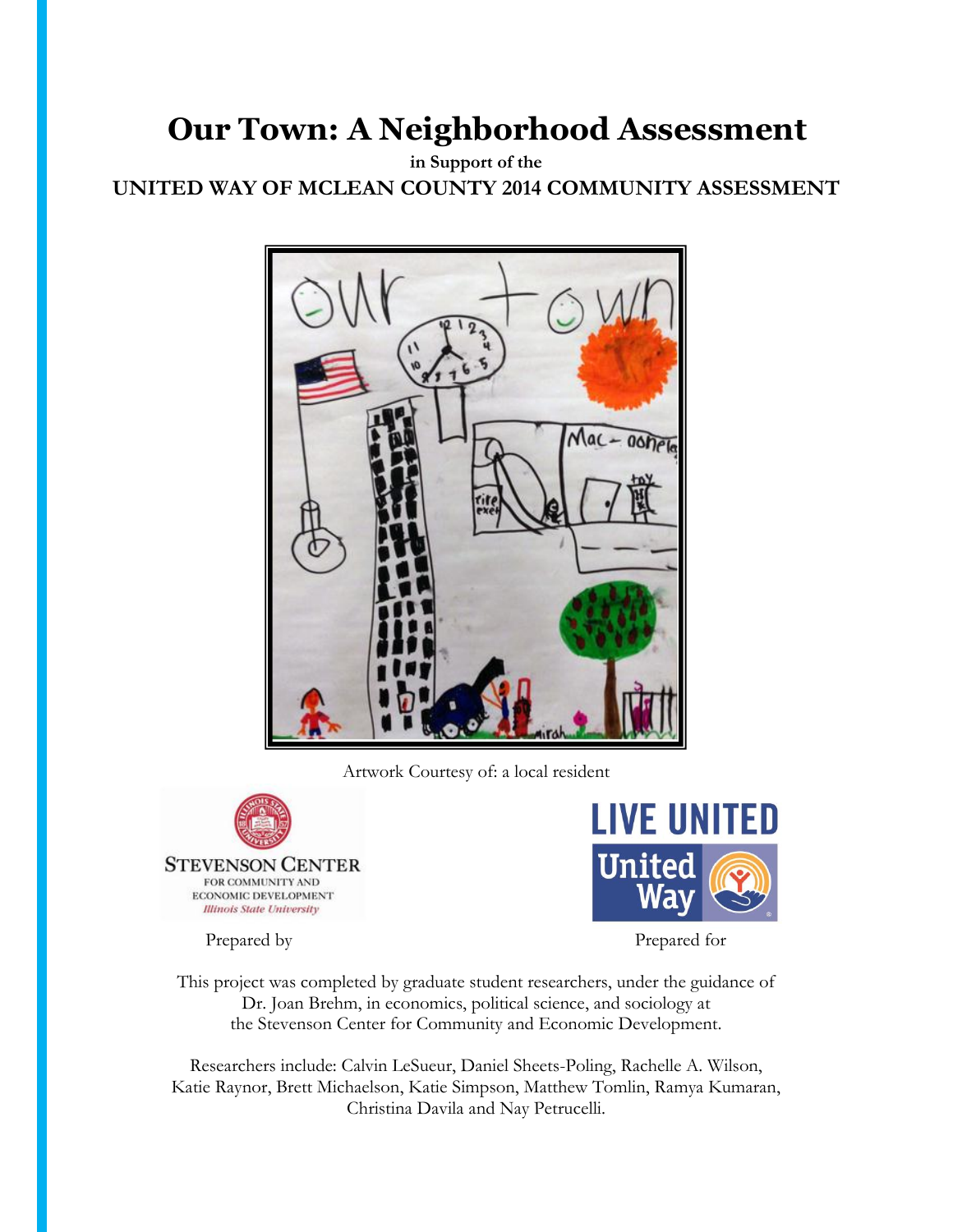## **Acknowledgements**

The Neighborhood Assessment was completed by the combined efforts of many individuals in McLean County. This report would not have been possible without the hard work, dedication, and contribution of government workers, community groups, researchers, and members of the community. Researchers from the Stevenson Center for Community and Economic Development at Illinois State University would like to thank the United Way of McLean County for giving us the opportunity to conduct the Community Needs Assessment; specifically, we would like to extend this thank you to Ashley Long and Nicole Smith for your advice and helpful suggestions throughout our initial planning phase.

Furthermore we would like to acknowledge the invaluable contributions of the Key Informant Participants. Without their time, cooperation and coordination, the Community Assessment would not be as detailed and the information collected would not be as robust as it is. Additionally, we would like to thank them for their support throughout the focus group recruiting process.

Equally, researchers from the Stevenson Center would like to thank the neighborhoods and community members who took the time to share their opinions and experiences with us during this assessment. Their contribution has been essential to the assessment and to the final recommendations proposed by the Stevenson Center for Community and Economic Development.

Finally, it is necessary to acknowledge the support received from local organizations and businesses. We would like to thank Wayman AME Church, Jacob's Well Church, Stevenson Elementary School, and the Lexington Community Center for hosting neighborhood focus groups. We would like to thank Dr. Vernon Pohlmann for the Pohlmann Family Development Grant, which allowed us to procure refreshments and materials for conducting the focus groups during this assessment. Also, we would like to thank Famous Dave's BBQ in Bloomington and Kemp's Upper Tap in Lexington for providing refreshments to participants of these focus groups. Finally, we would like to acknowledge the participation and assistance of Stevenson Elementary PTO, The Center for Family and Youth Solutions, WGLT and the West Bloomington Revitalization Project during our focus group recruiting efforts.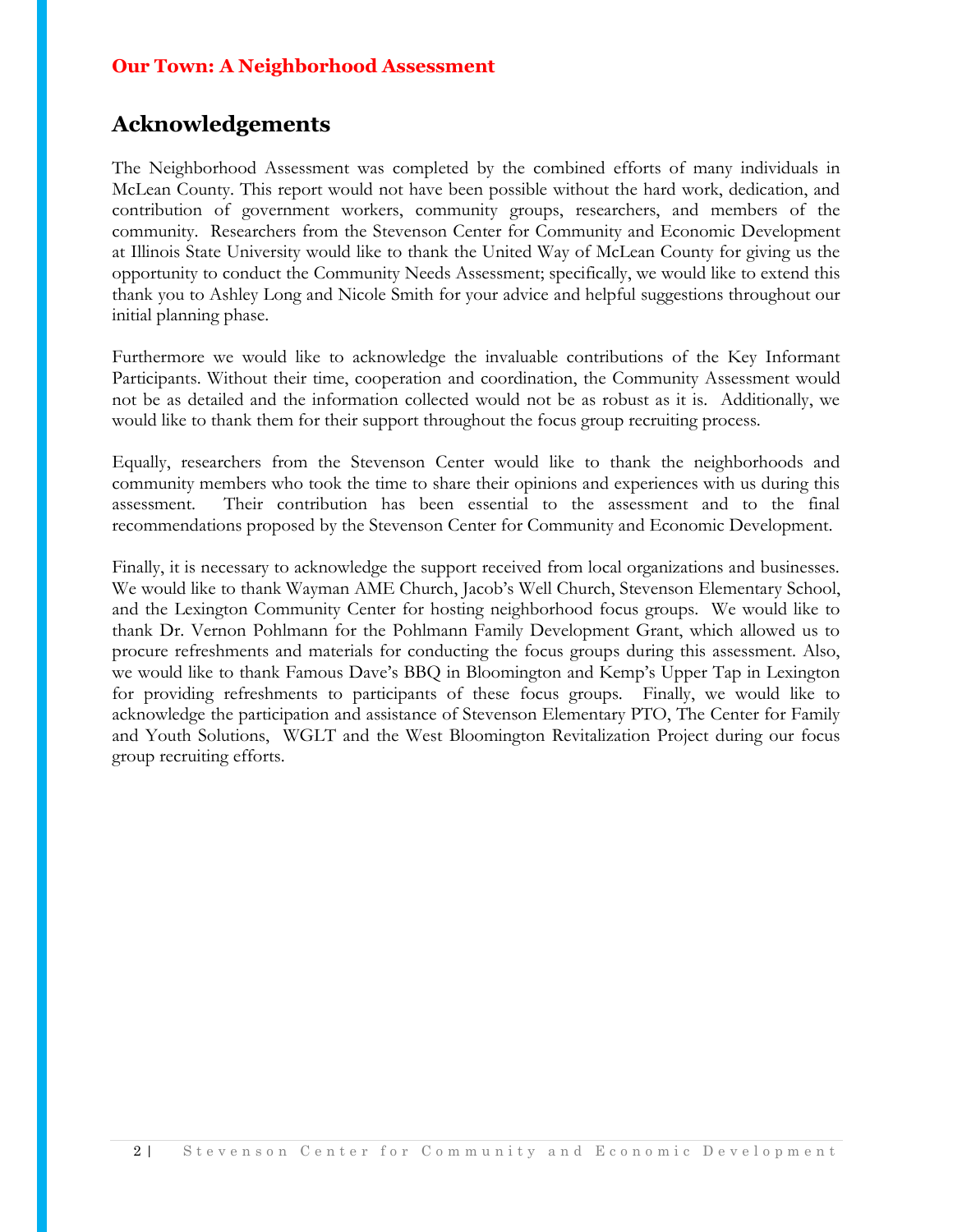## **Abstract**

This report addresses the question: What factors have the strongest impact on communal and individual well-being in different neighborhoods in McLean County? It is one part of the larger United Way of McLean County Community Assessment 2014, which will evaluate the assets and needs of McLean County by focusing on respondents' experiences receiving health and human services. Our findings are based on data from five key informant interviews and four focus groups. This information was collected from four geographically and economically distinct neighborhoods: rural Lexington, East Bloomington, Normal, and West Bloomington. Common themes that emerged from these sessions are: the dearth of opportunities for young people, the desire for more local businesses, praise for city services such as garbage collection, the desire for growth of community, and the importance of churches. A number of other findings, limitations of the assessment, and recommendations and future research are discussed.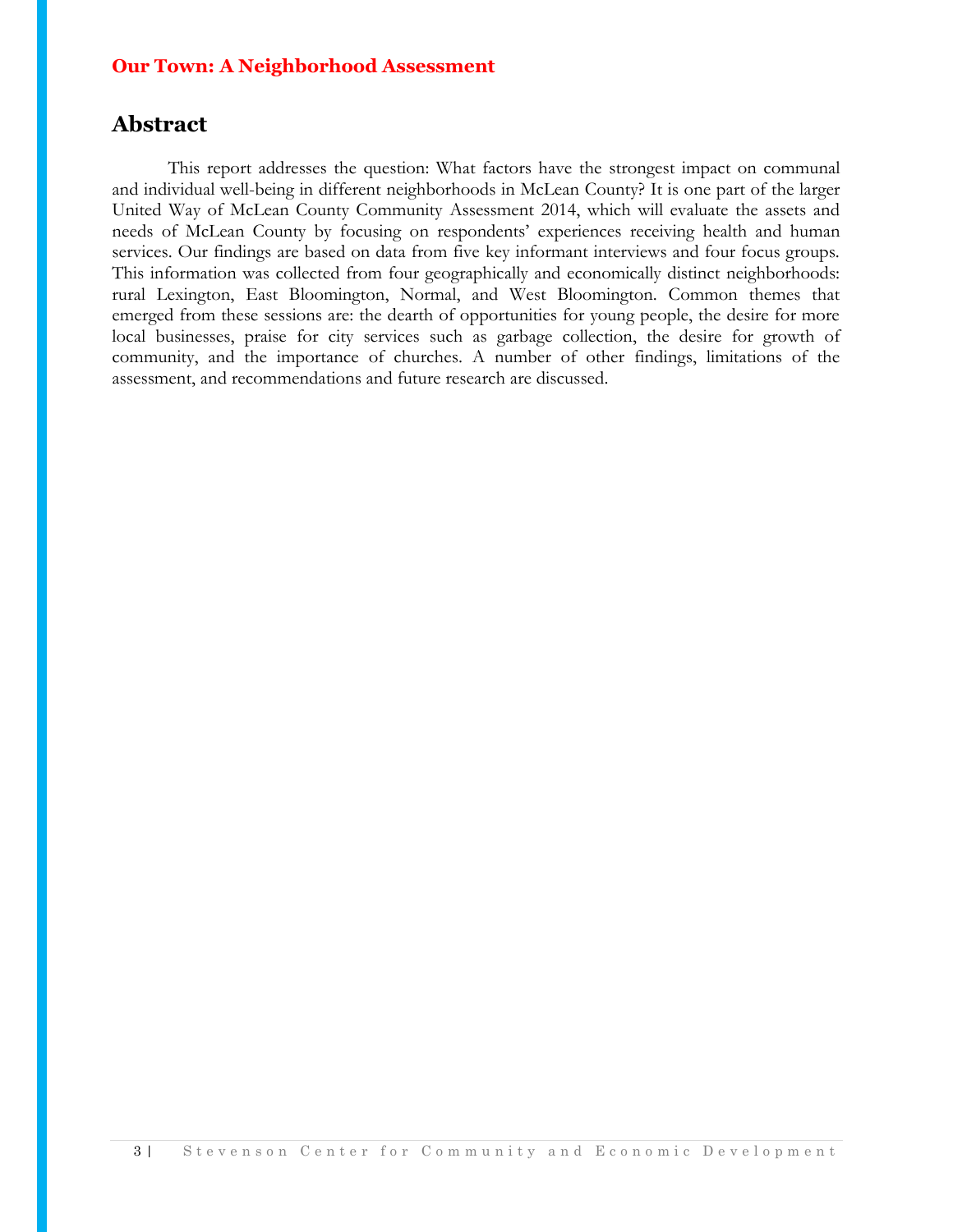## **Table of Contents**

| I. Introduction                                                 | 6        |
|-----------------------------------------------------------------|----------|
| <b>II. Literature Review</b>                                    | 7        |
| <b>III.</b> Conceptual Design                                   | 11       |
| <b>IV. Research Methods</b>                                     | 13       |
| V. Findings<br>Key Informants                                   | 16<br>16 |
| Focus Groups                                                    | 20       |
| Common Themes                                                   | 25       |
| VI. Project Recommendations                                     | 30       |
| VII. Recommendations for Future Assessments and Research        | 42       |
| VIII. Limitations of the Study and Conclusions                  | 45       |
| IX. References                                                  | 47       |
| X. Appendices<br><b>Appendix A-Key Informant Contact Script</b> | 50       |
| <b>Appendix B-Key Informant Consent Form</b>                    | 51       |
| <b>Appendix C-Key Informant Interview Protocol</b>              | 52       |
| <b>Appendix D-Focus Group Consent Forms</b>                     | 53       |
| <b>Appendix E-Focus Group Interview Protocol</b>                | 54       |
| Appendix F-Marketing Materials: Sample flier                    | 56       |
| Appendix G-East Bloomington Neighborhood Map                    | 57       |
| Appendix H-West Bloomington Neighborhood Map                    | 58       |
| Appendix I-Normal Neighborhood Map                              | 59       |
| Appendix J-Lexington Neighborhood Map                           | 60       |
| <b>Appendix K-Targeted Advisory Council Members</b>             | 61       |
| Appendix L-About the Stevenson Center                           | 65       |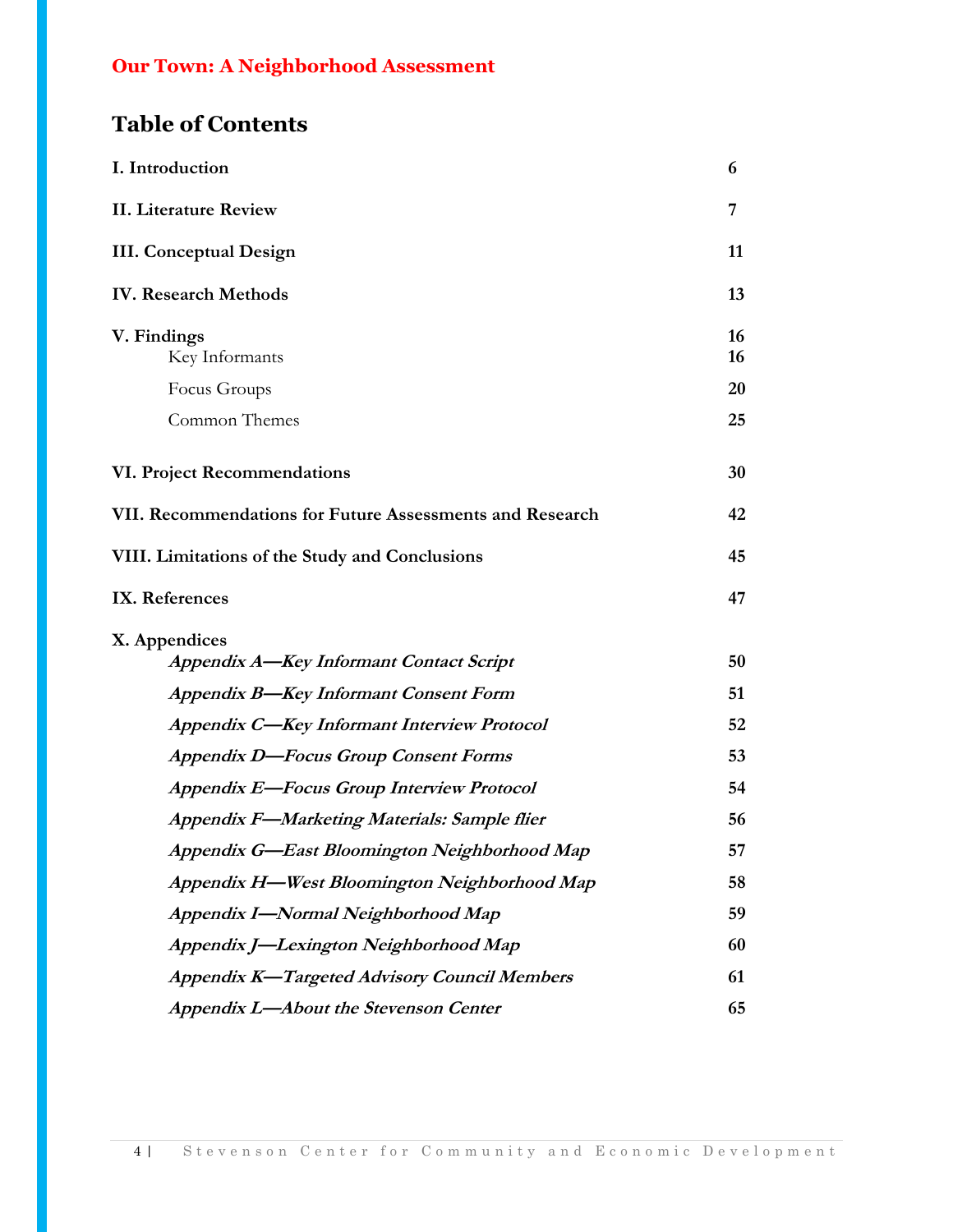## **List of Tables**

| <b>TABLE 1</b> Key Informant Roles                | 14 |
|---------------------------------------------------|----|
| <b>TABLE 2</b> Focus groups                       | 15 |
| <b>TABLE 3</b> Housing: Common Themes             | 25 |
| <b>TABLE 4</b> Safety: Common Themes              | 26 |
| <b>TABLE 5</b> Social Cohesion: Common Themes     | 27 |
| <b>TABLE 6</b> Youth: Common Themes               | 28 |
| <b>TABLE 7</b> Community Resources: Common Themes | 28 |
| <b>TABLE 8</b> Recommendations                    | 30 |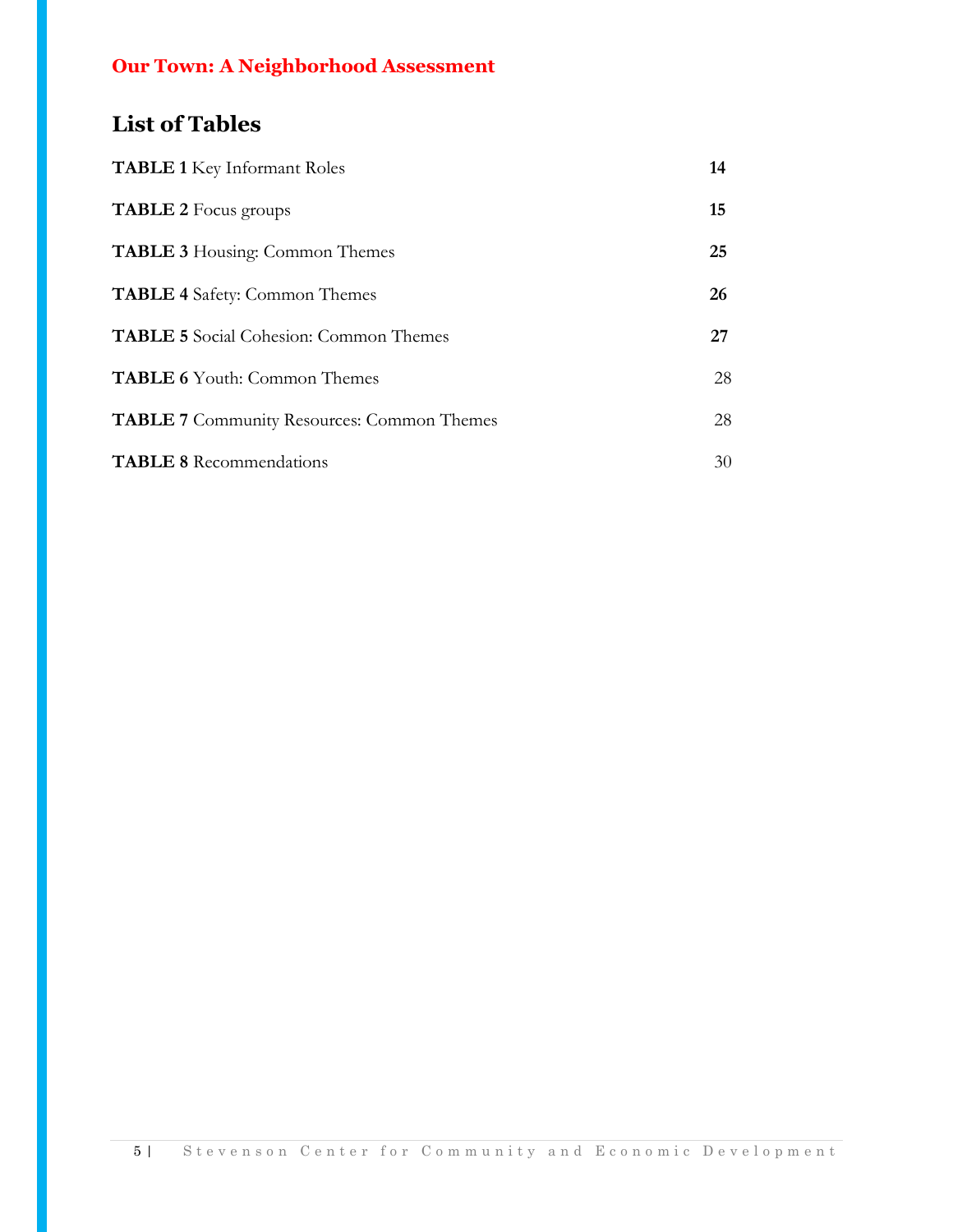## **I. Introduction**

The Stevenson Center for Community and Economic Development at Illinois State University in partnership with the United Way of McLean County (UWMC) conducted a Community Assessment in Fall 2013 to determine the assets and needs of specific types of neighborhoods in McLean County by focusing on respondents' experiences with social services. We developed the following research question to guide our assessment: "What factors have the strongest impact upon communal and individual well-being in different neighborhoods in McLean County?"

We conducted five key informant interviews and four neighborhood focus groups (one in Lexington and Normal, two in Bloomington). From the key informant interviews with local officials, we obtained valuable knowledge that aided in shaping the design of community focus group meetings. The focus groups facilitated an in-depth analysis of what individual respondents in neighborhoods identified as a priority for their community. Community indicators that were examined included: safety, civic engagement, health services, economic status, access to services, infrastructure, education, community organizations, and youth options. The findings of this project enable UWMC to more accurately target the interests of different populations within McLean County, inform key stakeholders of the issues identified by local respondents, and demonstrate the impact of services among different neighborhoods, allowing for better strategic planning. This report will be incorporated with the larger Community Assessment released by UWMC in Spring 2014.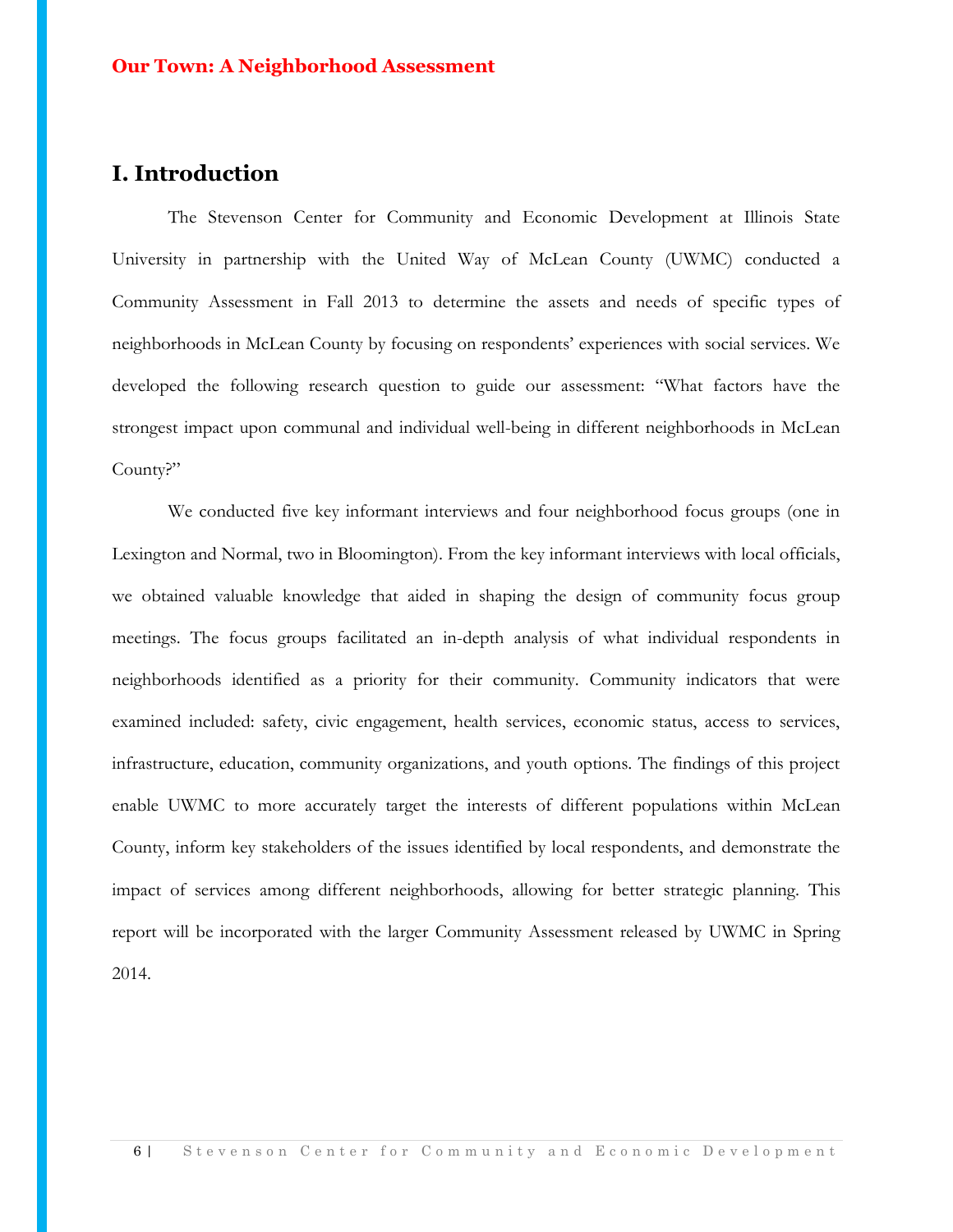## **II. Literature Review**

We reviewed a wide array of scholarship in order to better understand some of the themes we would encounter during the Community Assessment. The relevant literature discussed the definition of community, neighborhood, sense of community, social cohesion, social bonds, and the physical environment as measurable indicators of individual and communal well-being. Relatedly, we found that poverty greatly impacts the level of individual and communal well-being. These findings guided our research question, interview protocol, and methodologies, and were critical to our understanding of the complex interrelated factors affecting communal and individual well-being.

A working definition for community has been provided by Wilkinson (1991:2):

"Conventionally, there are three elements of the community, namely, a locality, a local society, and a process of locality oriented collective actions. The third of these is the focus here and is termed 'the community field' ... A locality is a territory where people live and meet their daily needs together. A local society is a comprehensive network of associations for meeting common needs and expressing common interests. A community field is a process of interrelated actions through which respondents express their common interest in the local society. While sociologically important units other than the community could embody one or two of these elements, the community, as used here, embodies all three elements."

The neighborhoods we examined were consistent with the idea of "a locality, local society and a process of locality oriented collective actions" (Wilkinson 1991:2-3).

One of the primary reasons that modern researchers struggle with the concept of the neighborhood is that the fine lines of a traditional neighborhood, both spatially and figuratively, have become blurred; the geographic confines of neighborhoods and their social significance have morphed substantially in recent generations (Mallach 2008; Sampson, Morenoff, and Gannon-Rowley 2002). The standard system of defining neighborhoods by street boundaries may be inaccurate due to the tendency for people to avoid crossing major thoroughfares (Sampson et al. 2002). This relates to the distinction, and in some cases, the confusion between the understanding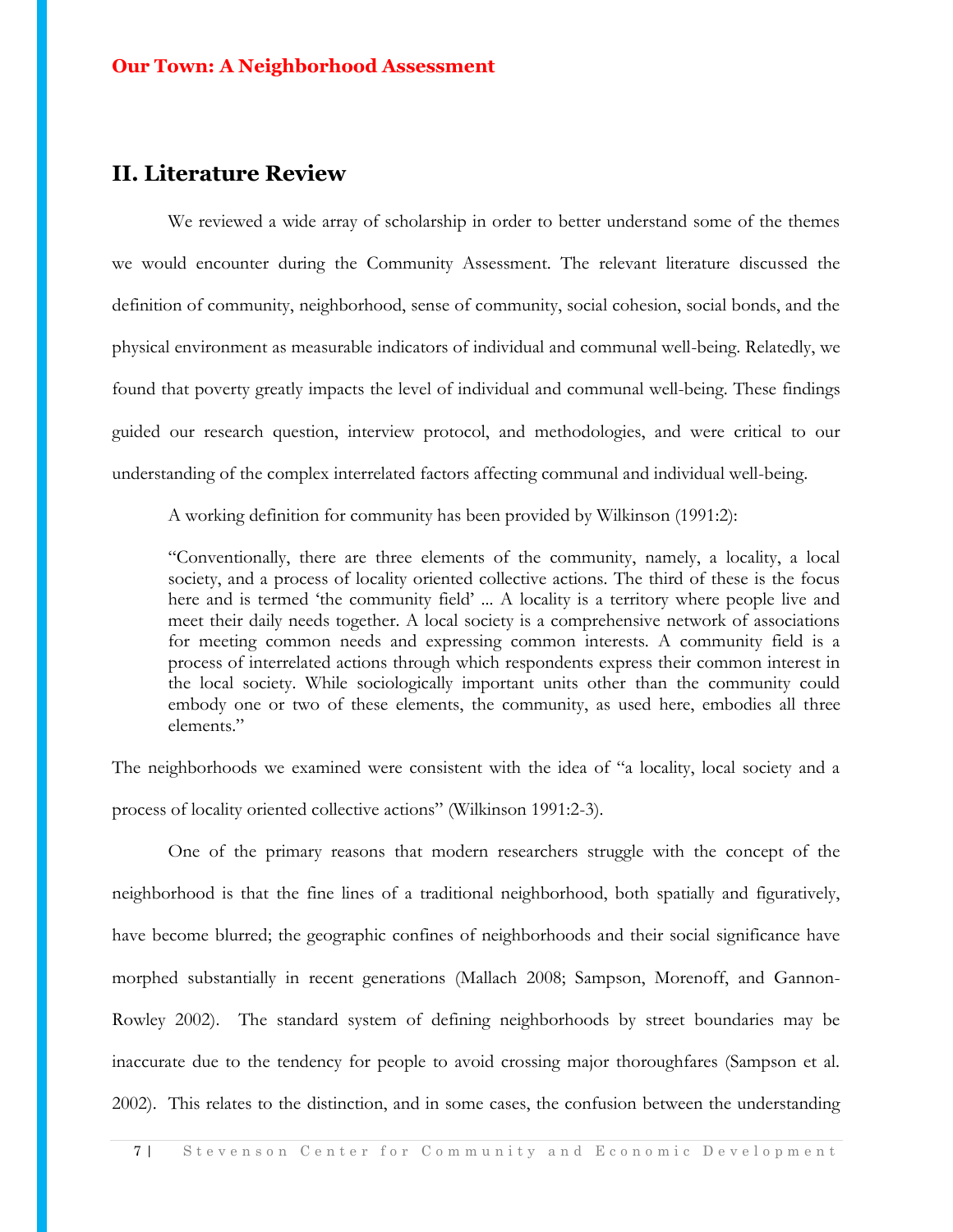of the neighborhood and the community. There are instances in which individuals and groups may not identify strongly with their designated neighborhood—that is, their geographic location—in surveys which are designed to evaluate exactly that (Chavis and Pretty 1999). As such, it is crucial for researchers to account for these discrepancies when assessing a neighborhood or community.

Sense of community (SOC) is one indicator of a healthy community. "Sense of community is a feeling that members have of belonging, a feeling that members matter to one another and to the group, and a shared faith that members' needs will be met through their commitment to be together" (McMillan 1976: 9). The level of SOC can determine how problems are solved in a neighborhood, and impacts the mental well-being of respondents. Research on the effects of sense of community are only meaningful if data can be organized and analyzed in an accurate way. Researchers vary in the metrics they use, the scope of their analysis, and the perspective they take in formulating their research questions.

In terms of choosing a research method, Charzdon and Lott (2010) discuss key informants and their importance in what might be the "nuances" or "intricacies" of a specific neighborhood. "While the data produced by qualitative studies such as this are less objective than survey data with a larger number of respondents, a strength of using qualitative key informant interviews include the subtleties in community dynamics elicited from the interviews" (Charzdon and Lott 2010:174). The insight of key informants aided the design of our focus group questions.

Social cohesion is defined by De Jesus et al. (2010:1007) as "the extent of connectedness and solidarity among groups." Using survey data collected from twelve public housing communities in low-income neighborhoods in Boston, the authors found that respondents reporting higher levels of social cohesion considered their neighborhood to be safer than respondents who reported lower levels of social cohesion (De Jesus et al. 2010). As a result of the increased perception of safety in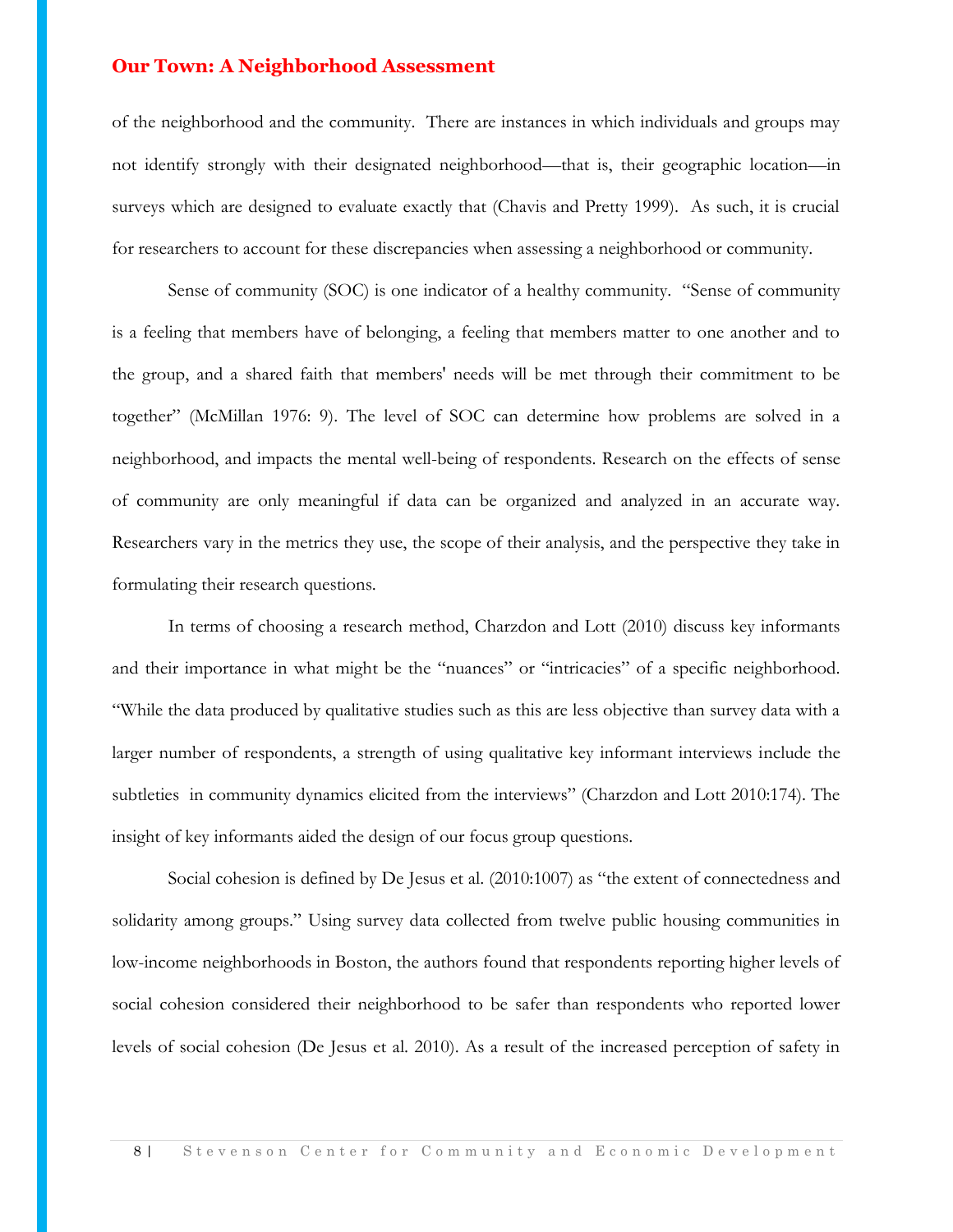neighborhoods with higher social cohesion, the authors claim respondents will likely have lower levels of anxiety and associated measures of poor health.

The physical environment is also an important factor in social well-being. The physical condition of communities directly affects the well-being of its respondents (O'Brien et al. 2012). Physical infrastructure plays a role in transportation issues, which also affects sense of community. For example, a good pedestrian environment can increase the psychological sense of community in a neighborhood (Lund 2002).

Sampson (2003) discusses the influence of poverty on health outcomes across neighborhoods. The author provides a convincing case for the powerful influence of neighborhood context on individual health and wellbeing, citing studies from Northern California, and as far away as Sweden, that found higher rates of poor health for respondents of low socioeconomic status, and concentrated poverty areas. Both studies controlled for the variables of age, sex, education, smoking, and body mass index. That such similar outcomes are found in neighborhoods across the globe indicates that neighborhood poverty does truly impact the overall health of individuals living in that neighborhood. Further testimony to the host of unique problems faced by areas of concentrated poverty comes from a review of more than 40 academic studies of "neighborhood effects" spanning a decade. Sampson et al. (2002) reiterate that factors such as concentrated poverty, affluence, and stability remain highly predictive of numerous outcomes.

Another element that impacts the well-being of a neighborhood is the social bond. The consensus is that social bonds are important (Chavis and Pretty 1999; Graber, Haywood, and Vosler 1996; Sampson et al. 2002). However, there is dissent about their degree of importance, and also about whether strong or weak social bonds are more beneficial. Sampson et al. (2002) concluded that weak social bonds, such as those which an individual would use to solicit a job referral, may be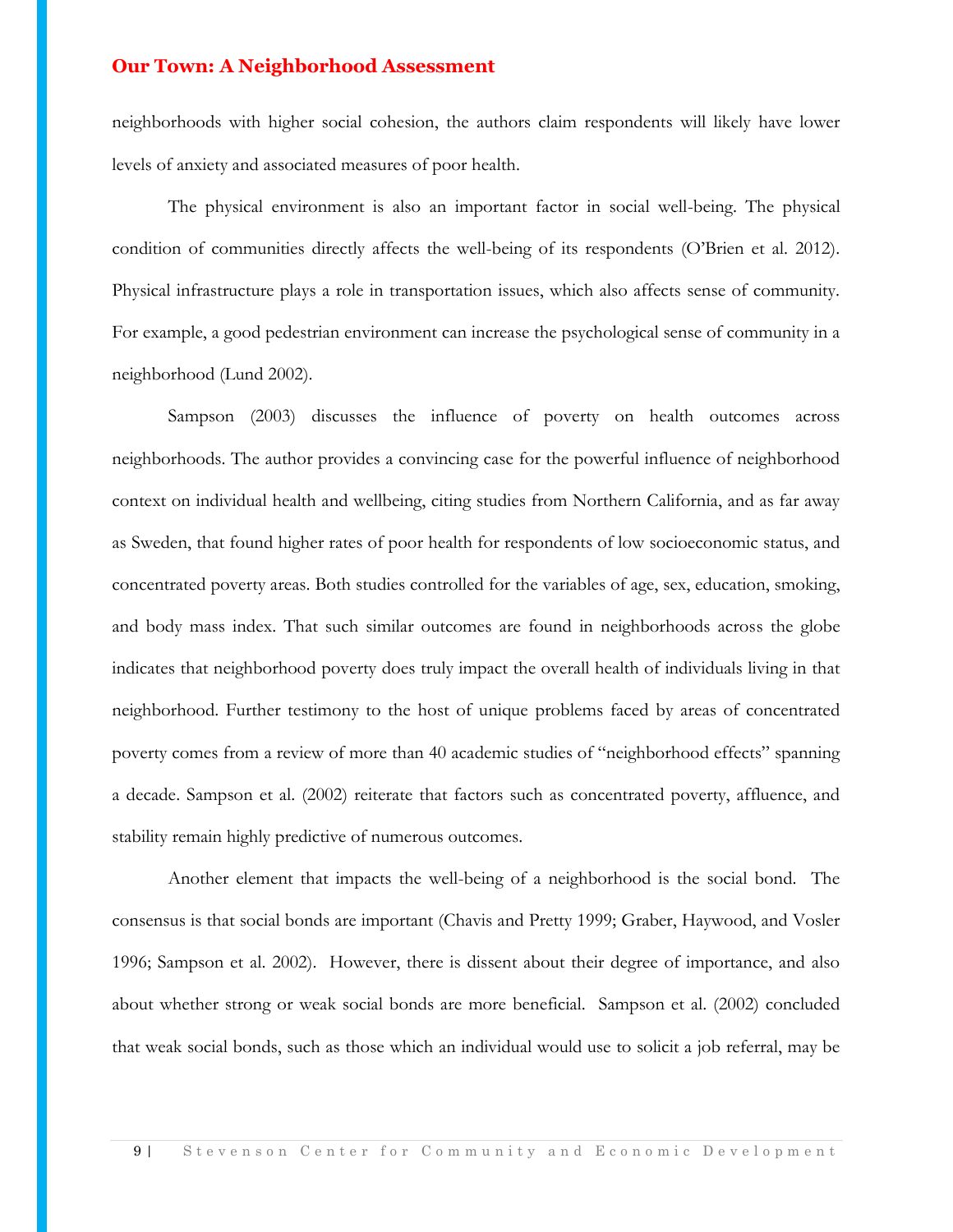quite constructive. In contrast, strong bonds may be related to more destructive behavior, such as gang activity.

Building on the assets of a community is another important theme in the literature. Gary Green and Anna Haines (2012:7) define community development as "a planned effort to build assets that increase the capacity of respondents to improve their quality of life." The Grace Hill Neighborhood model is one such approach, which focuses on marginalized communities and devotes its efforts to fortifying an interdependent network built from community assets and strengths. Graber et al. (1996:73) explain, "underlying this empowerment approach to building neighborhood community is a democratic and egalitarian philosophy of the worth and dignity of every person, integrated with a 'neighbors helping neighbors' view of healthy social relationships." The assets perspective adopted by this neighborhood empowered its own residents to improve their individual and communal well-being.

Our research of existing empirical research guided how we conducted the Community Assessment in various ways. We sought to understand the existing and potential assets in each neighborhood. We asked questions that might give us some qualitative data on social cohesion, sense of community, social bonds, services, health, and the physical environment. We focused on assessing lower income neighborhoods, and acknowledged that these boundaries may have been arbitrary.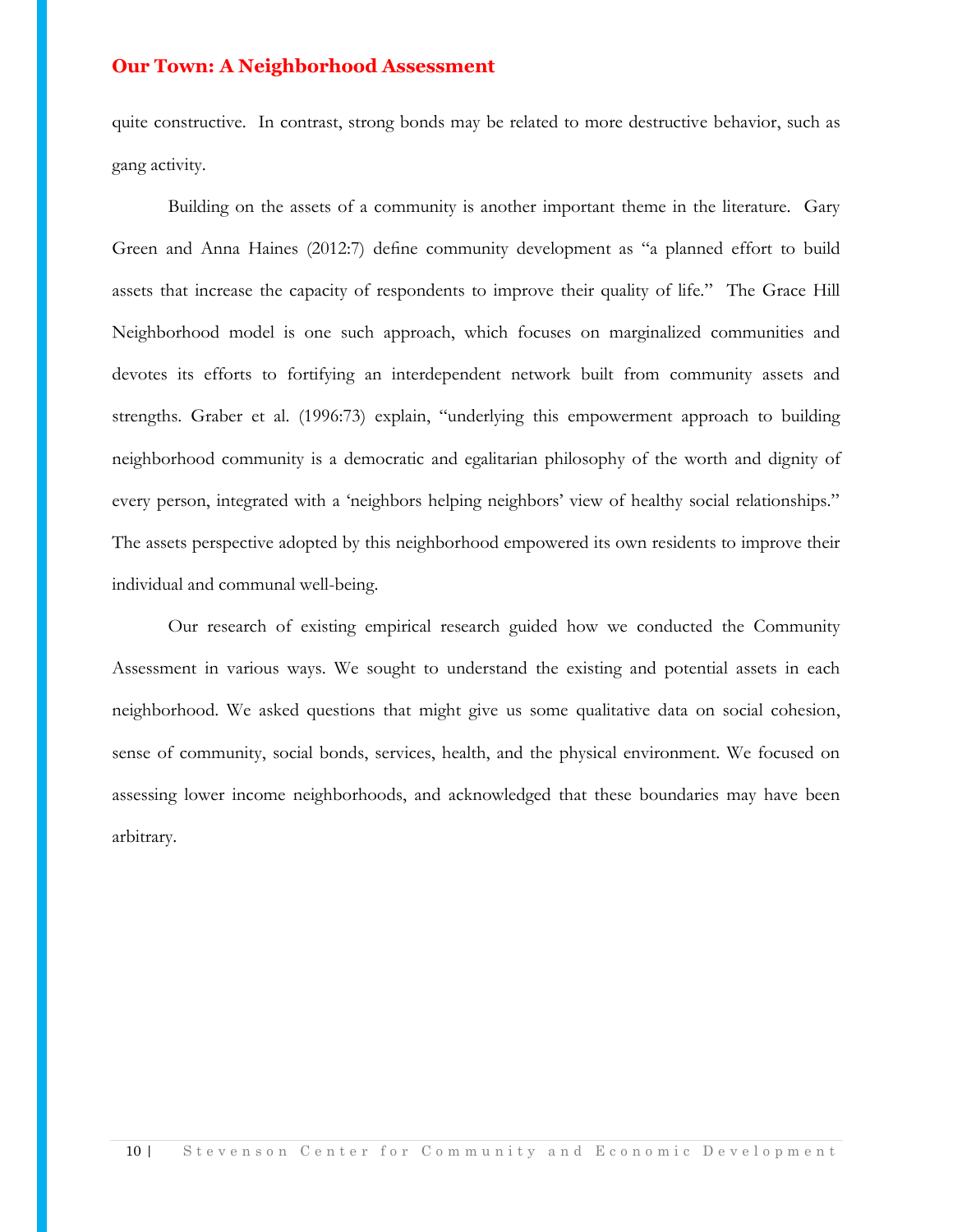## **III. Conceptual Design**

United Way of McLean County (UWMC) conducts periodic Community Assessments to determine community needs and assets. UWMC conducted the 2014 Community Assessment in response to the demographic changes and social issues that have surfaced in McLean County since their last assessment in 2005. Specific issues for exploration included, employment, health care, housing, safety, youth services and senior services. Results of the assessment will allow UWMC to determine how to tailor their services to better serve the community. In addition, findings will be distributed to the public, as well as various government and social service programs in McLean County, allowing these organizations to improve upon their services and offer appropriate resources to community members.

UWMC sent out 16,000 surveys targeting Normal, Bloomington and rural McLean County, and led a series of key informant interviews and focus groups with key officials and populations to gather data. Certain interviews and focus groups centered on specific populations or topics (i.e. Youth Advocacy, Senior Services, Caregivers, Homelessness, and Latinos). Others sought to deduce important themes in selected communities. Our cohort, the students in Sociology 477: Community Project Design and Management (see Appendix K), was tasked with completing five key informant interviews and four focus groups in low and moderate income neighborhoods and one rural community. The geographic boundaries of these communities were determined according to U.S. Census tracts of low and moderate income neighborhoods. The Stevenson Center cohort devised the following research question to guide our portion of the assessment:

**"What factors have the strongest impact upon communal and individual well-being in different neighborhoods in McLean County?"**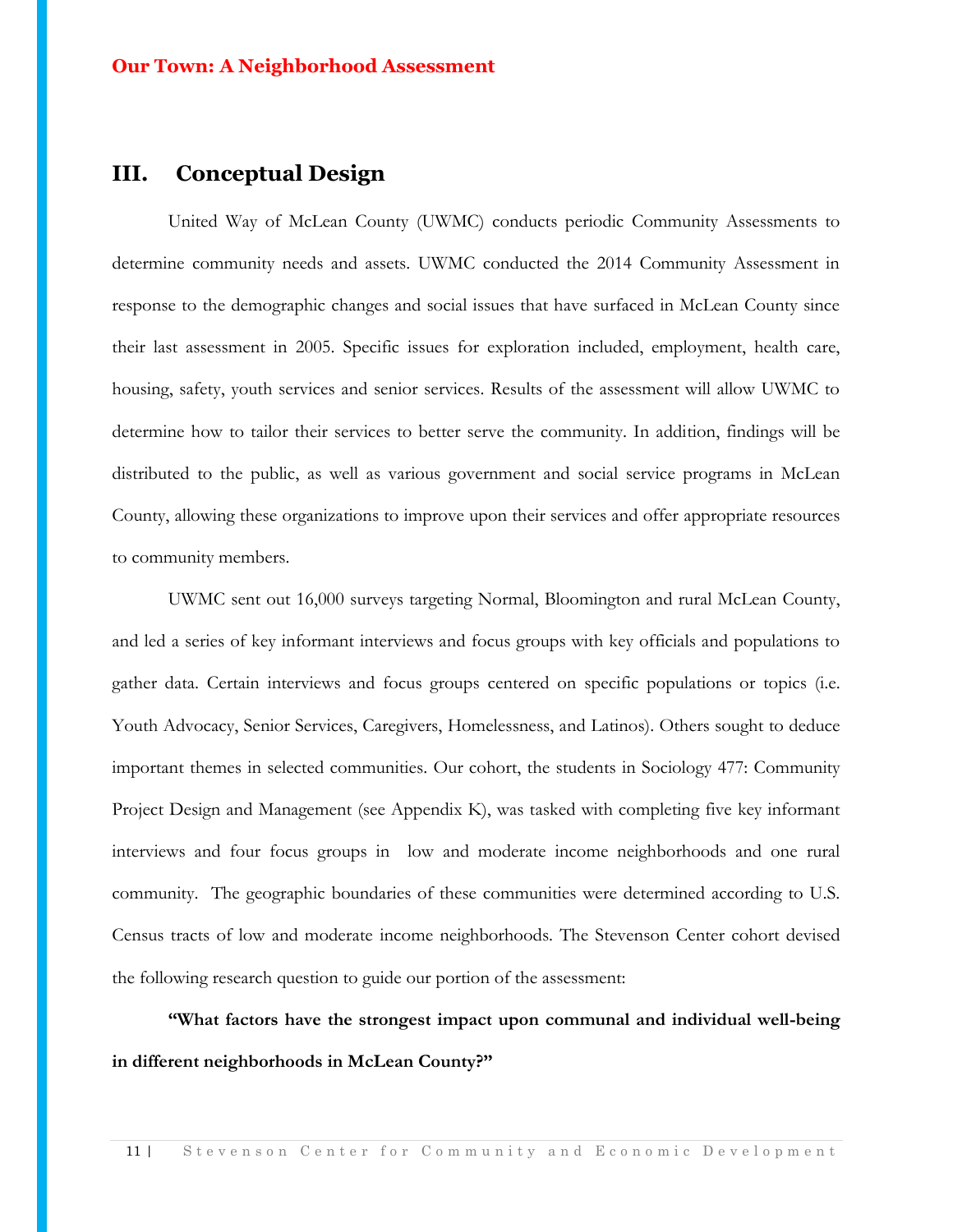In this assessment, individual well-being was conceptualized to include such factors as a person's health, economic status, and skills and education. The term "health" was taken to mean physical, mental, social, and spiritual aspects that impact individual longevity. "Economic status" related to employment and the ability to financially provide for oneself and one's family. In "skills and education," we examined the availability and quality of vocational and educational programming which may contribute to individual success.

Communal well-being is similar to the sense of community as described by McMillan (1967), wherein residents share a mutual sense of belonging and responsibility to their neighbors and the space around them (1967). Wilkinson (1991) makes the claim that the social well-being of the community is largely dependent on the degree of its individual and ecological well-being. In our research, communal well-being was conceptualized by the degree to which the following aspects were present in a community: physical order, social services, civic engagement, safety, and economic stability.

"Physical order" was taken to mean property conditions such as upkeep of houses, yards, parks, streets, and sidewalks. "Social services" included a wide range of programs that may assist respondents in procuring, for example, more affordable housing, food, and health care. "Safety" was a multi-faceted term composed of criminal, environmental, political, and infrastructural threats found within a community. "Civic engagement" was defined as opportunities to volunteer and assist neighbors, whether formally or informally. "Economic stability" of a community denoted job security and availability as well as businesses and services that are locally accessible (e.g. grocery stores, hospitals, schools, etc.).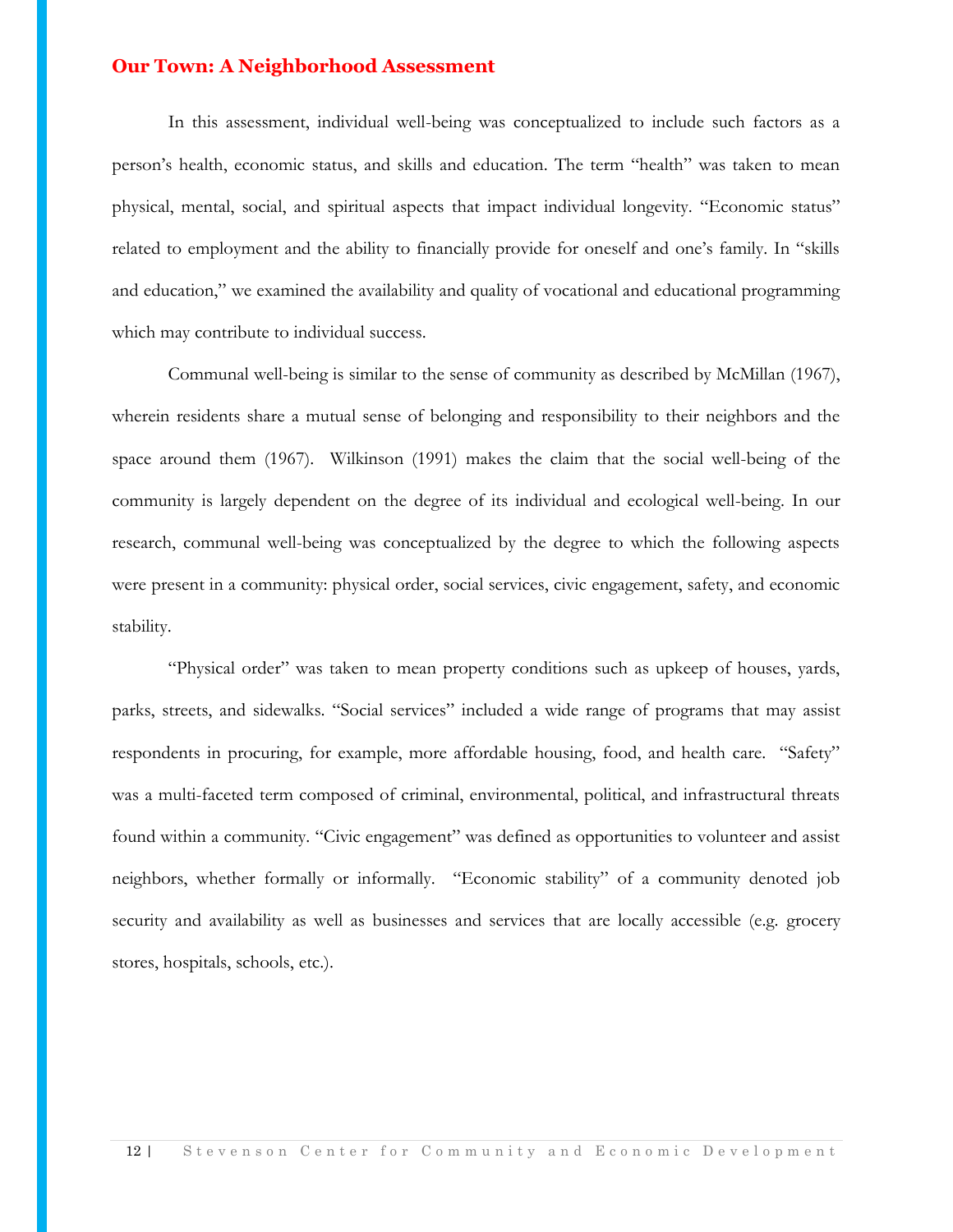## **IV. Research Methods**

Our research strategy was as follows: 1) identify geographical areas of focus, 2) pinpoint key informants for each study site, 3) develop a key informant interview protocol, 4) schedule and conduct key informant interviews, 5) analyze the information that was gathered from the key informants for key themes, 6) use key informant data to create a focus group interview protocol, 7) plan and recruit for focus groups, 8) conduct focus groups, 9) identify recurring themes and conflicting themes, and 10) synthesize data into a final summative report.

The first step was to identify what areas would be the focus for our investigation. Understanding that certain groups of respondents in McLean County may lack the forum through which they feel empowered to be heard by the local government, our intention was to reach out to areas potentially having the most need yet lacking the venues to express them. With this view, UWMC chose to focus on areas with a residency of concentrated middle/low incomes and a rural community. Using Census data, one rural town of McLean County and three neighborhoods in Bloomington-Normal were chosen. In Bloomington, there were two neighborhoods--one middleincome and one low-income. Whereas, in Normal, one low income neighborhood was identified, and UWMC selected Lexington to represent the rural town (see Appendices G-J for maps).

After receiving the identified neighborhoods, we brainstormed the types of community members that would be the most effective key informants. A key informant traditionally is an individual from the selected community who helps researchers gain a sense of what questions to probe in the larger focus groups. An effective key informant should have extensive ties to a neighborhood, be a gatekeeper, a person of trust, and well-connected and informed of the assets and needs within the community (Charzdon and Lott 2010). We broke our group of ten into five pairs, and each pair was assigned a key informant in a respective area. Once potential key informants were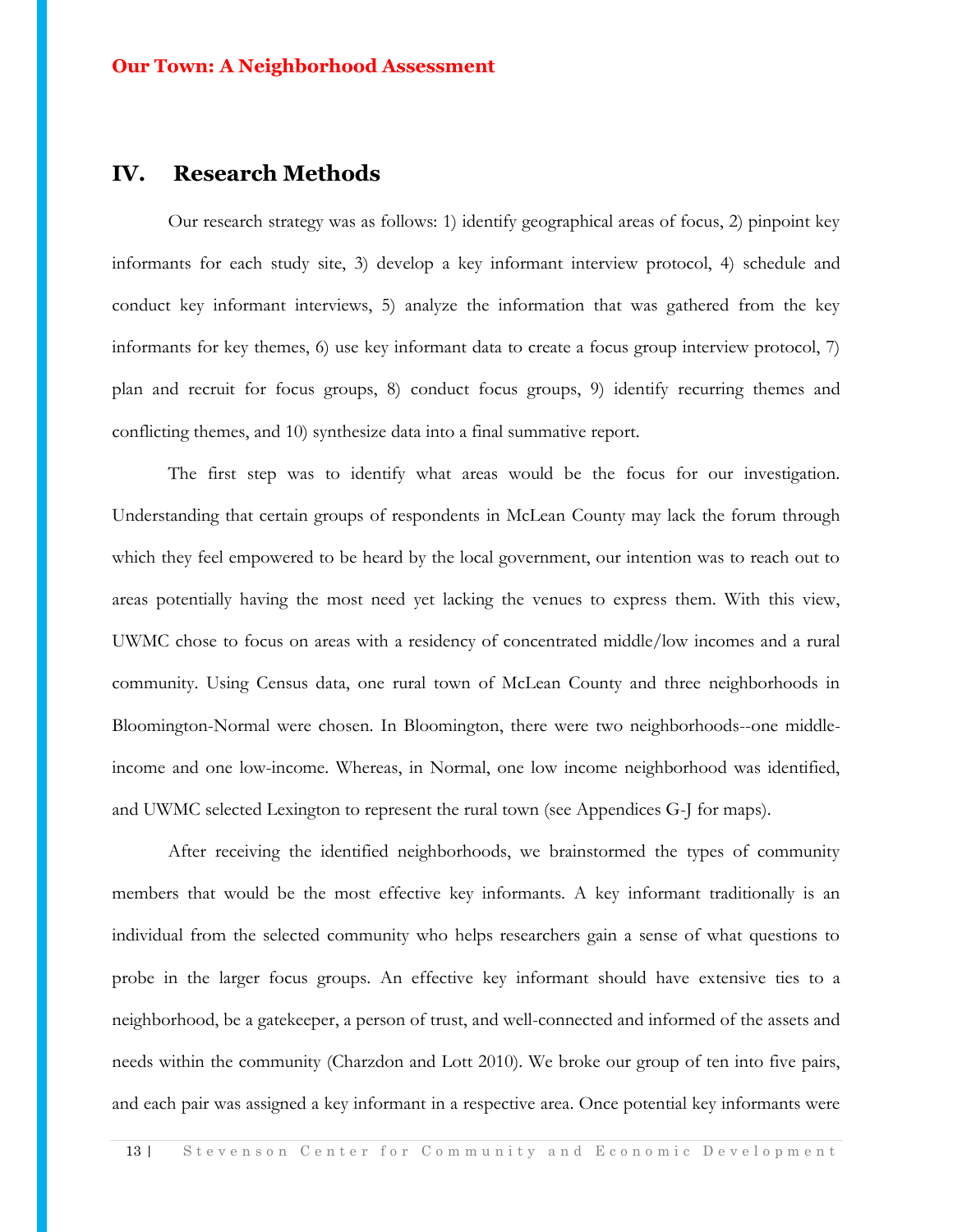identified, each pair reached out to them to gauge interest. If the initial key informant contacted was not available, another option was explored. Soon, a key informant was identified in each of the four areas. A fifth key informant interview was conducted to gain a perspective for the Bloomington-Normal area as a whole.

#### **TABLE 1**

| Key Informant Roles                  |                                 |  |  |  |
|--------------------------------------|---------------------------------|--|--|--|
| Normal                               | <b>Community Leader</b>         |  |  |  |
| West Bloomington                     | Community Leader/ Stakeholder   |  |  |  |
| East Bloomington                     | <b>Primary School Official</b>  |  |  |  |
| Lexington                            | Local Government Representative |  |  |  |
| <b>Bloomington-Normal Government</b> | <b>City Agency Member</b>       |  |  |  |

Next, our cohort used the research question to guide the prompts for our key informants, asking the same questions in every interview. We pinpointed how the informant interacted with the community, how long they had been involved and in what capacity, a description of the community, incentives and disincentives to living in the area, and the future goals of the community. (For an in depth look at the key informant interview protocol, see Appendix C) The interviews took anywhere from 45 to 90 minutes and each interview was conducted in person.

Our cohort then analyzed and reviewed the data gathered from key informant interviews to construct the protocol for the focus groups. While some specific characteristics were noted across the scope of interviews, in view of our research question, we chose to use the data from the interviews as a directional guide rather than asking leading questions that might steer the participants away from an area they might naturally feel was more important. The focus group questions addressed strengths and weaknesses, problem solving tactics, available services, food and retail accessibility, housing, civic engagement, and community goals. By keeping our semi-structured questions general, we allowed room for the participants to direct the conversation towards topics that were most pressing to them. We did, however, provide the facilitators with prompts for the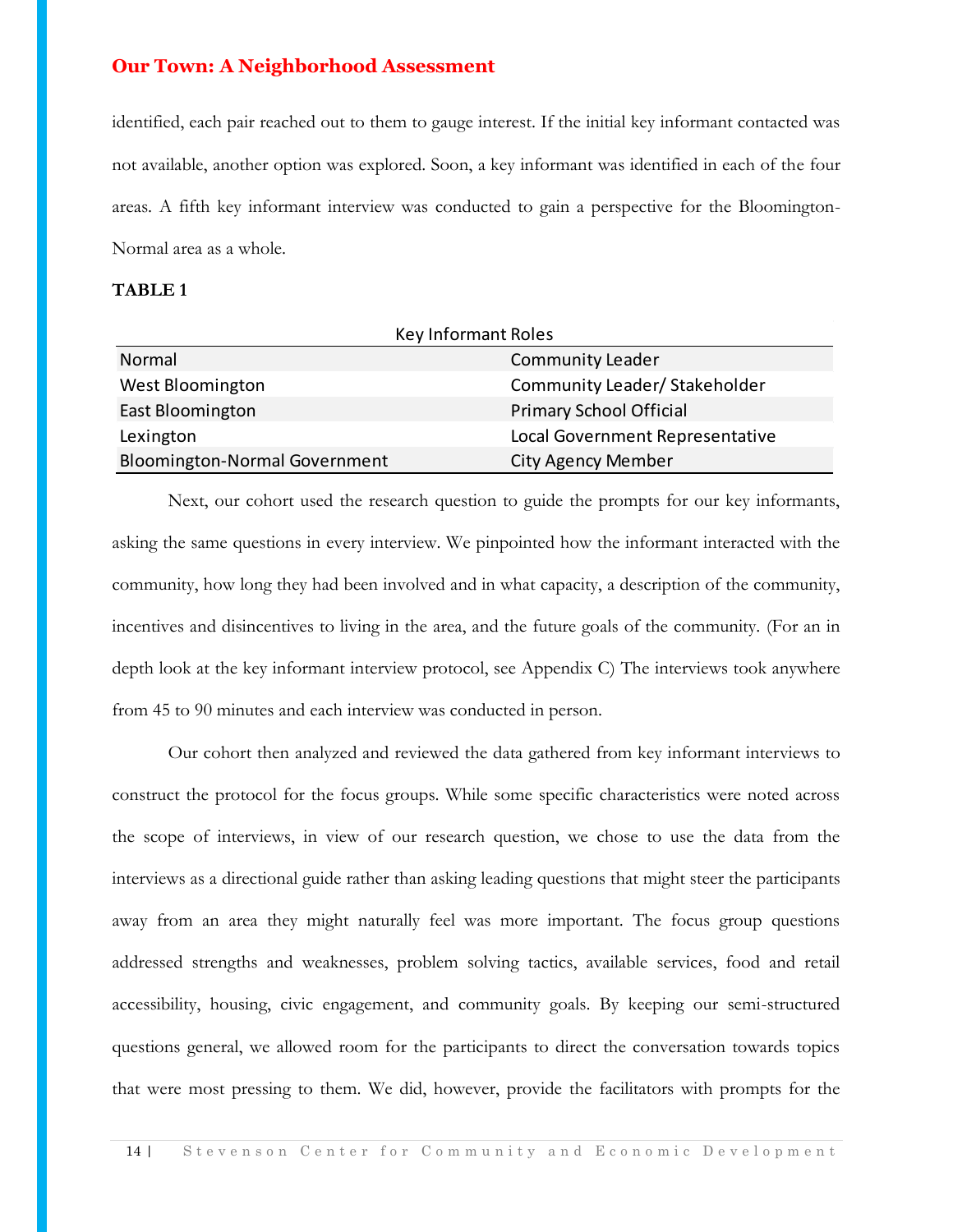questions should the participants be unable to initiate a topic organically (see Appendix E for the specific Focus Group Protocol).

Once our focus group interview protocol was solidified, we worked with the key informants to identify optimal locations, times, days, and recruitment methods for the focus groups in conjunction with the different areas. Many of the key informants were influential with this piece of the assessment. All focus groups were held on a weeknight around dinner-time, and as an incentive to participate, we provided a meal. Recruitment methods ranged from attending a block party, distributing fliers, word of mouth, online neighborhood forums, newspaper ads, to church announcements. Table 2 provides an overview of focus group participation.

#### **TABLE 2**

|                  | <b>Focus Groups</b> |                  |
|------------------|---------------------|------------------|
| Neighborhood     | Number of Attendees | Date             |
| Normal           |                     | October 7, 2013  |
| West Bloomington | 17                  | October 16, 2013 |
| East Bloomington | 3                   | October 23, 2013 |
| Lexington        |                     | October 22, 2013 |

Neighborhood Number of Attendees Date<br>
Next Bloomington 3 October 7, 2013<br>
East Bloomington 17 October 16, 2013<br>
Lexington 5 October 22, 2013<br>
The focus groups varied in attendance, but all were revealing. The pair of stud The focus groups varied in attendance, but all were revealing. The pair of student researchers that were assigned to the area facilitated the discussion. The facilitators' role was to keep the conversation focused while remaining sensitive to the discussion and allowing it room to thrive. The rest of the cohort assisted with a variety of tasks: room set-up, food preparation, greeting, note taking, and cleanup. Each focus group took a unique form, but all produced equally insightful discussions.

Once the focus groups were completed, each team member analyzed the notes and identified common and contrasting themes within and between them. Then we all came together to discuss what we found. A grand list was created containing a collection of the findings of the team members. This data was used to jumpstart the team in our report writing process.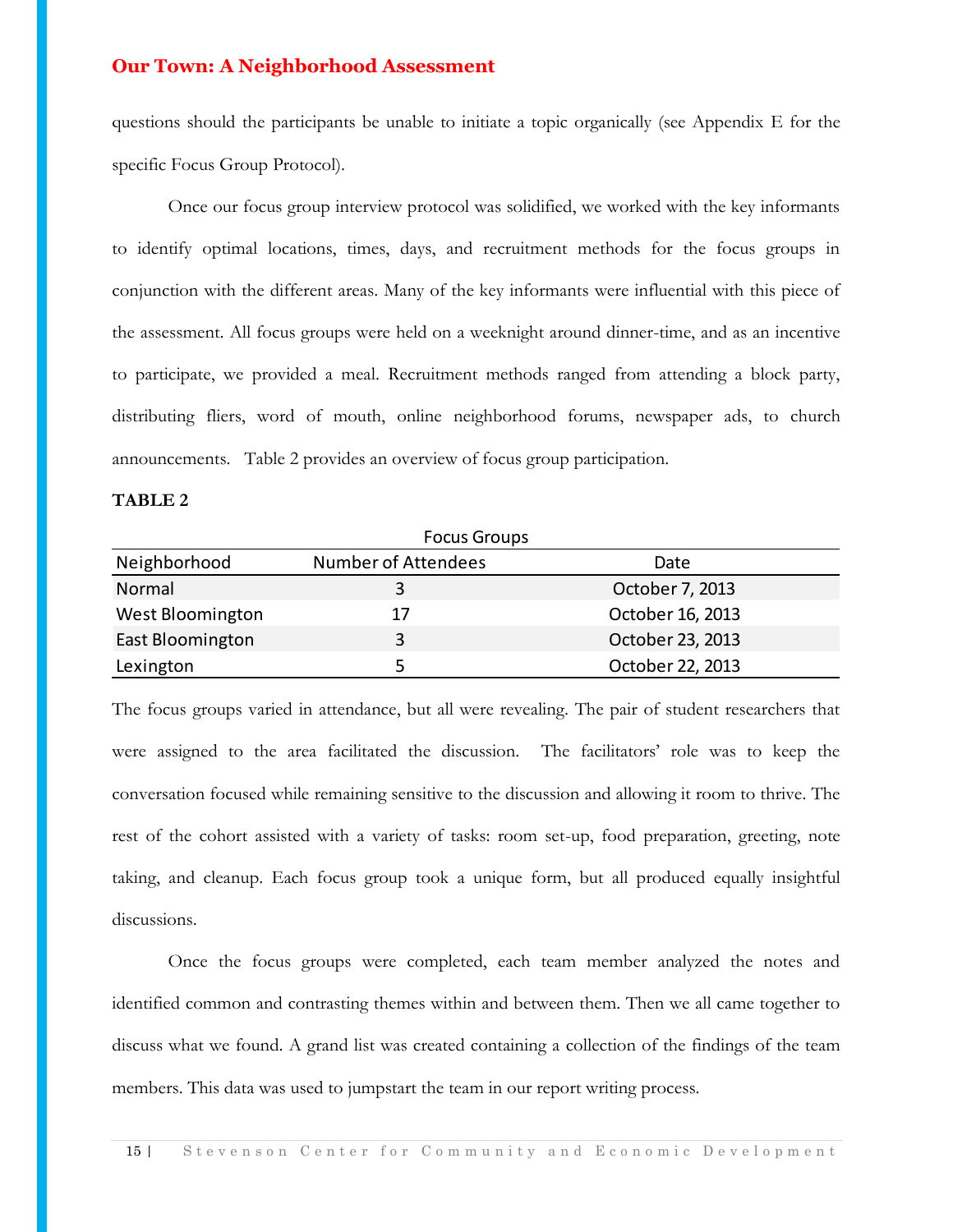## **V. Findings**

#### **Key Informant Interviews:**

#### **Bloomington-Normal Government Agency:**

One of our key informants did not represent a specific neighborhood, but rather the larger Bloomington-Normal community. This informant worked for a governmental social service agency, and spoke of the challenges and opportunities for the agency and community as a whole.

Government funding cuts have strained the ability of the agency to meet community needs. In this environment of decreased resources, the informant stressed the importance of cooperation and collaboration between social service organizations. Working together, organizations can decrease individual costs and increase efficiency across the social services spectrum.

Some of the problems identified were meeting the needs of youth and hard-to-serve populations. The informant expressed a need for parental involvement in the lives of children in the community and noted that many children received conflicting messages about conflict resolution from parents. The informant went further, and identified a need for continued adult education, connecting parents to themes being taught to their children.

The informant also mentioned the increased difficulty with placing and providing support to some populations. Individuals with substance abuse and mental health issues, for example, are often marginalized and ineligible for certain services. Consequently, these individuals often view jail as the better alternative. The informant felt that restrictions placed on these populations limited the ability of social service organizations in working with hard-to-serve individuals.

The informant offered many critiques of services, but also identified areas where organizations had been successful. One area the informant viewed as favorable was the improvements to public transportation. The number of routes, frequency, and schedule consistency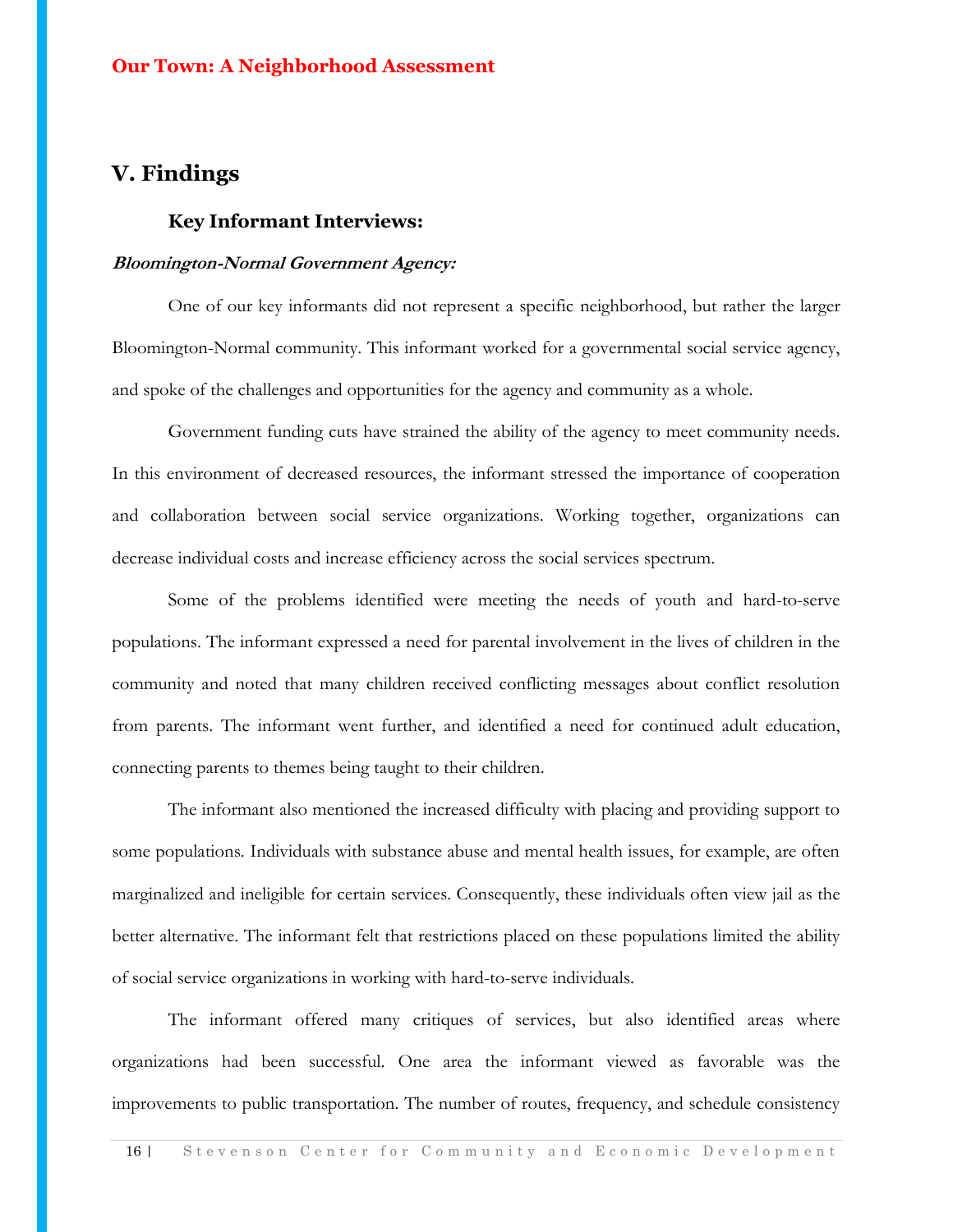have seen considerable improvements in the past several years. Improved public transportation increases access to resources for individuals with no other transportation options.

#### **Lexington:**

The key informant for Lexington was a government official. The informant projected a strong sense of community, with respondents willing to help each other out. A strong school and church system were seen as assets, and both aided and reinforced community support. The informant took pride in the transparent government structure and spoke about an open system where government officials send out publications with water bills, and everyone knows how to contact their local leaders. In addition, the town council is open to all who wish to attend and express their voice.

However, the informant mentioned that the economic downturn had taken its toll on Lexington, and reported a need for financial help to aid in the redevelopment of downtown. Lexington was called a "bedroom community" for Bloomington/Normal, in light of the observation that many respondents work and shop outside of the town. The informant said this was a drain on the local community and created a difficult environment for small businesses to flourish. It was mentioned that Wertz beverage distribution recently approved a new warehouse in Lexington to service central Illinois and it is expected to generate new local economic activity.

The informant also explained the spatial challenges the community faces when it attempts to expand. Farmers with adjacent properties are often unable or unwilling to sell land to the town at a reasonable price. A housing development of 24 homes was recently approved, although it is unclear whether this will be sufficient to accommodate demand for housing. The informant also mentioned that the community has not had a new apartment complex built since the 1970s, and this creates a barrier for potential respondents. Young families do not have a way to try out the community before purchasing a home.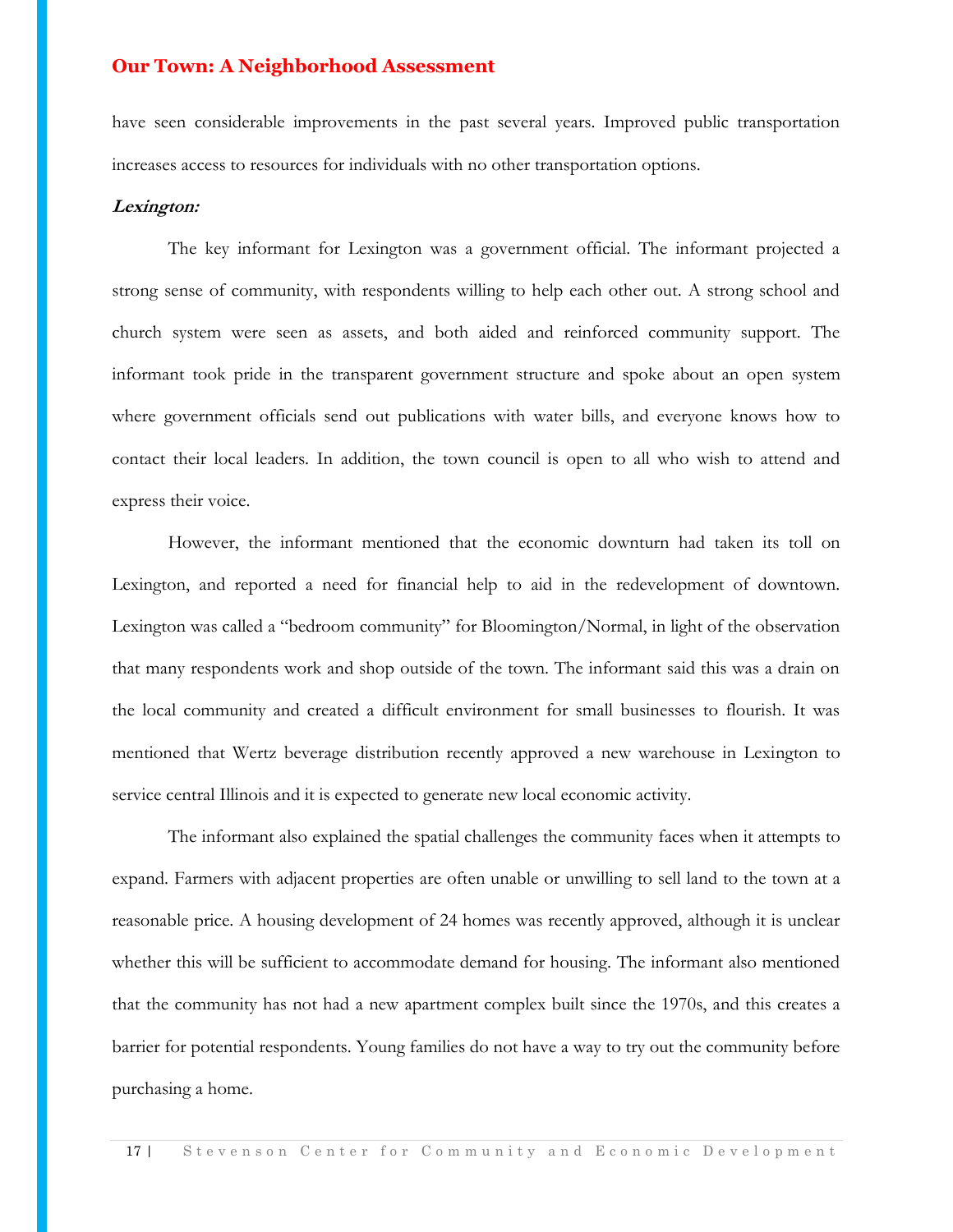Despite the difficult times, the key informant was proud of their community and its resilience. They believed that one of the largest barriers for Lexington, and small rural communities in general, was the need to reconcile community change with traditional values. According to the informant, this would need to happen sooner than later for the community to survive.

#### **East Bloomington:**

The key informant for East Bloomington was an education official. While much of the interview centered around the school system, the informant also discussed the greater community as a whole. The informant believed that the local school "is the community," and plays a pivotal role in activities and programs, green spaces, and the facilitation of social services.

The greater community has changed significantly in recent years, and the informant believed those changes had not all been positive. One noted change was the perceived impact of Section 8 housing, specifically, the nearby apartment complexes. While these have provided an affordable housing alternative, the informant said the apartments have contributed to bike theft and an overall increase in student tension. In addition, the community culture was negatively impacted by a murder that occurred in the apartments.

A positive feature of the community was the frequent and open line of communication between the school and parents. The informant said the active Parent Teacher Organization offered a forum for parents to voice concerns and opinions. Through this communication, an issue was identified with local basketball hoops that acted as a hangout for delinquent behavior and illicit activity. The school decided that the hoops would be taken down during the weekend, but could stay up during the week. While this arrangement was not seen as ideal by some, it was a best-case compromise between parents, respondents, and faculty, the informant said.

Although the community is close to services, parks, and the YWCA, there is still room for improvement, the informant stated. Several areas, such as child care and safety, were noted as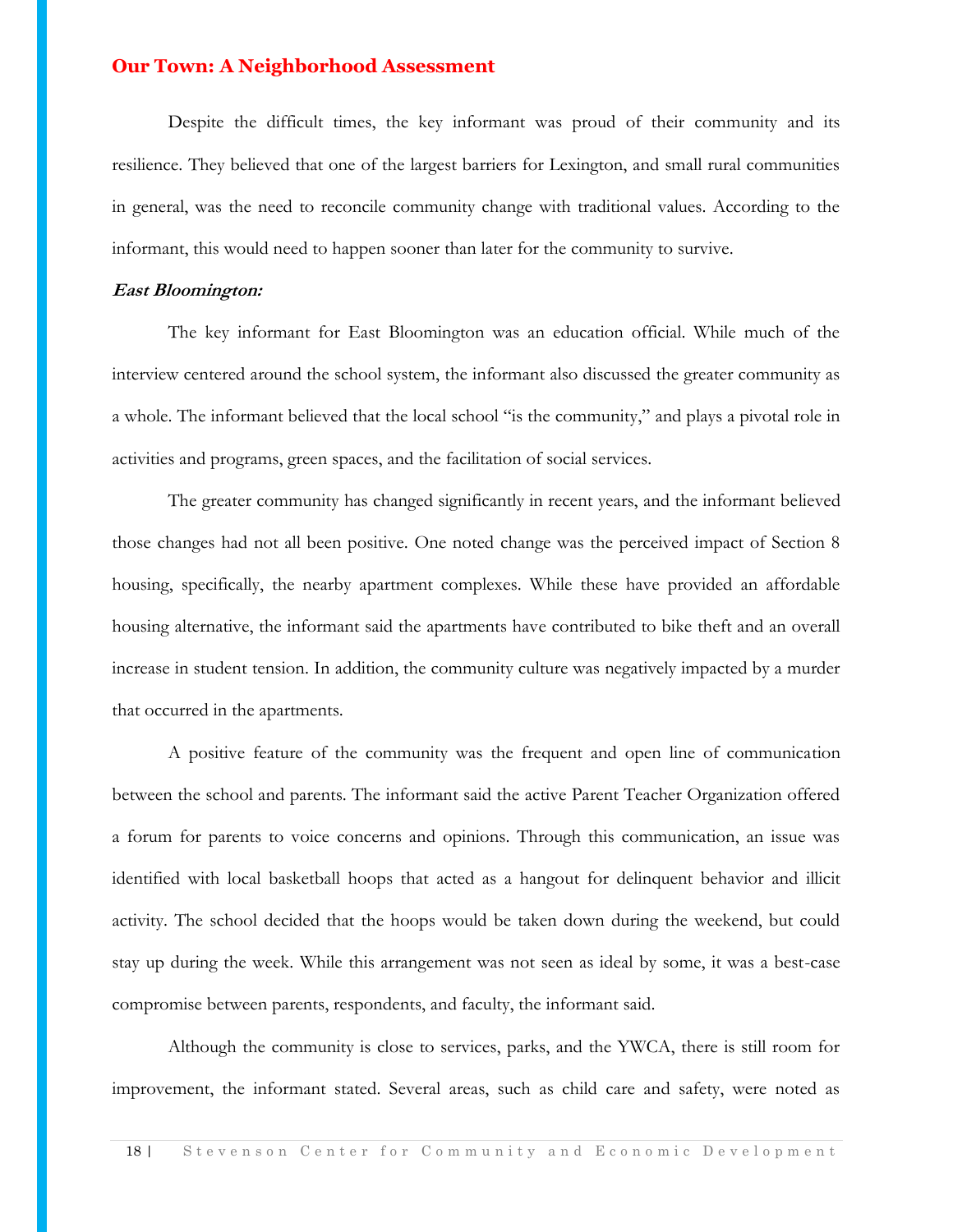essential to community progress. Improved policing of troubled areas must be increased. Activities and opportunities for young adults should be expanded to lessen illicit activities on the basketball court. Above all, the informant stressed increased engagement with troubled families, specifically by providing counseling services for children, as well as adult education and possibly GED classes for parents.

#### **Normal:**

The key informant for Normal was an engaged community member active in the church. The informant explained the strong sense of history and its importance for the community. The neighborhood was said to be quiet and quaint. The informant felt there was a strong interest in maintaining all aspects of the community, seeking to "keep the neighborhood as it is."

The informant explained that housing turnover has been low, and new residents have not felt welcomed to the neighborhood. The informant noted a high separation between class, occupation, and income level. The community was said to be homogenous; the vast majority of respondents being white.

The informant stated that low income housing had brought crime, however many residents did not consider this housing to fall within the boundaries of their neighborhood. The informant stressed the positive impact of municipal services, such as sanitation and garbage collection, as well as excellent policing.

#### **West Bloomington:**

The key informant in the West Bloomington neighborhood was an official in a local nonprofit community organization. He spoke about a shift in the composition of the community; residents were generally getting older, with newcomers being more racially diverse and younger than the existing population. Many homes were older with a strong sense of history. The key informant talked about the affordability of housing in West Bloomington; there is a mix of rentals and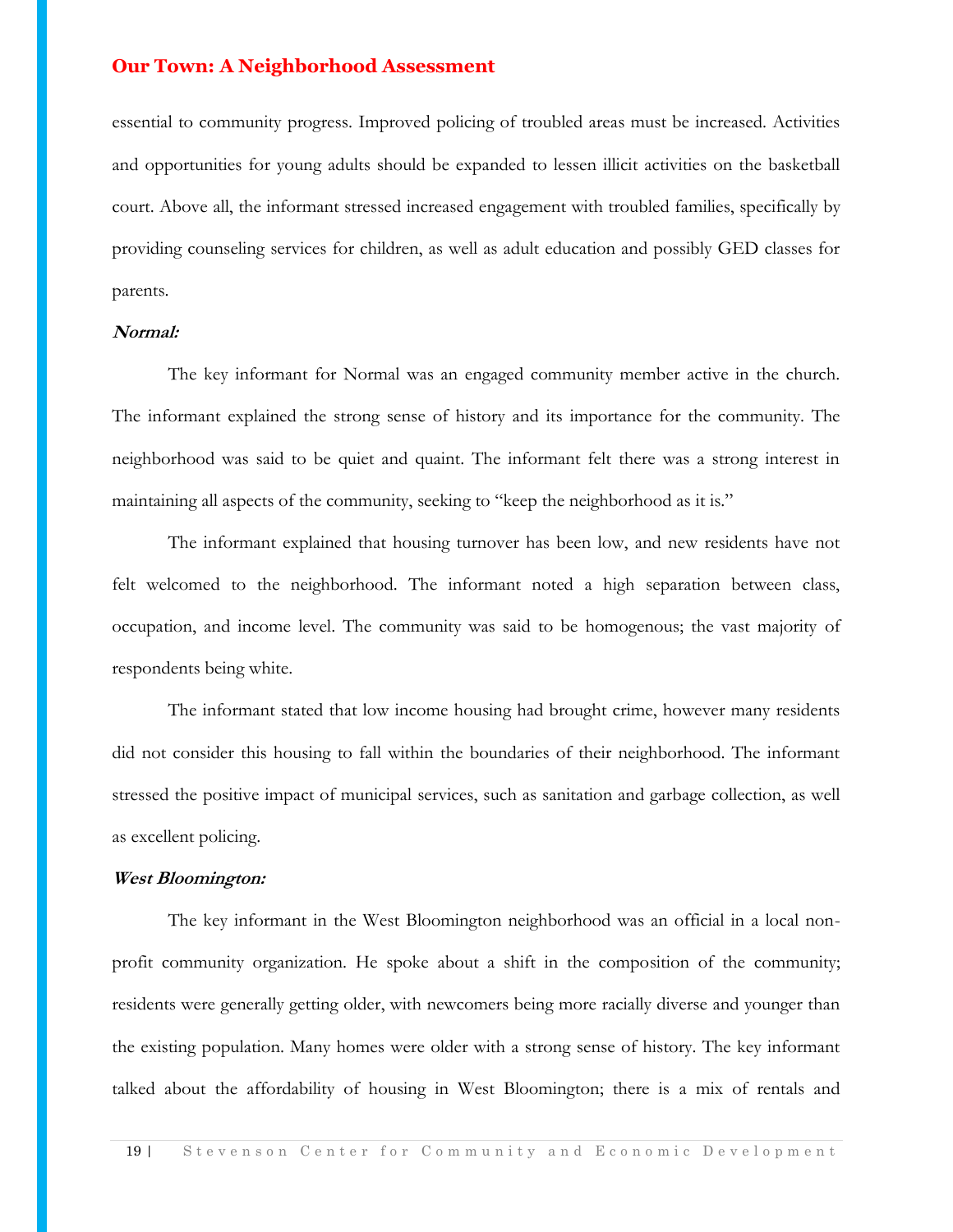homeownership. A strong sense of community was noted, enhanced by the presence of resources like community gardens, book bikes, and the tool library.

One of the challenges the key informant raised was their ability to maintain contact with residents who did not have a permanent method of communication. Concerns about aging infrastructure, as well as a need for local retail establishments, were mentioned. Specifically, the introduction of a grocery store was seen as a way to increase food access. Additionally, the loss of off-street parking due to trash-collection was raised as an area that needed improvement. A lack of meaningful activities for youth was an area for improvement. Youth involvement in gang activity, violence and shootings was seen as a safety concern.

#### **Focus Groups:**

Utilizing information gathered from the key informant interviews, we derived an interview protocol in order to conduct focus groups (Appendix E). We conducted four focus groups throughout McLean County. Attendance ranged from 3 to 17 community members. Although these neighborhoods were identified based on socioeconomic conditions, some participants did not identify with the demographic description. Neighborhoods and communities were pre-determined based on census data, but these general descriptions did not necessarily reflect specific attendants of the focus groups. The information gathered represents the best interpretation of the data available to researchers. These discussions generated several common themes.

#### **Lexington:**

Five community members, all white males or females of varying ages, were present at this focus group.

#### *Economics*

Generally, the quality of local business has decreased. Day-time business in Lexington is down. Most shopping is done in Bloomington-Normal, because the stores there have a wider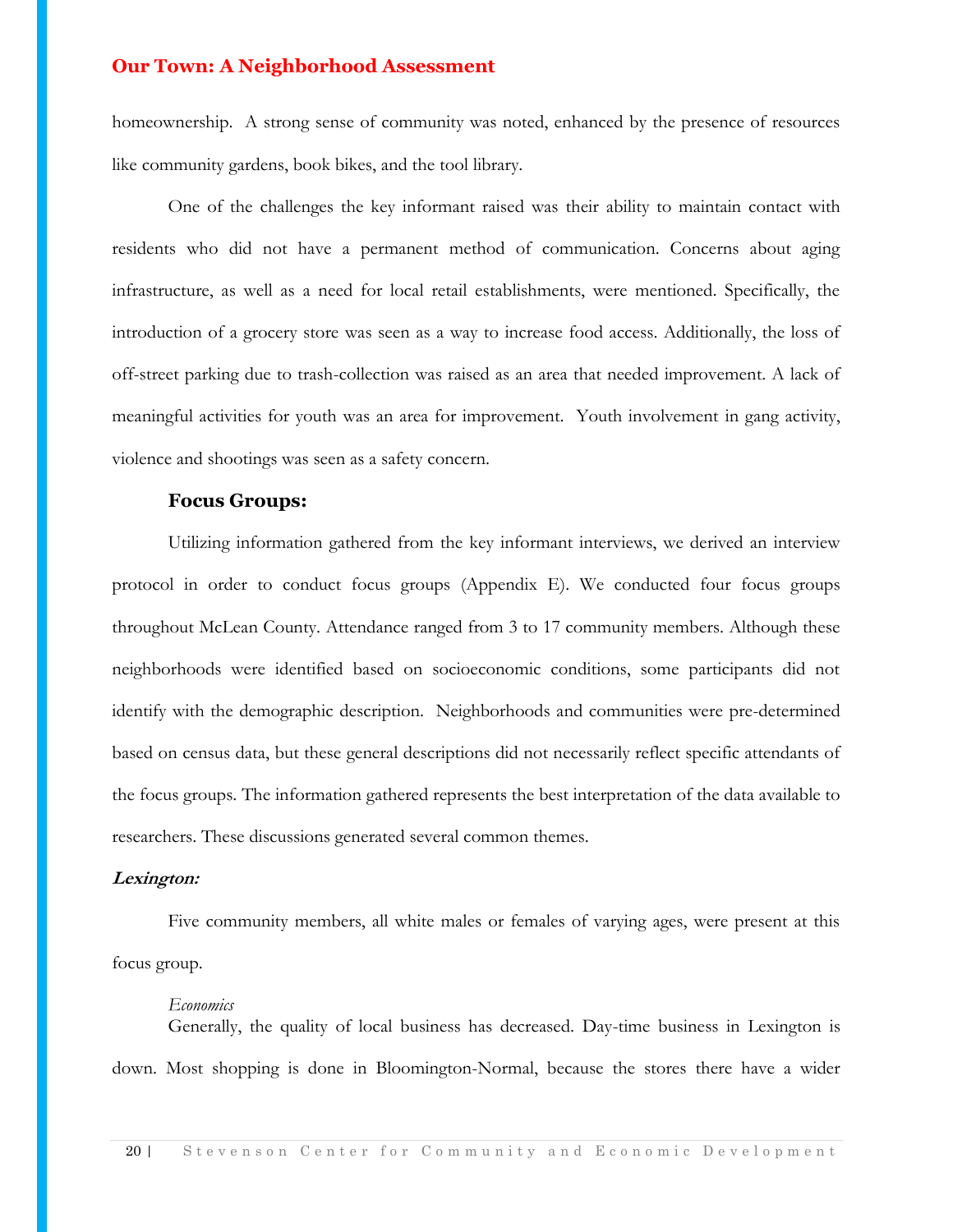selection of goods and residents are already in town for work. The Wertz company is bringing hope to the community, participants said, because it could increase the number of people who would live and work in Lexington. Advantages and disadvantages of the economic activity it would bring were discussed. Participants stated that negative effects would be outsiders coming to work in Lexington, more fast food restaurants, and truck stops. Positive effects noted were the building of a hotel in town, which would allow for more local jobs, increased diversity, and new apartments.

#### *Education*

Lexington high school has had a high graduation rate. Their AVC (area vocational center) program has offered an alternative educational curriculum to those who are not interested in going to college. Overall, students who decide to go to college do not feel very prepared, especially if they participated in the AVC program.

#### *Youth*

Youth activities seemed to be limited in Lexington. Churches have served as a catalyst for youth activity, but they do not appeal to everyone. Participants mentioned a need for job training, especially for high school graduates. Basic financial literacy for young adults and youth, including taxes and understanding benefits, would be very helpful.

#### *Civic Engagement*

Participants noted many opportunities to volunteer, mainly through church and school sporting activities. Community churches have frequently organized and sponsored mission trips to help identified communities in need. These churches have also coordinated food drives for victims of hurricanes. In addition to direct action, respondents also felt that neighbors are willing to help others in need. Younger neighbors helping older respondents rake leaves, shovel snow, and carry groceries were all mentioned as neighborly activities.

#### *Local government and services*

Focus group participants generally had a favorable view of local government. Respondents spoke of a positive relationship, with transparency highlighted as a benefit of living in a small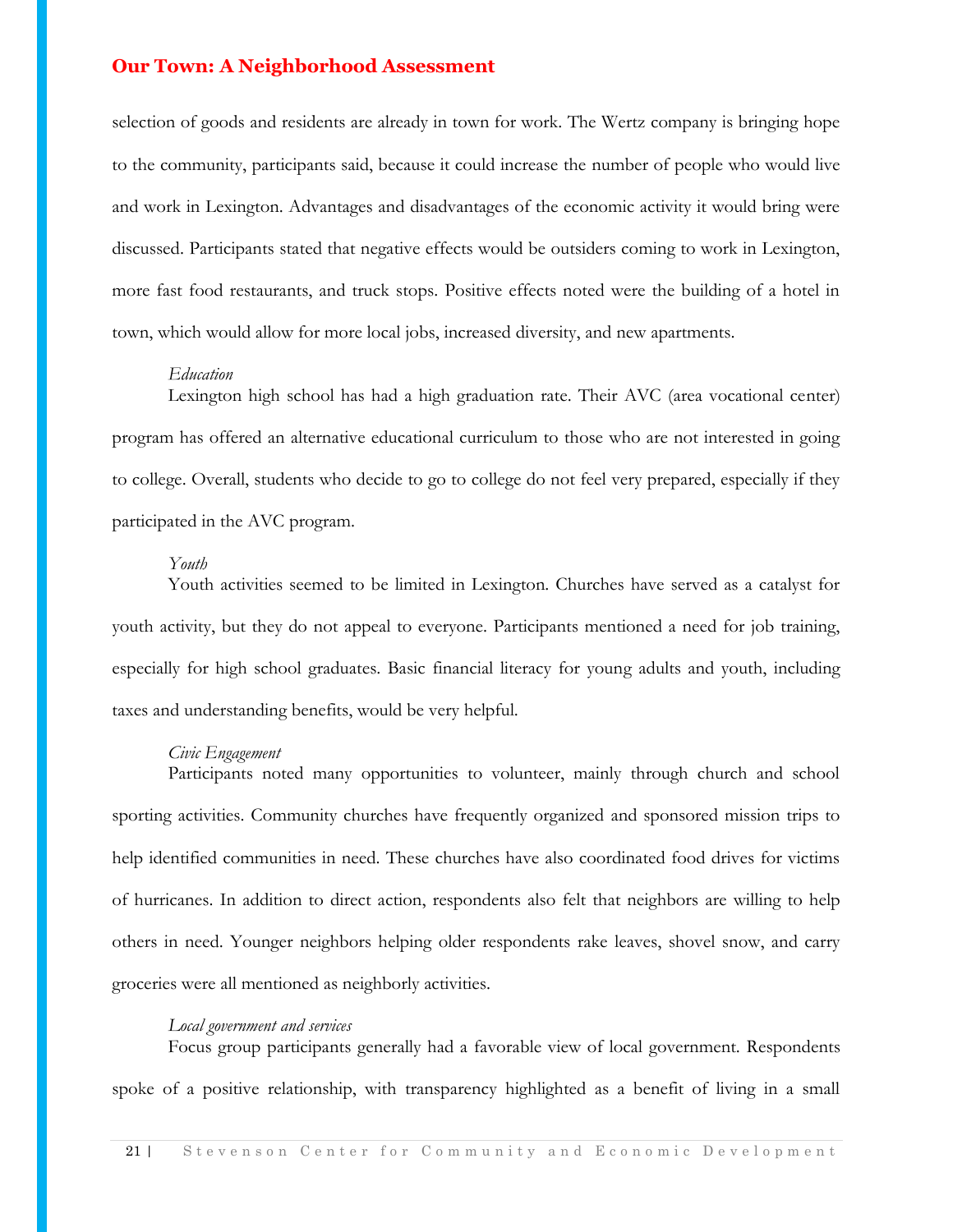community. Participants viewed local leaders as approachable and available for citizens to voice concerns. Local government has a good relationship with the public and interaction with police was usually positive. One participant mentioned the unbiased nature of the police force, stating that officers did not play favorites. In terms of local services, the participants said that there was only one doctor in town and he was at capacity.

#### **East Bloomington:**

The East Bloomington community was identified as middle income. The focus group was attended by three community residents, all white women of varying age.

#### *Housing*

Housing in the area was described as having low turnover, changing hands generally only in the event of the death of a homeowner. The majority of housing is owned rather than rented. All focus group participants saw the apartments as a place where a disproportionate amount of the crime occurred and strongly expressed their concern about safety and a general lack of police presence. Like West Bloomington, the respondents were concerned about the outside perception of their neighborhood and the potential impact on property values.

#### *Local services and opportunities for youth*

The respondents spoke to the great recycling and garbage services provided by the city. In this area there was also a perceived sense that "neighbors helped neighbors." While they noted the ease of access to businesses and the mall on Veteran's Parkway, they noted a lack of local neighborhood-based business. Additionally, respondents spoke about opportunities for youth being on the other side of town. Opportunities for children of low-income respondents were limited, as well as activities for all youth during the winter months. They noted that it was difficult to get into and out of the neighborhood without a car. There was some concern about the bus route through the neighborhood, and participants suggested a diversion along a higher traffic street. A pedestrian friendly way of accessing Veteran's Parkway was desired.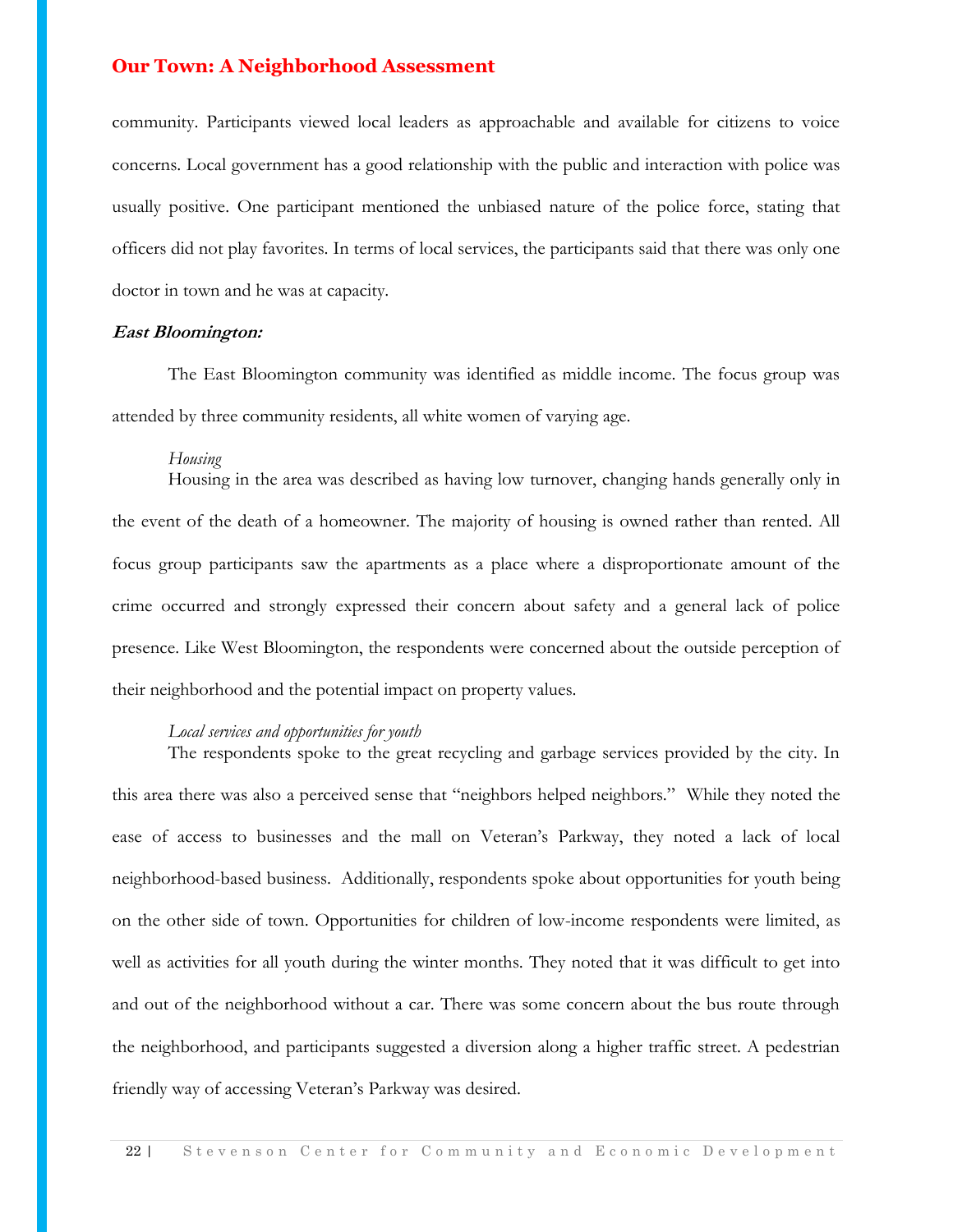Supporting the information reported by the key informant, participants of the focus group spoke very positively of the central role the schools played in the community. Respondents specifically appreciated diversity in the student body population, noting several school sponsored activities for multicultural engagement.

#### **Normal:**

The neighborhood identified in east Normal was part of a low-income census tract; however, none of the respondents who we spoke with self-identified as low income. Respondents saw their neighborhood as encompassing a much smaller area than what was outlined the Census tract. Participants saw the target area as two separate neighborhoods. The three community members who attended the focus group were diverse in their race, gender, and ideas. Two of the respondents were a couple and moved into their home a few years ago, while one of the participants was a long time resident.

#### *Housing*

In this area of the community, respondents were primarily homeowners. Housing was described as being in high demand with low turnover. High housing prices were viewed as a deterrent to young families, and the area had seen a decline in the number of kids. Nearby apartments were seen as a threat to safety and the cause of area crime.

#### *Community*

Respondents identified a good amount of green space and great garbage collection service. According to focus group participants, there was little sense of community and little interaction between respondents. Newcomers were not always made to feel welcome and sometimes felt overpoliced. There was general consensus that increased communication between residents would improve relationships and help to solve community problems more efficiently and justly. One resident spoke about how there was no specific neighborhood identity or location she felt she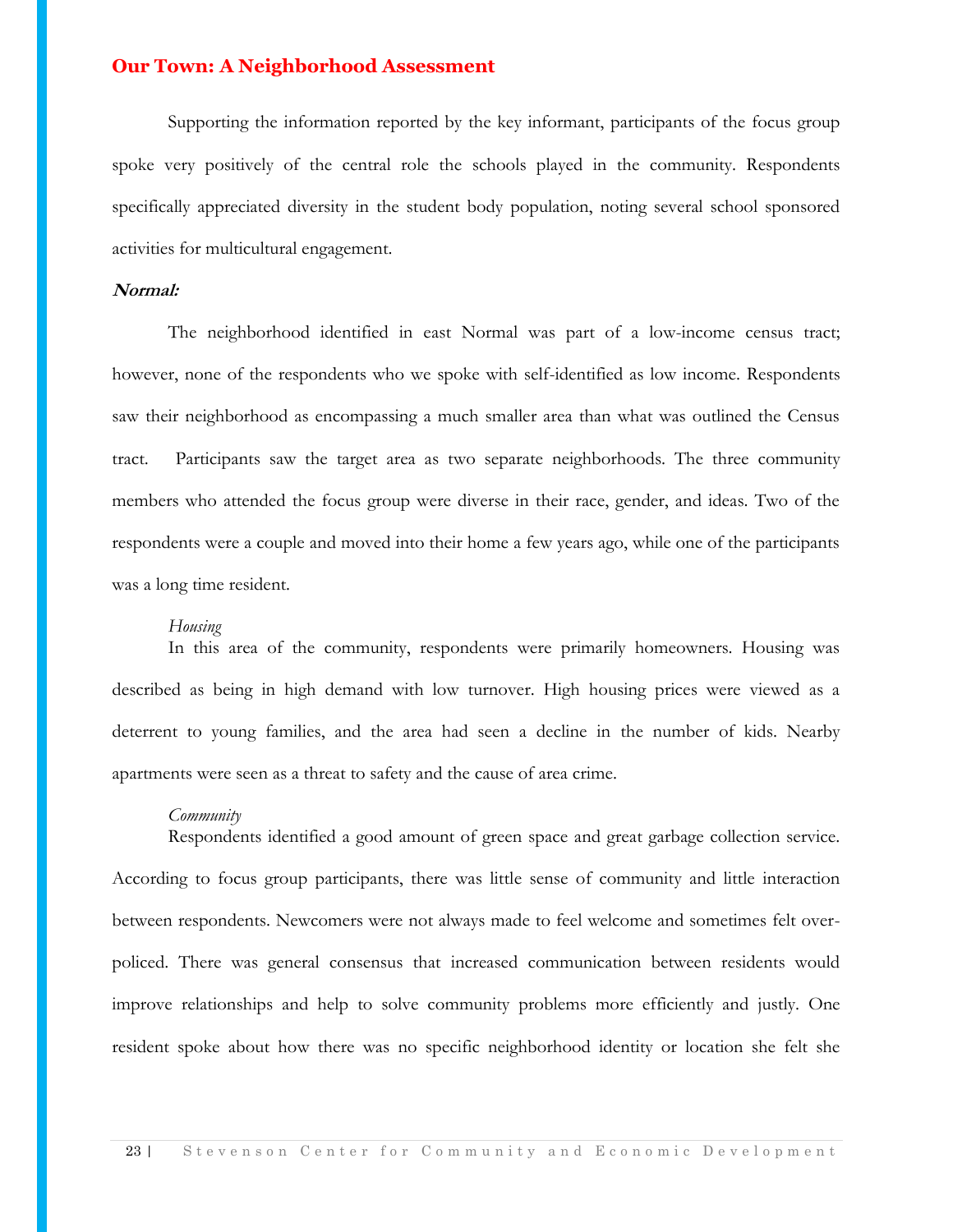'belonged to'. There was also general agreement around a lack of local businesses nearby to get basic necessities.

Participants spoke about how the churches are one part of the neighborhood that offered a sense of community and youth programming. Churches were seen as key to the development of community resources.

#### *Security*

A strong police presence was noticed by all participants, but its necessity was debated. Some respondents felt over-policed either by members of law enforcement or public officials. One resident noted some break-ins that had occurred and saw the increased police presence as a positive development. In addition to the perceived risk the apartments brought, safety along the Constitution Trail was also discussed as a concern.

#### **West Bloomington:**

The West Bloomington focus group had 17 community members in attendance with diversity across age, race, and gender. Many participants were active in churches and local organizations.

#### *Housing*

Participants spoke about the important historical background of the West Bloomington area and the strength in its diversity. Respondents spoke favorably about the affordability of housing being attractive to a diverse group of people, especially young couples. The care of rental properties was one of the concerns raised by the group. Properties that were not well maintained caused some concern among those in attendance. In addition to the care of rental properties, safety concerns about vacant houses were also raised.

#### *Sense of Community*

More than any other neighborhood studied, West Bloomington was described as a place with a neighborly sense of community. Respondents liked the parks, but wished to see more gardens. The positive impacts of a diverse community were noted again. Respondents saw their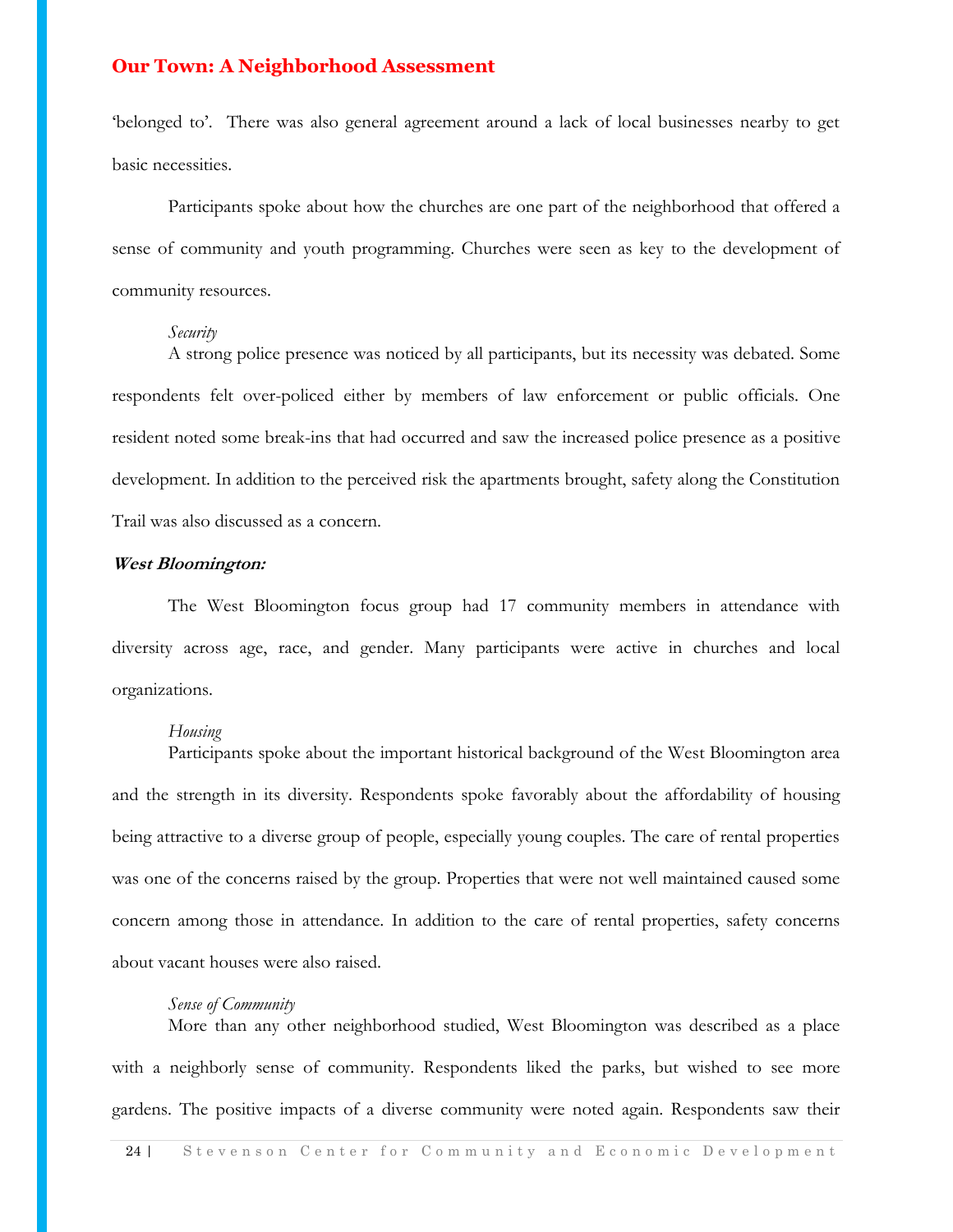neighborhood as a good place to live, but noted that the external perception of their neighborhood had a negative impact. Youth were often perceived as troublemakers by outsiders. The need for reintegrating homeless and formerly incarcerated people back into society was discussed by several respondents. The group offered a variety of suggestions for improving West Bloomington. Respondents saw churches as a place that could provide services to homeless respondents or opportunities to engage youth. Respondents also spoke favorably of fresh and healthy food shopping options like the farmer's market and Common Ground, however they wished to see a grocery store in their neighborhood.

#### *Relationship to the city of Bloomington*

The community noted a slow response to infrastructure repair. One specific concern was the inadequate care of the streets; potholes were covered with traffic cones and were not addressed for months. There was a perception that many aldermen were not responsive to the needs of the community. One area for improvement is a better solution for garbage pick-up that does not have such a large impact on the availability of off-street parking for West Bloomington respondents.

#### **Common themes:**

Many themes emerged across communities, and very few needs were specific to one neighborhood. Tables 3-7 provide summary overviews of the most common themes.

#### **TABLE 3**

| Housing                                                                                        |      |           |    |      |
|------------------------------------------------------------------------------------------------|------|-----------|----|------|
|                                                                                                | Nor. | <b>WB</b> | EB | Lex. |
| High residential stability/low turnover                                                        |      |           |    |      |
| Yard maintenance of neighbors a concern                                                        |      |           |    |      |
| Increased number of rental units desired                                                       |      |           |    |      |
| Housing<br>Housing was a theme addressed in all neighborhoods. In Bloomington-Normal focus     |      |           |    |      |
| roups, respondents expressed skepticism and at times outright dislike for apartment and rental |      |           |    |      |
| 25 <sup>1</sup><br>Stevenson Center for Community and Economic Development                     |      |           |    |      |

#### **Housing**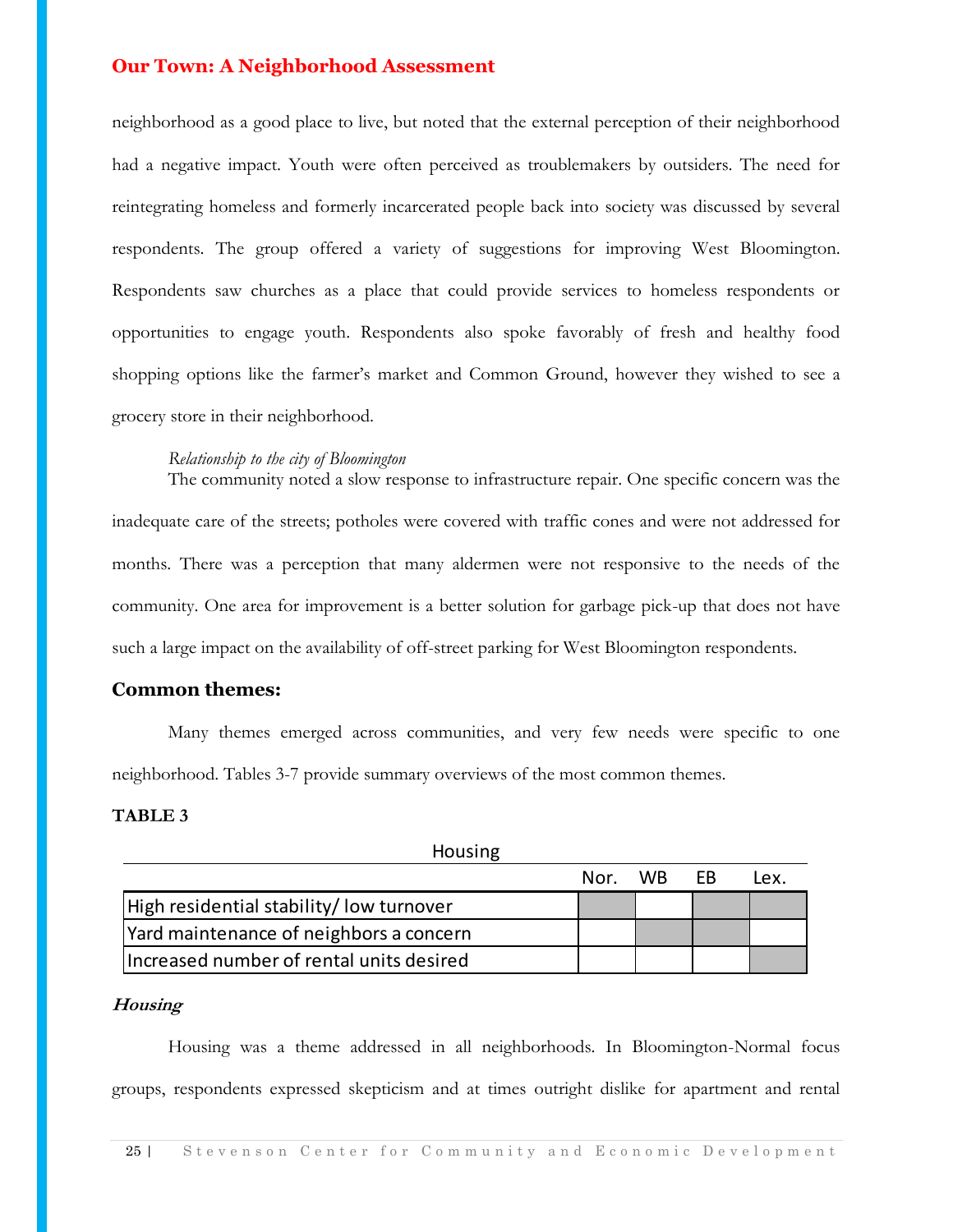housing, which they perceived as unstable and renters were seen as less invested in the community. In contrast, Lexington focus group participants expressed a desire to increase apartment and rental housing options in their community. Lexington respondents saw a lack of rental options as a barrier to potential community growth, limiting the ability for young families to try out the community before purchasing a home. This rental versus owner dichotomy continued to reinforce participant views on residential turnover and mobility.

In every focus group save West Bloomington, participants believed their community to have low residential turnover. Even though many homes in the West Bloomington neighborhood were owned rather than rented, often times they sat vacant. Vacant homes in West Bloomington were of some concern to participants, as they often fell into disrepair. Deteriorating homes contribute to falling property values of neighboring homes and the negative external perception of the community. The issue of housing conditions also came up in East Bloomington, although the focus was specifically on apartment complexes.

#### **TABLE 4**

|                                                     | Nor. WB FB | Iex. |
|-----------------------------------------------------|------------|------|
| Concern for safety of rental properties             |            |      |
| Heavy police presence                               |            |      |
| Few reentry opportunities for formerly incarcerated |            |      |

Safety

#### **Safety**

Nor. WB EB Lex.<br>
Deavy police presence<br>
Every poportunities for formerly incarcerated<br>
Mery<br>
In all focus groups save Lexington, rental units were believed to negatively affect overall<br>
Deavenument where increased policing In all focus groups save Lexington, rental units were believed to negatively affect overall community safety. Rental units were seen as magnets for gang and drug activity, and often created an environment where increased policing was necessary. West and East Bloomington would like to see increased police presence as well as engagement, Lexington appeared satisfied with police presence, and Normal felt that police presence was excessive in their community. Normal focus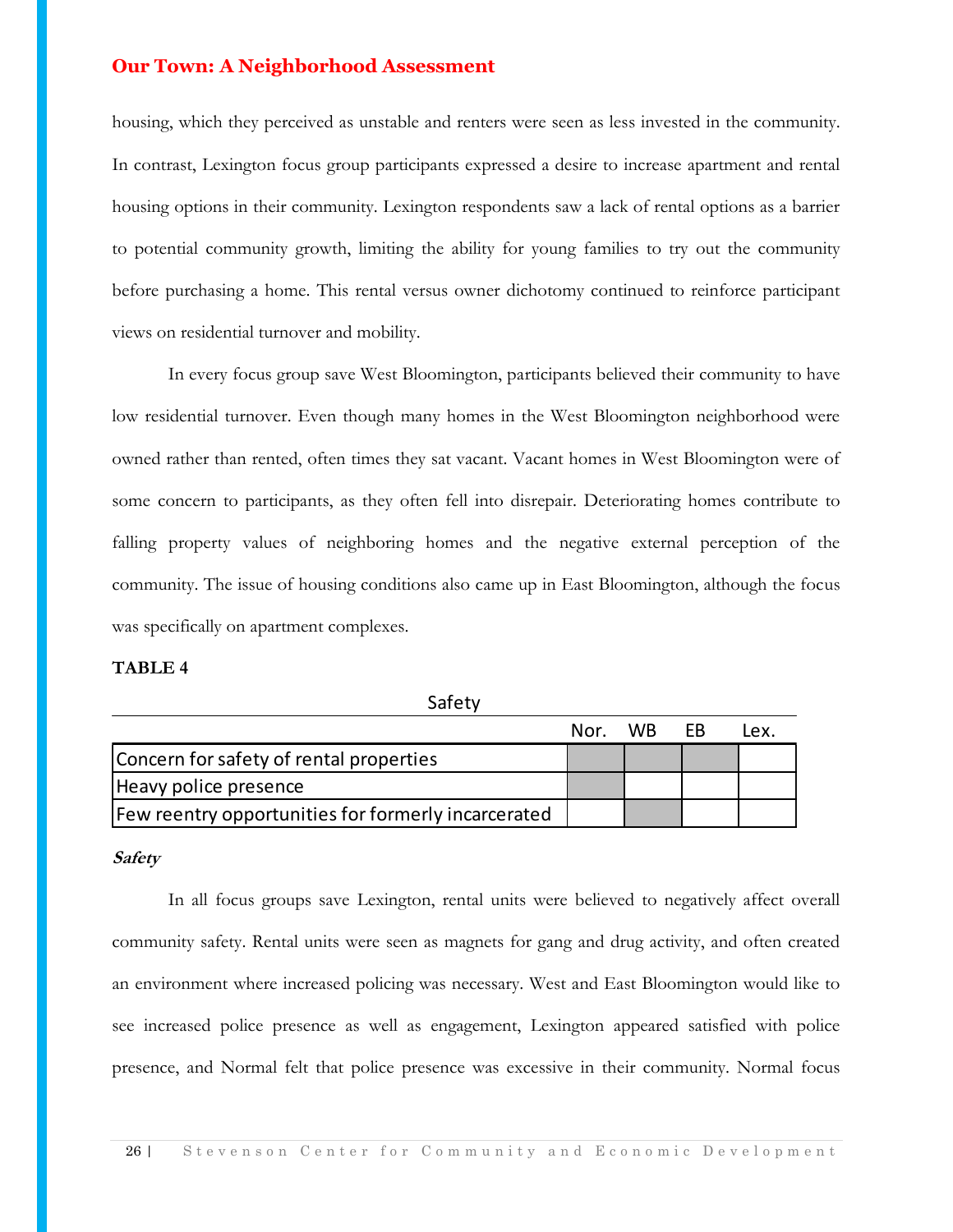group participants attributed high numbers of police officers to their proximity to college student housing.

#### **TABLE 5**

| Social Cohesion                                   |      |     |           |      |  |
|---------------------------------------------------|------|-----|-----------|------|--|
|                                                   | Nor. | WB. | <b>FB</b> | Lex. |  |
| Negative perception of new residents from Chicago |      |     |           |      |  |
| Neighbors help neighbors                          |      |     |           |      |  |
| Desire for an increased sense of community        |      |     |           |      |  |
| Sense of shared history                           |      |     |           |      |  |
| Concern about negative perception of community    |      |     |           |      |  |
| <b>Social Cohesion</b>                            |      |     |           |      |  |

**Example the procedure of real metallers and metallers Note that the vertex degelbors the presidents of an increased sense of community**<br> **Example of an increased sense of community**<br> **Example of an increased sense of co** A sense of community can manifest among respondents in a variety of ways, and indeed each focus group had their own unique view. While Normal did not feel neighbors were overly friendly to new respondents, all other focus groups explained that where they live, neighbors help neighbors. Examples of this neighborly spirit were raking leaves, shoveling snow, and generally supporting others when they fell on hard times. While they felt strong connections with neighbors, both East and West Bloomington focus groups expressed concern for how outsiders may perceive their community. Much of this centered on negative press, as well as the perception of high crime in their communities. Only participants of the Normal focus group expressed an outright desire to improve their sense of community. Normal participants wished for better communication and interaction among neighbors, be it through social gatherings or community events.

Both West Bloomington and Lexington felt bonded by a sense of shared history. West Bloomington built support under a banner of marginalization and what participants viewed as exclusion from access to resources and government services. Through collective action, this has improved over time. Lexington participants expressed a sense of shared history as part of a small town. Participants were divided in opinion – based on age – as to whether this was a positive or negative.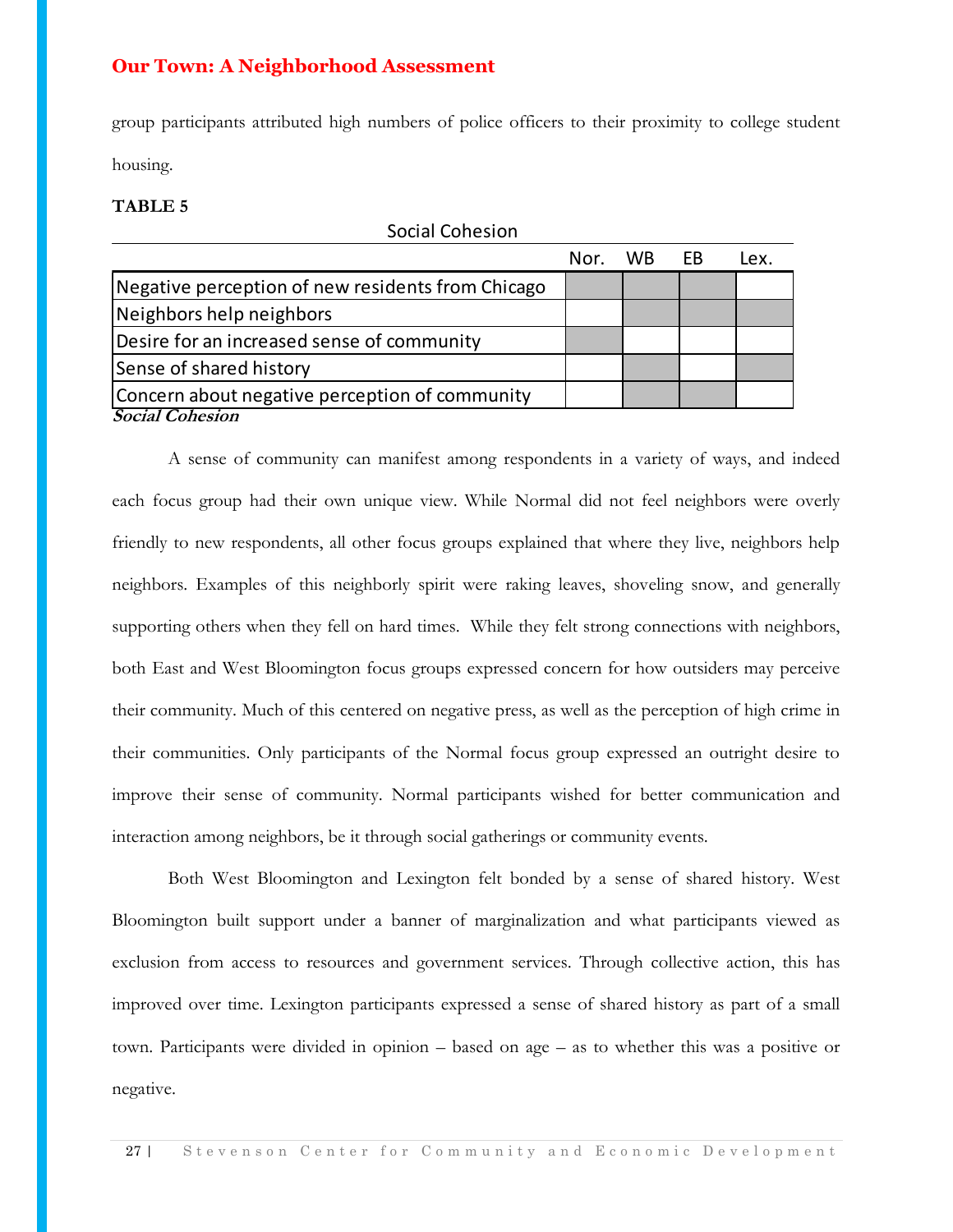#### **TABLE 6**

| TUULII                                    |      |     |     |      |
|-------------------------------------------|------|-----|-----|------|
|                                           | Nor. | WB. | FR. | IPX. |
| Lack of extracurricular options for youth |      |     |     |      |
| Desire for additional GED programs        |      |     |     |      |

 $V_0$ uth

#### **Youth Opportunities**

Perhaps one of the most evident themes across all focus groups was the desire for an increase in opportunities for youth. In some focus groups, participants indicated that opportunities for youth may exist, though access is limited. Often youth may become active through school sports, however this is not an option for all students. In East Bloomington, participants explained that families with financial resources can overcome this obstacle, though often they have to travel to other neighborhoods or communities for activities. There are limited options for lower income youth without an interest in sports.

While most communities spoke positively of the local school system, some participants expressed concern about post high school options for youth. In Lexington, participants spoke of a lack of job opportunities. Furthermore, they believed that many recent graduates left unprepared for college life. Participants in West Bloomington felt similarly and mentioned a need for additional programs to bridge this gap. Both Lexington and West Bloomington expressed a desire for GED courses.

#### **TABLE 7**

Community Resources

|                                                               | Nor. | <b>WB</b> | <b>FB</b> | Lex. |
|---------------------------------------------------------------|------|-----------|-----------|------|
| Desire for an increase in local business                      |      |           |           |      |
| Churches serve as community hubs                              |      |           |           |      |
| Concern about responsiveness of local government              |      |           |           |      |
| <b>Excellent garbage collection</b>                           |      |           |           |      |
| Lack of pedestrian access in commercial areas                 |      |           |           |      |
|                                                               |      |           |           |      |
|                                                               |      |           |           |      |
|                                                               |      |           |           |      |
| Stevenson Center for Community and Economic Development<br>28 |      |           |           |      |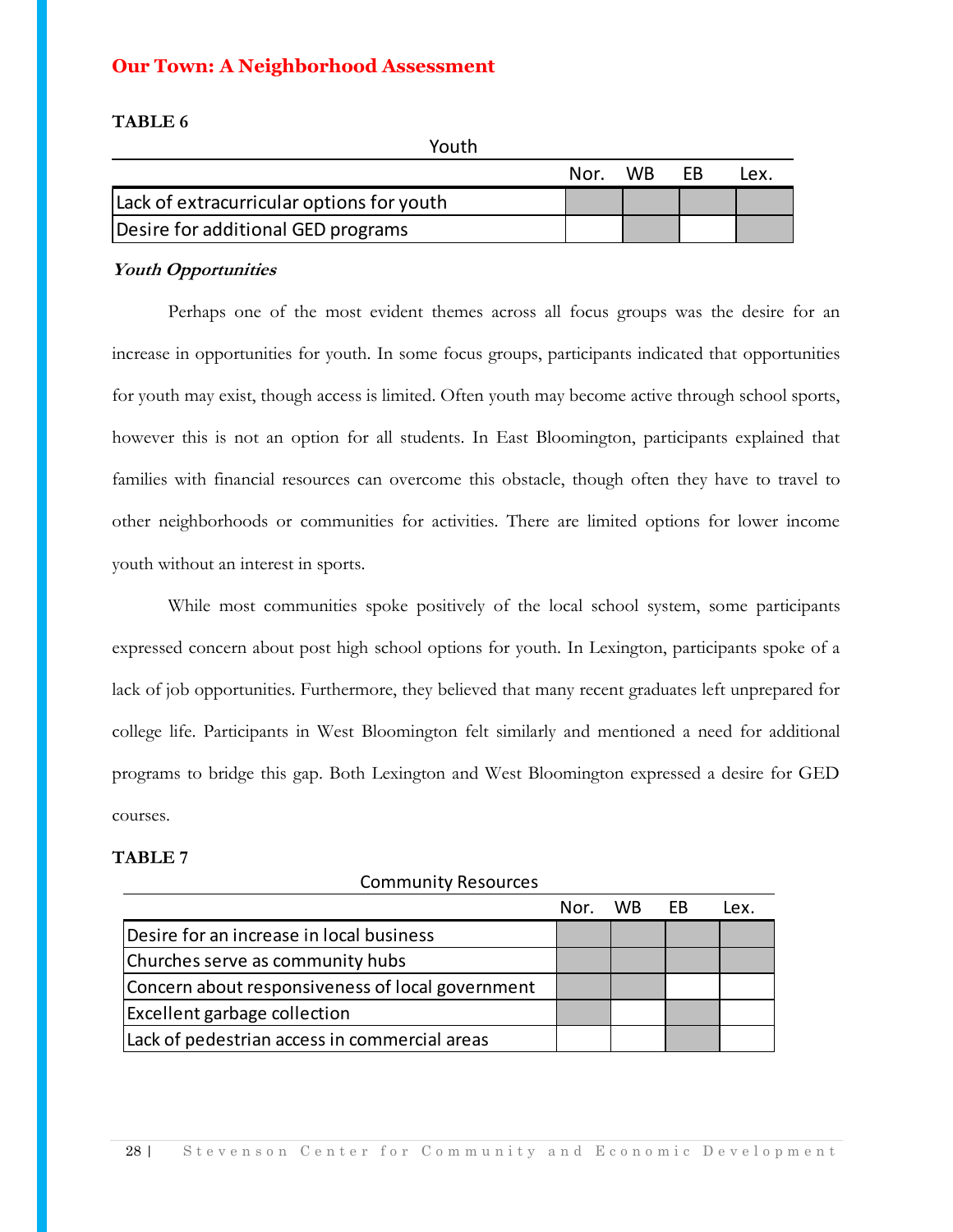#### **Community Resources**

All focus groups spoke of a desire for increased local business presence. In Lexington, the economic downturn has hurt local main street businesses, causing many to close. In addition, many residents work outside of the community, leading them to shop near their place of work. This can be detrimental to small community business owners as they seek to attract more clients. In other focus groups, absence of local business was seen as a continuation of the national trend towards larger brand name chain stores. In Normal, respondents explained that a lack of small businesses affected their sense of community identity.

A lack of business presence can be seen as detrimental to attracting new residents. The Lexington focus group mentioned the recent contract with Wertz beverage to build a distribution warehouse. Participants felt this additional business would make the community more attractive to potential respondents. In addition, this influx of money would create a demand for additional goods and services, driving the generation of small businesses.

While Wertz is an example of a large contract generating opportunity in a community, this effect can be repeated on a smaller scale within neighborhoods in Bloomington-Normal. Encouraging an environment friendly to business can have positive effects and create employment opportunities for respondents. Establishment of local grocers or farmers markets can vastly improve access to quality food, something West Bloomington focus group participants mentioned as a community resource.

Churches were universally present and active in all communities. Participants in all focus groups emphasized the ability for church organizations to facilitate community projects. Church congregations act as a hub for community activity, and bring respondents together.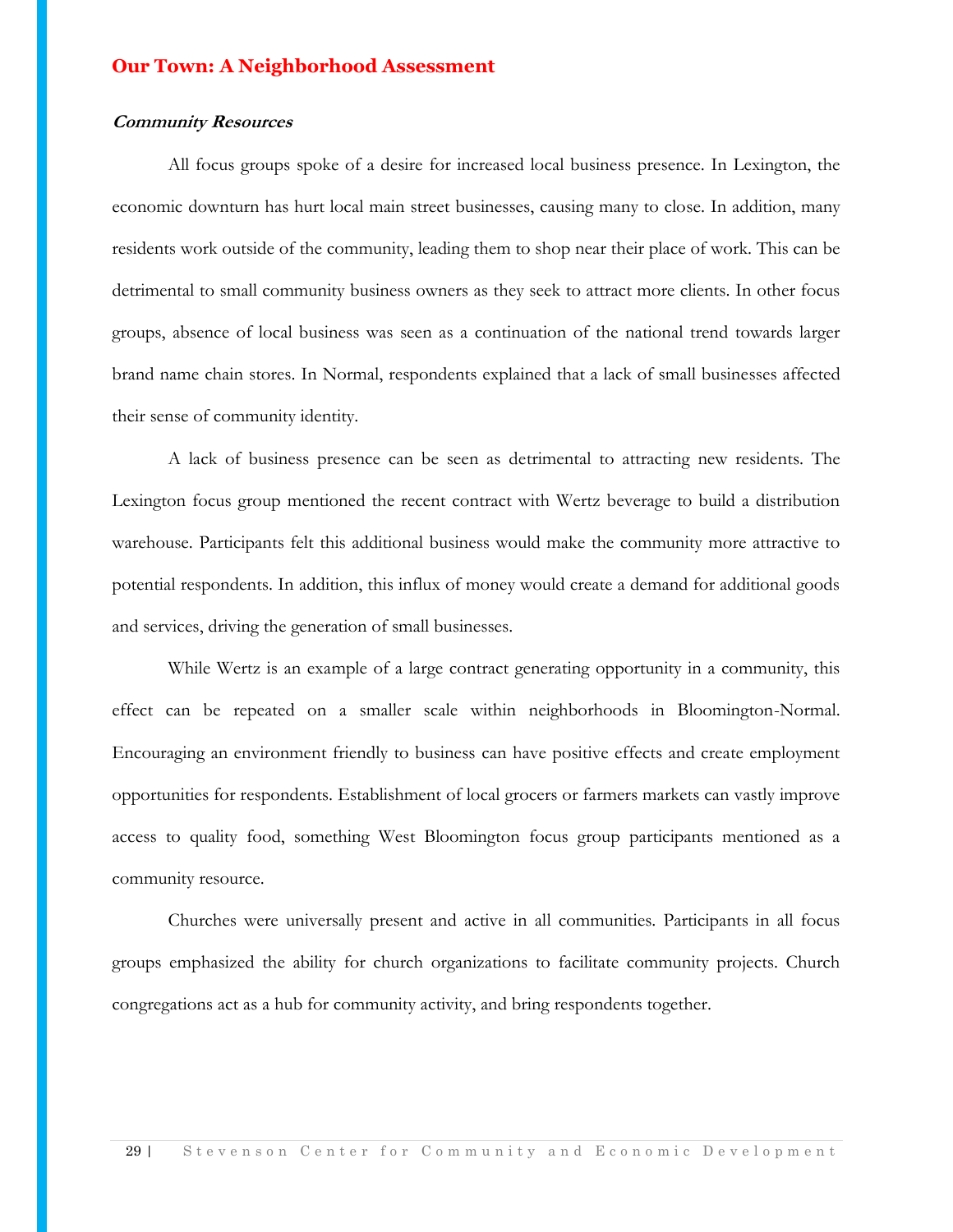## **VI. Project Recommendations**

### **TABLE 8**

|           | Social Cohesion                                                                                                                                  |
|-----------|--------------------------------------------------------------------------------------------------------------------------------------------------|
|           | Safety                                                                                                                                           |
|           | Identifying Neighborhood leaders and holding Neighborhood forums                                                                                 |
|           | <b>Empowering local respondents</b>                                                                                                              |
|           | Rental property maintenance                                                                                                                      |
|           | Continue working with the West Bloomington Revitalizations Project to implement the<br>West Bloomington Neighborhood Plan                        |
| $\bullet$ | Organizing community members to hold property owners accountable for upkeep and abiding by city codes.                                           |
| $\bullet$ | Continue to reevaluate city codes and create new codes when necessary                                                                            |
| $\bullet$ | Neighborhoods can use the West Bloomington Revitalization Project and Neighborhood Plans to shape<br>their own initiatives for improving housing |
|           | Reentry of the formerly incarcerated                                                                                                             |
|           | Community and stakeholder organizations create educational opportunities and job preparation programs<br>for formerly incarcerated individuals   |
|           |                                                                                                                                                  |

· Encourage local businesses to extend employment opportunities to participants of these programs

#### Housing

Transitioning renters into homeowners

· Base neighborhood strategies in the Geography of Opportunity Framework

Increasing awareness of current programs, such as the Next Step Initiative

Recruiting new stakeholders

#### Youth Opportunities

#### Youth education and job preparation

- · Strengthen partnerships between community and area businesses to increase access to educational and job preparation programs
- Develop mentorships between older and younger youth generations

Safe Spaces for youth

- · Host a "Leadership Seminar" or "Youth Summit" to develop youth leadership and identify youth concerns
- · Increase recreational opportunities and make recreational activities affordable and accessible

#### Community Resources

#### Attracting local business

- Partner with educational and business institutions
- · Improve transportation system
- Encourage entrepreneurship

#### Relationship with local government

- Increase communication and strengthen partnership
- · Work together towards fostering positive perception of neighborhoods and addressing neighborhood
	- specific needs through forming community watch groups and holding public forums
- $\cdot$  Improve response and follow-up towards neighborhood-specific needs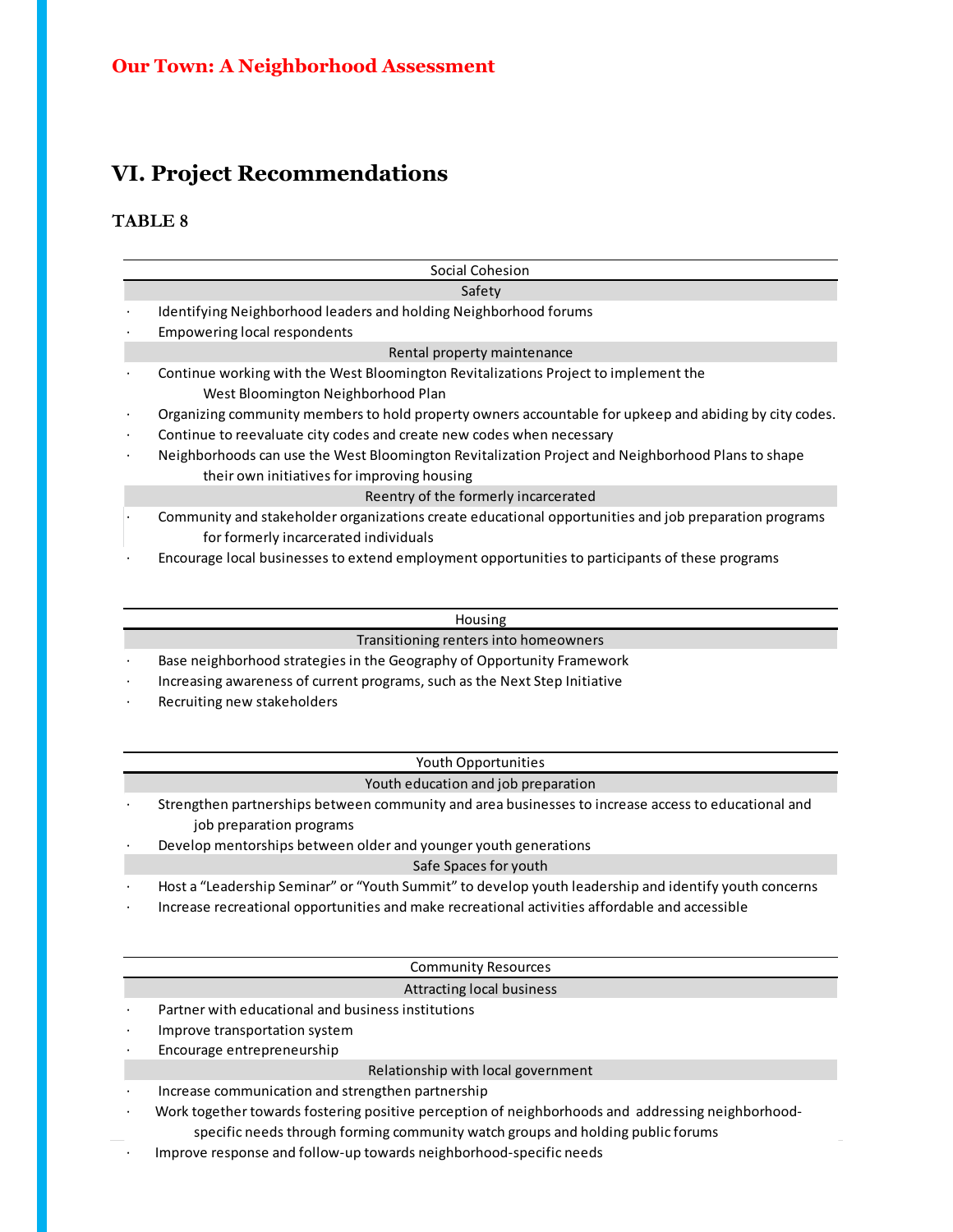The purpose of investigating the four McLean County neighborhoods was to identify communal and individual well-being within each of these neighborhoods. The findings from this portion of United Way of McLean County's (UWMC) Community-Wide Assessment have led to the following eight sections of recommendations:

#### **Social Cohesion**

#### **Safety**

Focus group participants expressed a safety concern regarding the apartments in the East Bloomington neighborhood, indicating a lower level of social cohesion. We suggest holding a series of neighborhood forums to discuss safety concerns, increasing social cohesion and general feeling of safety. A priority within these forums should be discussing the root cause of the safety concern, and what strategies might be taken to resolve the issue. Existing local organizations could help launch the process by identifying a neighborhood leader to schedule, publicize, and host the forums. City aldermen can be invited to participate in the discussion and share what measures the local government is taking to address concerns. In addition to fostering social cohesion, forums can improve residents' awareness of local issues, facilitate discussion, and increase investment in the community.

Forums have additional benefits as well. By virtue of their democratic nature, they serve to empower local respondents with a greater feeling of control over events within their neighborhood. As evidenced in *An Empowerment Model for Building Neighborhood Community*, one traditional way communities cope with a lack of resources is by forming informal support networks with their neighbors. Forums serve as a platform for developing such networks; they have been long-utilized as a tactic applied to a myriad of community issues in a variety of different contexts. Building off the forum tradition, Graber et. al (1996) explain that allowing respondents to set the agenda of what issues they want to address is key to developing successful community aid programs. In this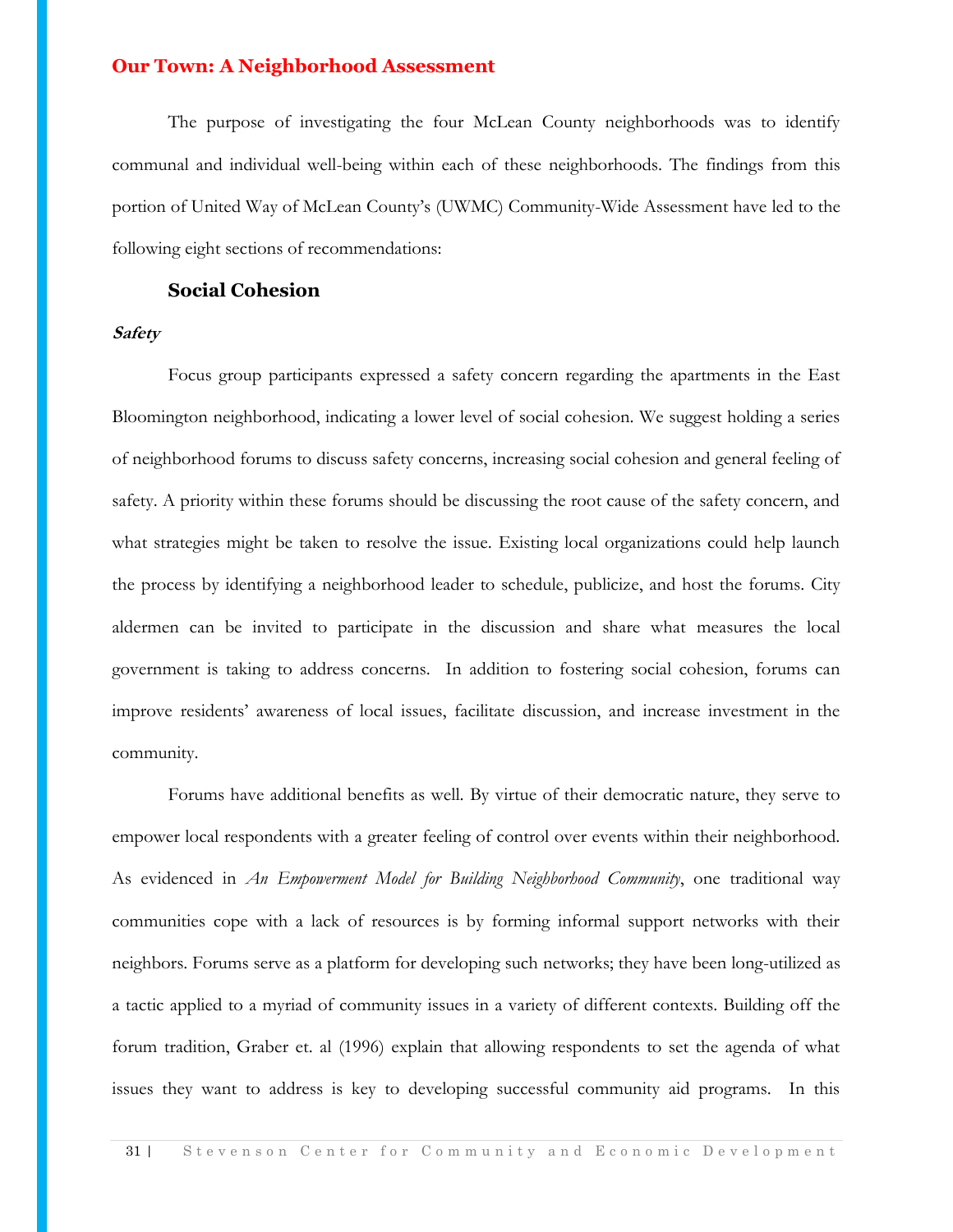manner, solutions emerge from within, rather than outside the community, and respondents are involved in producing those solutions. Therefore, communities should work to strengthen existing programs while allowing new neighborhood programs, such as forums, to emerge.

#### **Rental Property Maintenance**

Respondents in West Bloomington expressed concern over the maintenance of rental properties. Property maintenance is critical for neighborhood social cohesion because visual cues such as physical disorder have been found to impact perception of neighborhood safety (O'Brien 2012). Due to quicker turnover rates, rental properties may be subject to more general wear and tear. Therefore, rental properties typically require more frequent maintenance than owner-occupied properties.

The West Bloomington Revitalization Project (WBRP) is working to implement their West Bloomington Neighborhood Plan (2008) to address maintenance and a host of other neighborhoodlevel issues. The plan outlines strategies and projects related to community greening, youth, safety and well-being, economic development, and education, as well as recommendations for improving community housing access, affordability and quality. According to the West Bloomington Neighborhood Plan "about 32 percent of...housing stock consists of owner-occupied dwelling units while another 57.8 percent consists of rental-occupied units." (2008:8). The Plan suggests West Bloomington work to develop mechanisms for holding property owners accountable for repairs and upkeep. In line with WBRP's suggestion of bringing landlords and tenants to the table for a discussion of rights and responsibilities (West Bloomington Neighborhood Plan 2008), we recommend community members work together to hold each other accountable for complying with existing city codes. Bloomington City Code SEC. 304.6, for example, states that "all exterior walls shall be free from holes, breaks and loose or rotting materials; and maintained weatherproof and properly surface coated where required to prevent deterioration" (City of Bloomington 2012).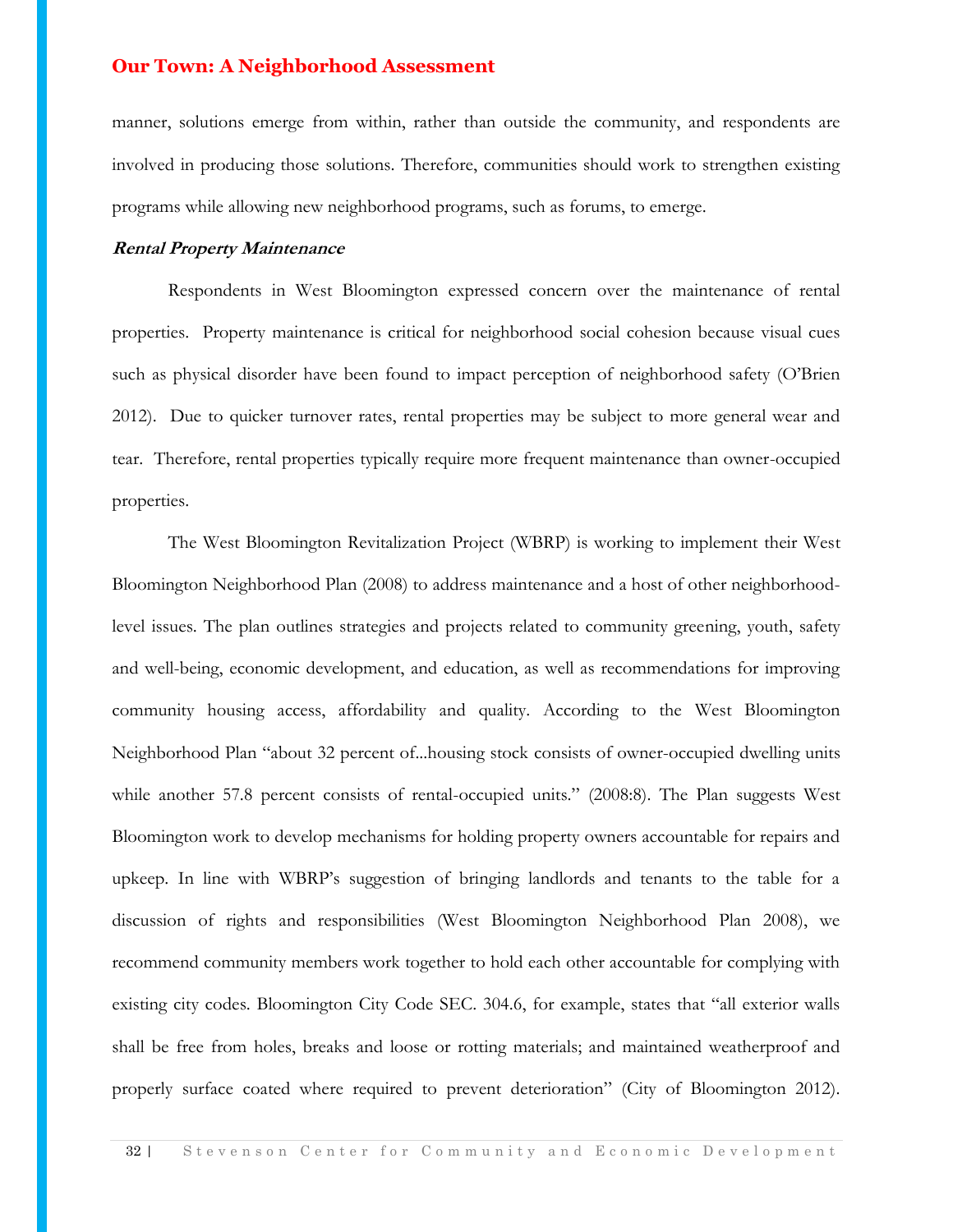Proper enforcement of this code would go a long way toward improving building maintenance and increasing perceptions of safety in the neighborhood. As one key informant stated, financial assistance for such repairs is already available through the WBRP: "WBRP home repair projects only require 10% of material costs from the homeowner; either in materials or their labor. But if repairs require lots of skilled work, then that 10% may be more than what the homeowner can conceivably do financially."

Considering the financial challenge, increased funding for WBRP, in the form of public or private grants or donations, would allow the agency to conduct more home rehabilitation projects. In addition, while developing strategies for increasing compliance with existing maintenance codes, respondents could come together to discuss developing recommendations for new maintenance codes.

The West Bloomington Neighborhood Plan was an ambitious undertaking, developed from the cooperative efforts of hundreds of people and dozens of organizations, public and private. It provides a vision statement for the community, discusses its history, current issues, and outlines a plan for its future. We recommend similar plans could be developed for each of the other three neighborhoods involved in this assessment. Each neighborhood plan should involve the stakeholders unique to that community in its development. For guidance, these neighborhoods can call upon the WBRP leaders to share their experiences from the West Bloomington Neighborhood Plan's development process.

#### **Reintegration of formerly incarcerated individuals**

Another issue identified during a neighborhood focus group was finding ways to ease the reentry process of formerly incarcerated individuals into the community. Formerly incarcerated individuals are often marginalized from society and communities, affecting their ability to acquire a job, participate in community events, and even access safe and affordable housing. Insufficient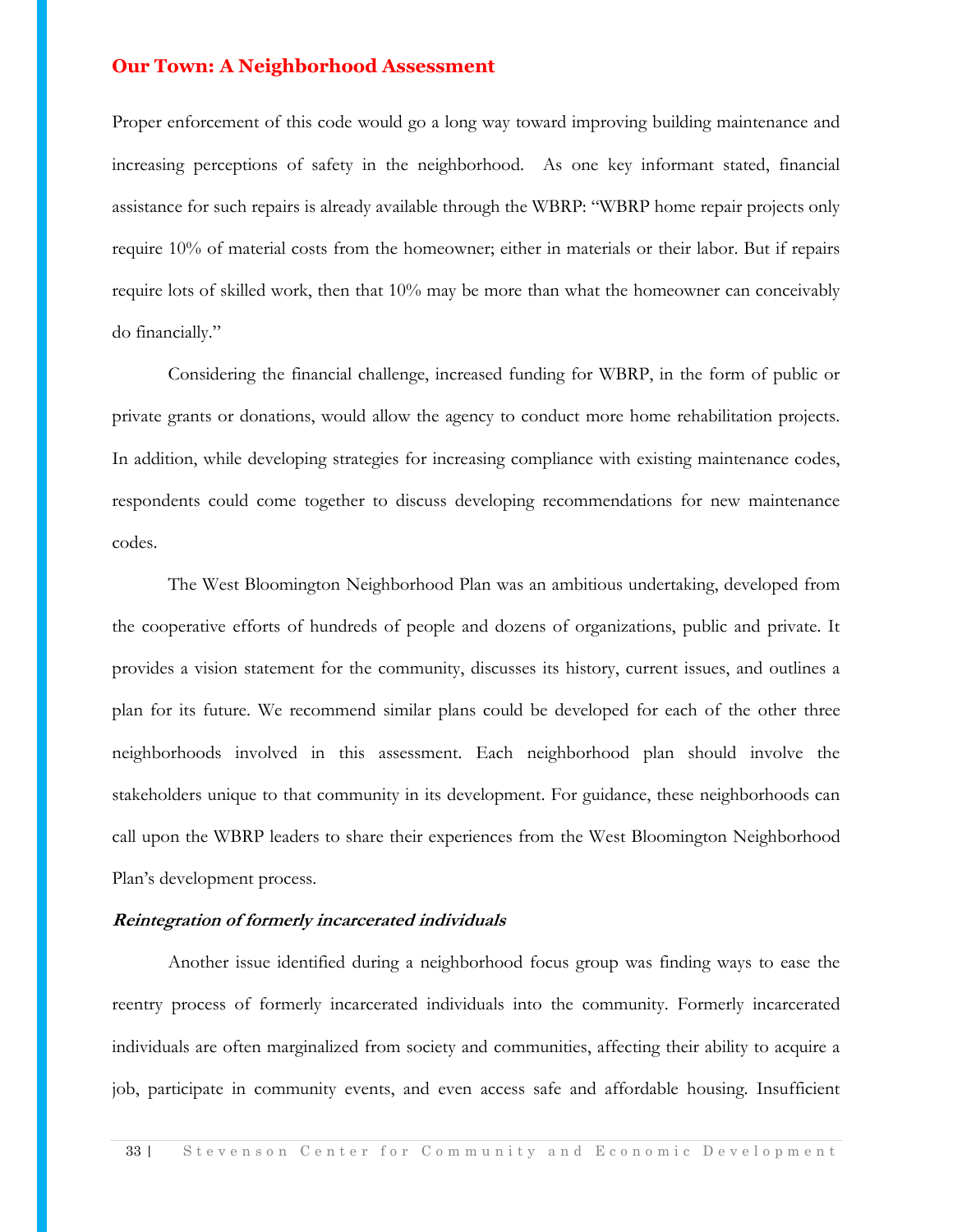programming for transitioning such individuals back into society can negatively impact social cohesion and community identity. Furthermore, improving this transition will strengthen the neighborhoods' image within the larger community. Communities and stakeholder organizations can create community-based educational opportunities and job preparation programs specifically for residents who have been formerly incarcerated. Honing in on local economy, communities can encourage local business to extend job opportunities to participants from these programs. Moreover, encouraging local employment will create more opportunities for social interaction between program participants and the community, fostering trust and improving community assets. In the long term, this initiative can help decrease recidivism and increase residential stability within the neighborhood.

## **Housing**

#### **Renter versus Owner-Occupied Homes**

Another finding from the neighborhood focus groups was a disparity between renters and homeowners. When analyzing the ratio of renters versus homeowners in a neighborhood, it is important to include factors such as income and race. This can be accomplished through applying the Geography of Opportunity Framework, which situates respondents "within a context of placebased opportunities that shape quality of life" (Osypuk 2013:S62). Further, the framework acknowledges, "there are consistently large racial/ethnic disparities in access to neighborhoods of high opportunity" (Osypuk 2013:S62), as well as "differential access to neighborhood resources by race, social class, nativity, and other meaningful social stratification categories" (Osypuk 2013:S63).

By considering the dynamics of income and race, this framework helps inform perceptions of renters versus homeowners. Homeowners in the East Bloomington, West Bloomington, and Normal neighborhoods had negative views towards renters. Apartments were associated with decreased safety, sense of community, social cohesion, and general quality of life. These associations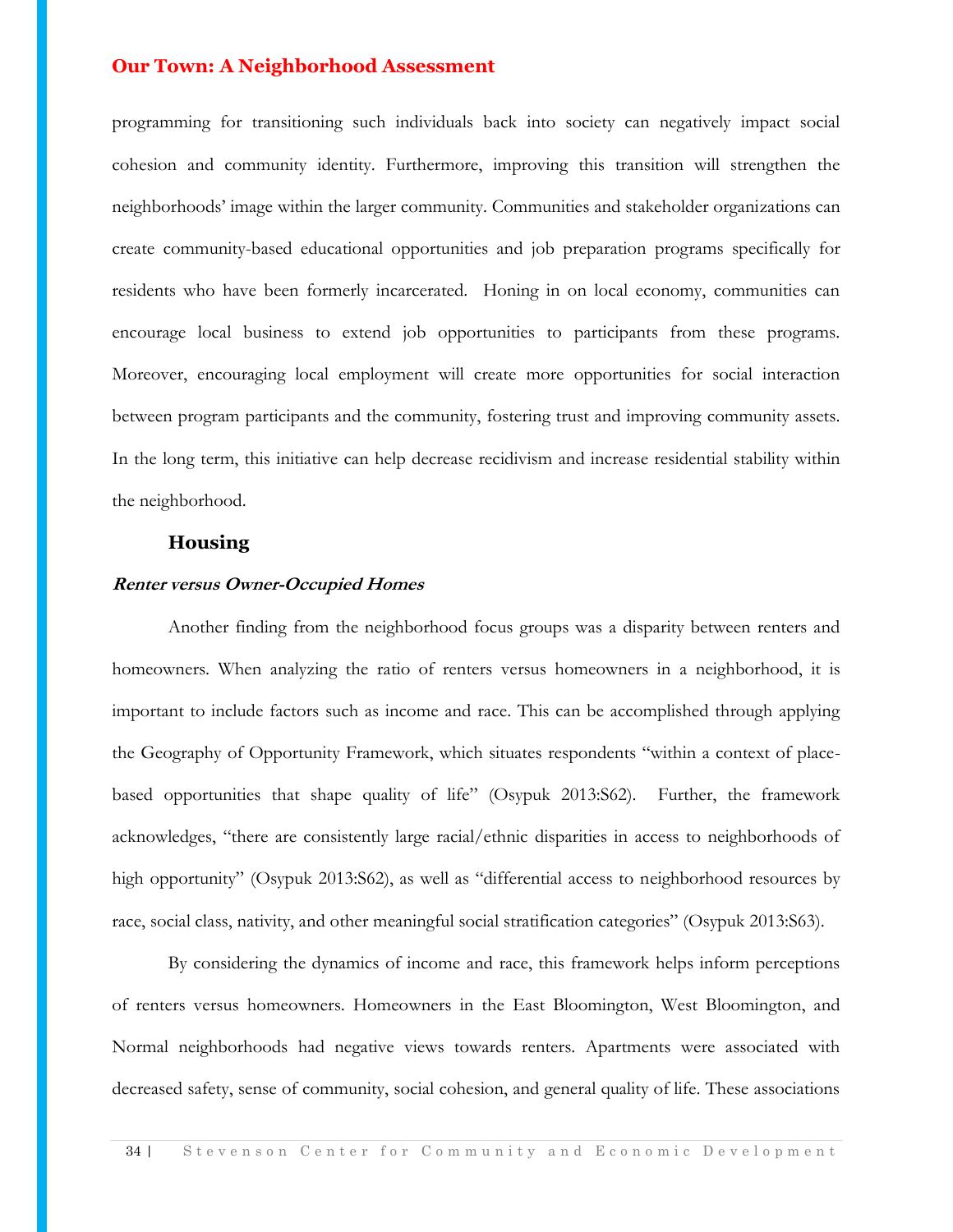correlate to both the ingrained perceptions and the physical appearance of these building structures. For the neighborhood of West Bloomington, owner-occupied homes reported being more invested in the well-being of the community. This finding is consistent with community development literature, which suggests that stronger informal social ties improve neighborhood stability (Ross et al. 2000). Homeowners who are long-term respondents of a community are more likely to have developed strong, informal social ties.

Our recommendation lies in finding solutions to bridge the divide between homeowners and renters. Therefore, considering the positive community-level impacts of homeownership, we recommend increasing awareness of programs teaching financial literacy and money management, which can assist renters who wish to become homeowners. One such program, Next Step, pairs participants with a financial adviser who helps them develop strategies for meeting fiscal goals. The program, located at Mid-Central Community Action in Bloomington and Heartland Community College in Normal, is a partnership between Mid-Central Community Action, Heartland Community College, UWMC and the University of Illinois's College of Law's Community Preservation Clinic. In addition to the financial coach, Next Step offers alternatives to pay-day loans and provides help for avoiding mortgage foreclosures. According to a WGLT article, "The UWMC will track and monitor progress clients make in improving their credit scores, managing debt, obtaining a liveable income and accumulating savings" (WGLT FM 2013).

Recruiting new stakeholders, such banks and credit unions, to collaborate in this initiative will strengthen its impact and sustainability. These stakeholders could work directly with potential homeowners to improve access to credit and financial services. The Next Step initiative is designed to help people achieve financial independence and stability. New or complementary programs within Next Step could be focused specifically on helping renters transition into becoming homeowners. As more renters make the transition, neighborhood stability and identity will increase.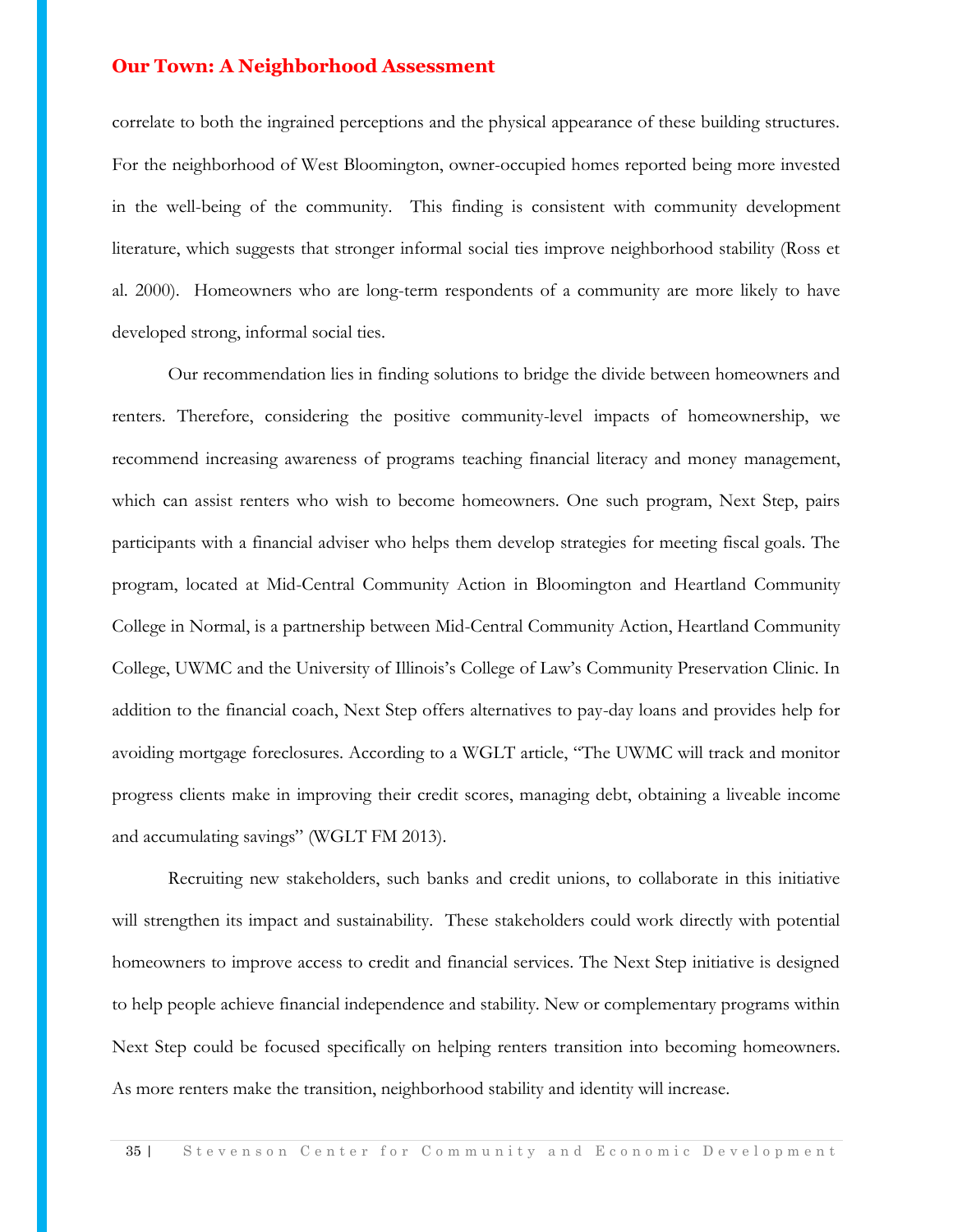The government can also have a role in this process. The Grattan Institute (2013) recently released their "Renovating Housing Policy" report which showcases that the government provides more policy and tax incentives to homeowners; this is another way the divide is perpetuated between homeowners and renters. Although the divide increases with this type of government involvement, it provides another incentive for renters to transition into being homeowners. Since according to the Grattan Institute the divide is income-based and generational, it also shows the need for the government to start enacting policies favorable for renters and for first-time homeowners.

#### **Opportunities for youth**

#### **Education and job preparation**

The following needs for youth were identified during the focus groups: opportunities in education, workplace and economic opportunities, and safe spaces for youth to spend time within their communities. By holding GED classes within Wayman Church, the West Bloomington neighborhood has already begun to improve youth educational opportunities. As a way of facilitating transitions for youths into the workforce, we recommend United Way to consider employing additional community assets, such as State Farm and COUNTRY Financial Human Resource representatives, to co-facilitate youth driven activities with community members. Furthermore, peer-based empowerment initiatives could be effective in strengthening community assets and human capital through educating community members. Additionally, UWMC could help neighborhoods develop partnerships with businesses wanting to strengthen the community for their employees. Younger generations in all neighborhoods could benefit from the creation of mentoring programs between those who have already transitioned into the workforce and those entering high school.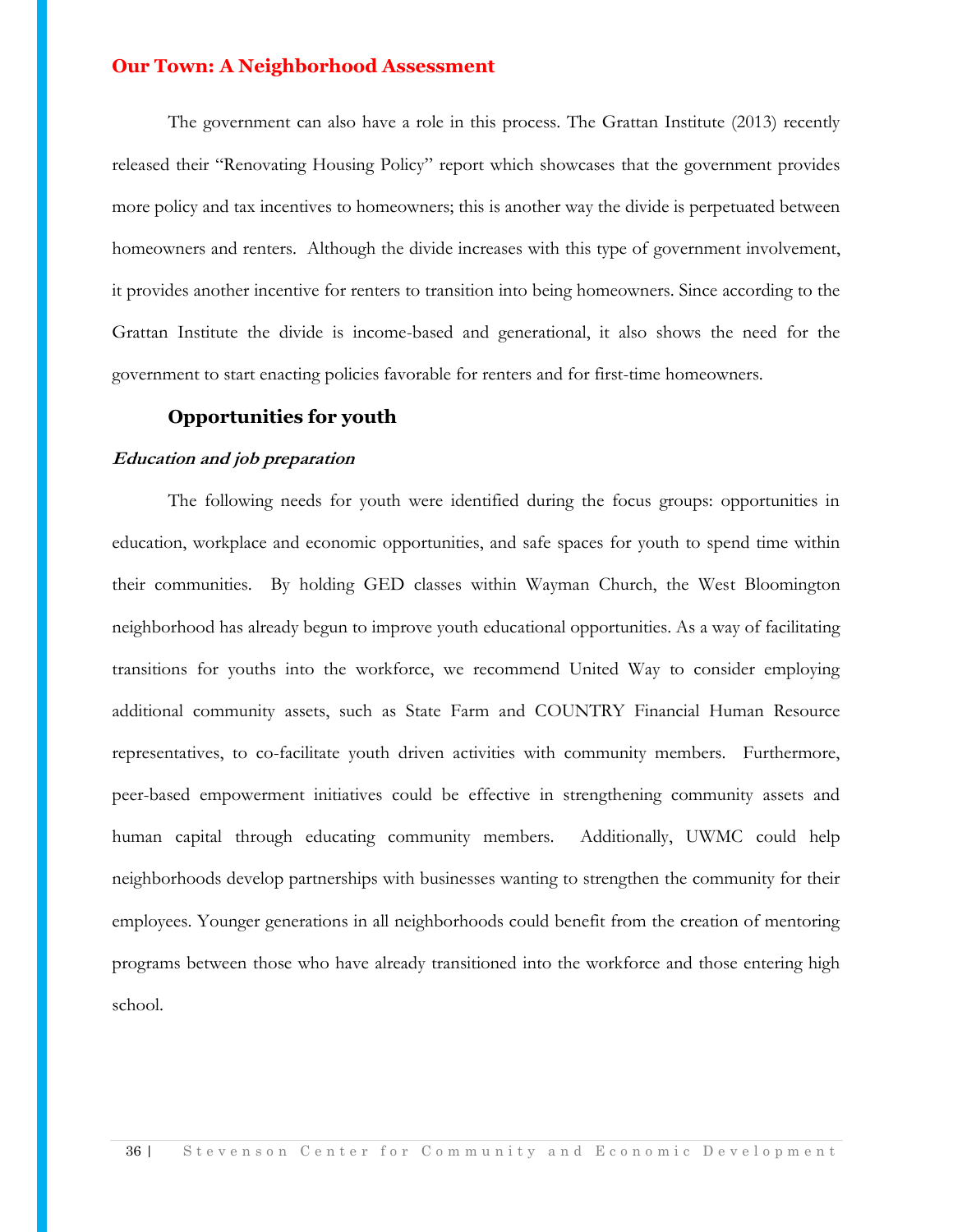#### *Safe Spaces*

A sufficient safe space for youth was another need that surfaced in the focus groups. We recommend neighborhoods hold a youth summit to identify opportunities within the community for youth involvement. Just as focus groups and forums can offer democratic opportunities for community development, this summit will promote democratic values among youth. Additionally, the summit facilitates leadership development and could strengthen community social cohesion. Local businesses could donate spaces and money to help fund the summit. Additional funding sources could include parents, non-profit organizations, or local government.

Finally, as identified in the findings section, recreational opportunities for youth are often expensive and require traveling outside the local neighborhood. Sports teams generate opportunities for fostering leadership and teamwork. As seen in Lexington, a sports team can bring together community, give community members a cause to rally around, and serve as a fountain of community pride. We recommend expanding upon existing recreational activities and improving access, affordability and quantity of programs. Additionally, creating local leagues can help make programs accessible to children in all neighborhoods.

#### **Community Resources**

#### **Attracting local businesses**

 Since all the neighborhoods expressed a desire for a variety of new local businesses, we developed recommendations pertaining to this topic. For ideas, we referenced the West Bloomington Neighborhood Plan (2008), which makes several recommendations related to economic development. These include partnering with existing educational and business institutions to promote "new business start-ups and local cooperative enterprises" (2008:26), expanding public transportation services, and enhancing "workforce development programming" (2008:27). These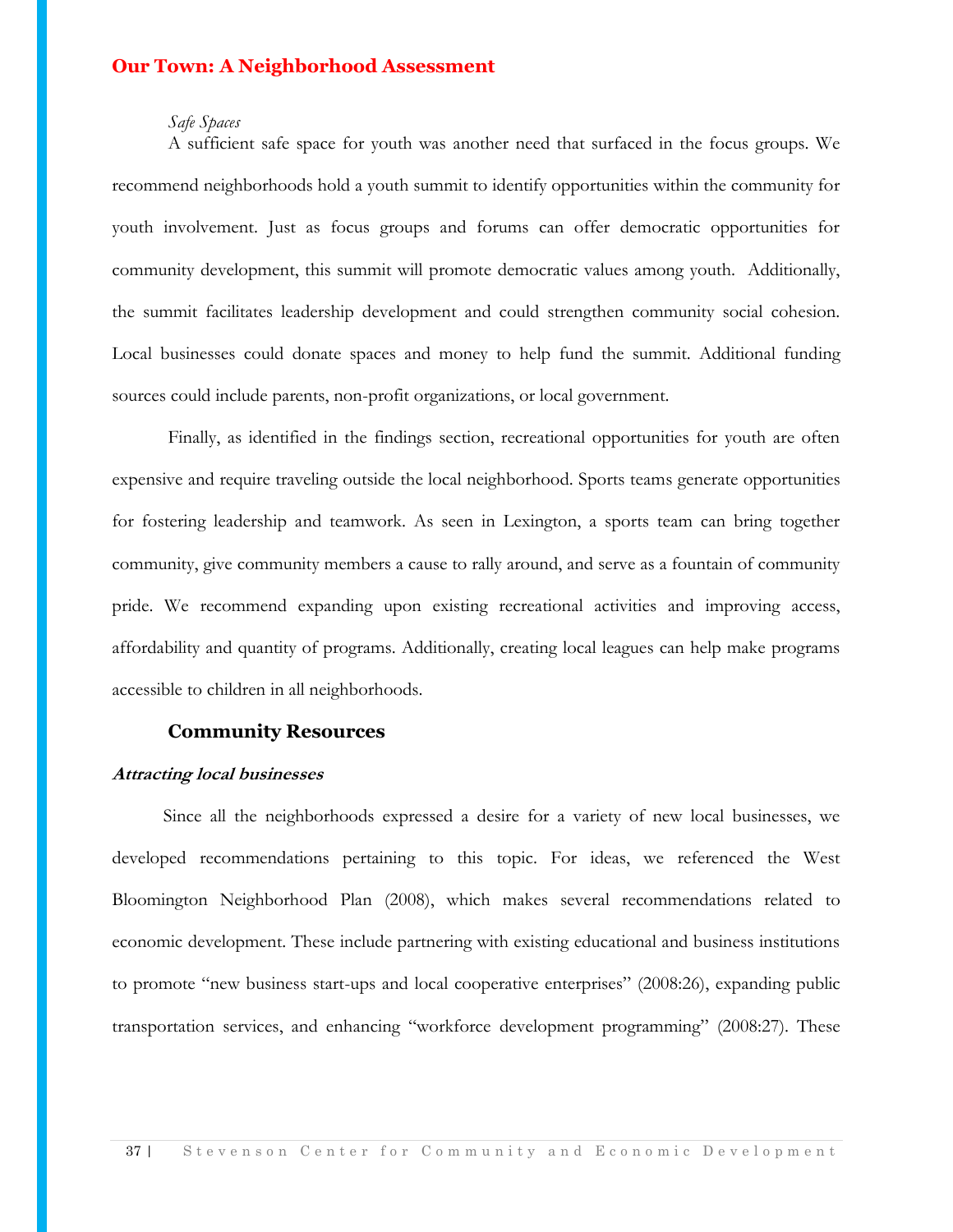recommendations, though directed toward West Bloomington, are applicable to every neighborhood studied.

 There are numerous barriers to starting a new business. In addition to capital needs, launching a commercial enterprise requires knowledge of how to acquire the necessary permits, become compliant with existing codes, and an ability to navigate government regulations. These barriers function to deter would-be job creators and service providers from launching commercial enterprises. As suggested in the West Bloomington Neighborhood Plan (2008), communities could partner with area educational institutions, such as Illinois State University, Heartland Community College, and Illinois Wesleyan University, to provide training for entrepreneurs on how to navigate the forest of permits, codes, and regulations associated with launching a new enterprise. In addition, the Economic Development Council of the Bloomington-Normal area could provide training on how to secure the capital needs to start a business.

 Accessibility is a primary issue for local businesses. Residents need quick, affordable transportation to the places where they work and shop. Considering this, the West Bloomington Neighborhood Plan (2008) recommends exploring the possibility of extending the operating hours of Connect Transit, as well as adding service on Sundays. Additionally, the Plan calls for expanding bike paths. These paths will encourage biking as a means for transportation, potentially decrease traffic congestion, reduce air pollutants from driving, and increase access to businesses, parks and other community spaces. We support these recommendations, not only as strategies for attracting local businesses, but for making communities more livable.

By creating a large pool of skilled job applicants, enhancing workforce development programming increases the likelihood businesses will locate in a particular neighborhood. The West Bloomington Neighborhood Plan calls for creating a "center for career counseling services, classes on financial literacy, information on starting a business, neighborhood marketing information,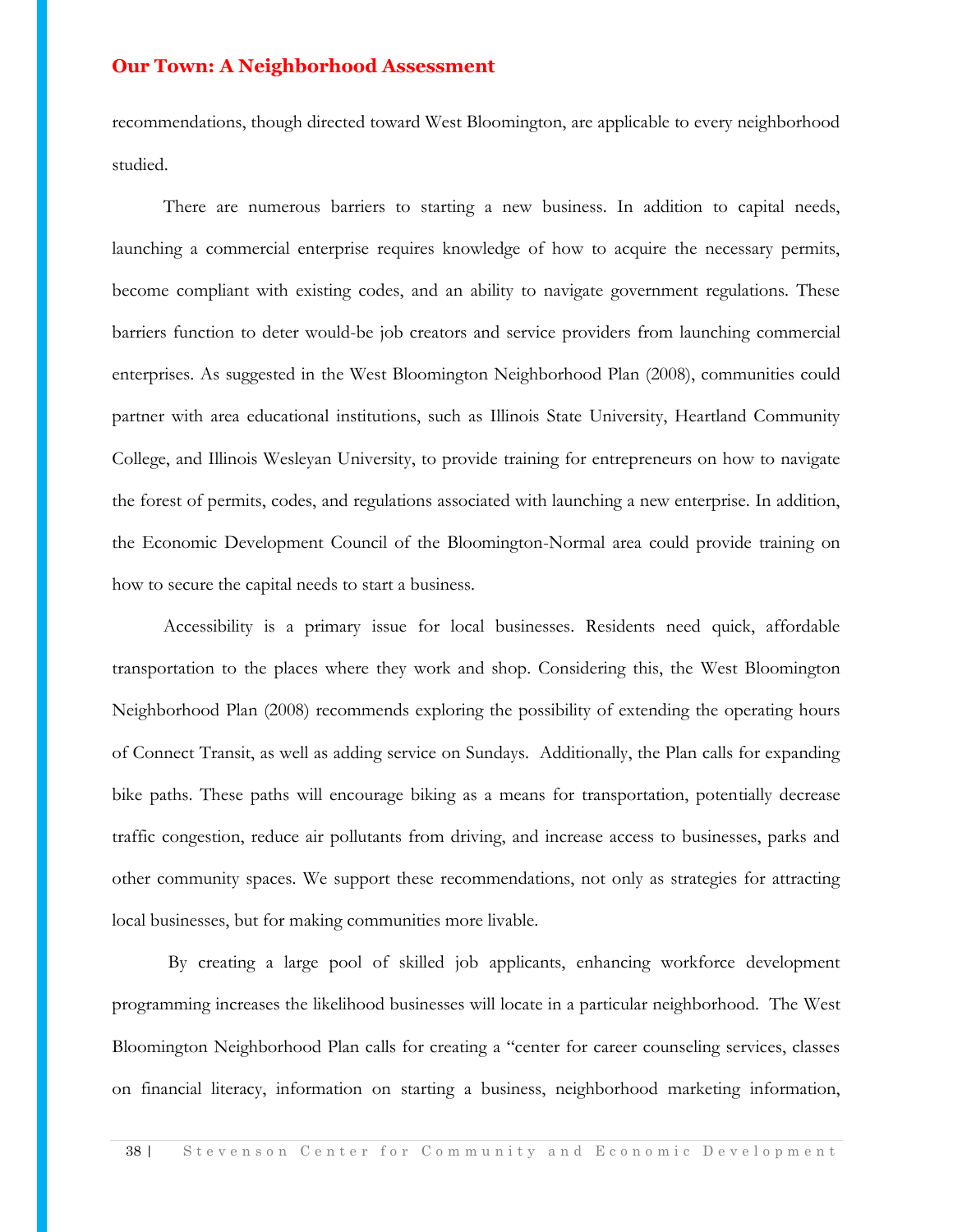information on apprenticeship programs, resume workshops, job fairs and free or low-cost skillsbased courses (i.e. on information technology, public speaking, technical writing, etc.)" (2008:27). Such a center could function as a liaison between job-seekers, potential businesses, and entrepreneurs. Neighborhoods should explore the possibility of opening such a Center as is outlined in the Plan.

#### **Relationship with Local Government**

Lastly, focus groups identified the importance of local government presence within the neighborhoods. As previously mentioned in the findings, there are services that are working well, such as the high standard of garbage and recycling collection reflected within the focus groups held in Normal and Bloomington. Additionally, the Lexington focus group had a favorable view of their municipality, highlighting transparency and a positive relationship with government as being the benefits of a small community. Yet, the government could add more initiatives and more focus in serving their respective communities. In general, we recommend there be increased communication and partnership between the local government and their respective neighborhoods. As evidenced in Lexington, this would lead to a more positive relationship and greater transparency.

A concern voiced in the West and East Bloomington focus groups was a negative perception of their communities. In West Bloomington, for example, a participant stressed the need to "rebrand" the image of the neighborhood. The local government could work with these neighborhoods to develop rebranding and other strategies that present them in a more positive way. A conversation on this topic could be facilitated through public forums. As part of a rebranding, the government could spearhead housing and safety initiatives. In regards to housing, neighborhoods could work with municipalities to address maintenance and code enforcement issues. According to the West Bloomington Neighborhood Plan (2008), one way the city codes can be better implemented is through community watch groups and the local government working together. If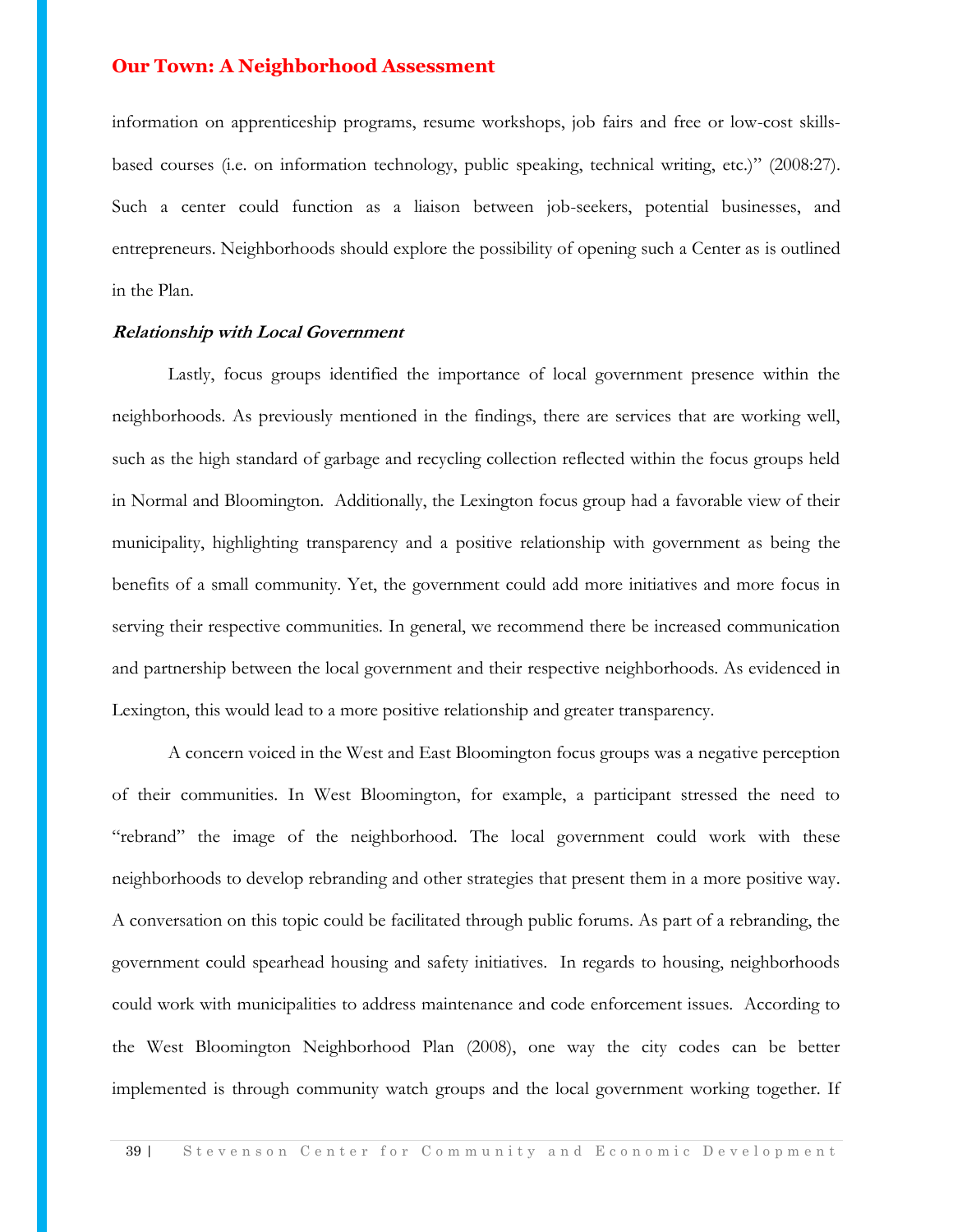there are no community watch groups, we recommend that they be formed. These groups can be utilized in regularly reporting code violations to the city or the township. These groups could also report residential vacancies, such as those reported in the West Bloomington focus group. Further, in regards to safety, there were mixed viewpoints on the need for police presence within certain neighborhoods. Specifically, the Normal neighborhood viewed a strong police presence within their neighborhood to be unnecessary. On the other hand, the East Bloomington neighborhood expressed the need for increased police presence. This is another example of where greater communication between the local government and the neighborhoods could assist municipalities in better serving their neighborhoods. Again, a public forum within individual communities could prove useful in gathering input and in starting conversations on these issues.

Another concern regarded the responsiveness of the local government. Specifically in West Bloomington, there was concern about the City of Bloomington's slow response to infrastructure repair. According to the focus group participants, there is need to improve the maintenance of both sidewalks and streets. Across the Normal and Bloomington focus groups, there were mixed reactions towards the aldermen serving these areas. While there were positive remarks on quick responses to concerns and needs, this was not consistent for all the aldermen. This leads us to recommend that there be increased communication and interaction between each alderman and their respective area. This will enable aldermen to better meet the needs of citizens, as well as form stronger relationships with their respective area. Additionally, we recommend repairing and maintaining infrastructure to improve neighborhood perception, make it more inviting for new residents, as well as incentivize residents to upkeep their neighborhood.

Additionally, the East Bloomington focus group expressed concerns about government response to transportation-related complaints. There was a general consensus that the local government was not meeting their needs in this regard. Specifically, participants had concerns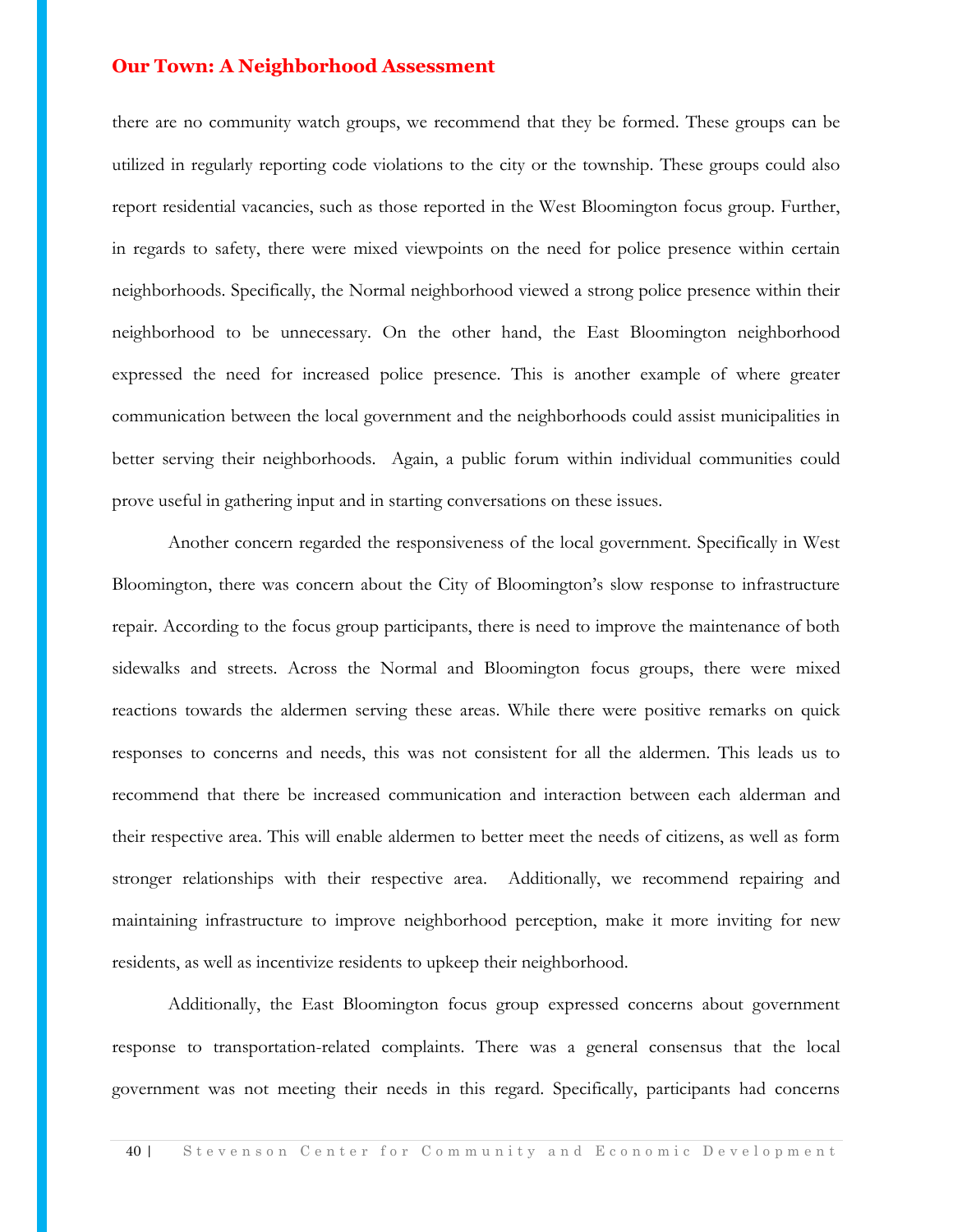regarding the accessibility of transportation, as well as the bus routes. In regards to accessibility, participants reported difficulty leaving the neighborhood if they do not own or have access to a vehicle. The main reason cited for this was the lack of pedestrian accessibility on Veteran's Parkway. We recommend finding solutions to make Veteran's Parkway more pedestrian-friendly. One way to do this would be to add sidewalks, cross lights, and/or bike paths. With the topic of bus routes, there was dissatisfaction in how the route went right in front of Stevenson Elementary School. There were passionate concerns about the speed of the bus and the safety of children crossing the street. We recommend either placing a crossing guard to assist children in crossing the street or to divert this bus route. In general, another recommendation would be to follow-through on complaint responses to see if respondents remain dissatisfied.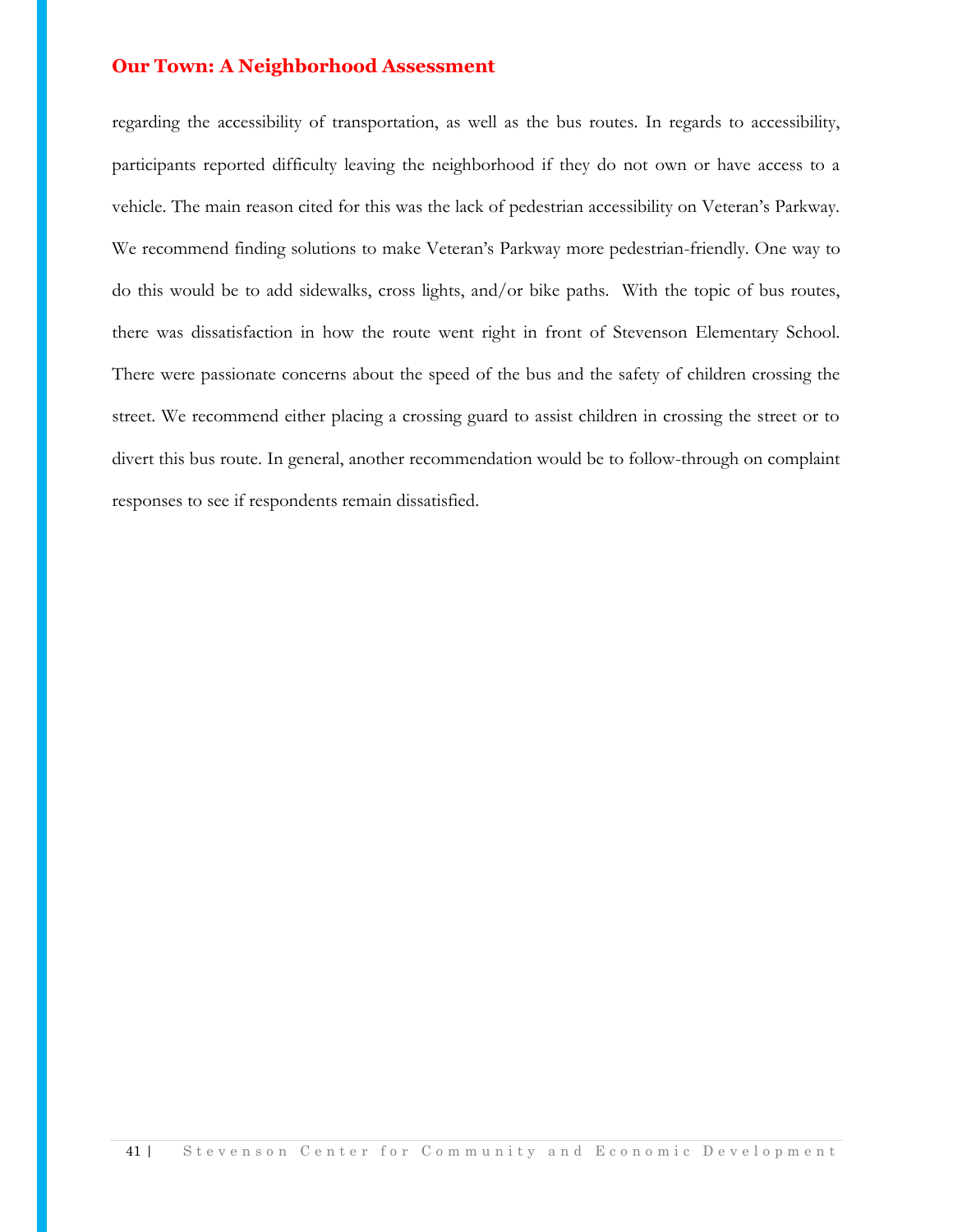## **VII. Recommendations for Future Assessments and Research**

Throughout the key-informant interview and focus group process, a few areas for improvement in the process became evident. First, a consistent and standardized form of note taking amongst note takers would strengthen the validity of gathered data. One method by which to achieve this is to tape or video record the focus groups and interviews. Another is by requiring note takers to attempt to capture the verbatim of the interview or focus group, rather than simply summarizing. Additionally, rather than the method of each note-taker focusing on a few individuals, note takers should focus on the group as a whole. This would allow for cross-analysis of the notes, thereby increasing validity of the data. Lastly, standardized notes would allow researchers to verify the reliability of the questions asked during the focus groups, improving the overall assessment tool for the United Way of McLean County.

In addition, since there are diverse income levels existing within the identified neighborhood areas of research, we recommend conducting more focus groups to capture this variety of demographics. On a related note, rather than relying solely on Census data, neighborhood respondents can be utilized in the identification of neighborhood boundaries. Another recommendation pertaining to focus groups is not to rely as heavily on key informants for recruiting focus group participants, as this technique limits the diversity of participants to individuals already connected to the key informant, and may function to limit input to a specific group, rather than the neighborhood as a whole. This concern also applies to having key informants attend the focus groups. This may decrease the validity of the gathered data through the over-representation of a few voices. However, key informants are an important resource and should still be utilized. The concern pertains to the extent of utilization. Additionally, survey data acquired by UWMC for the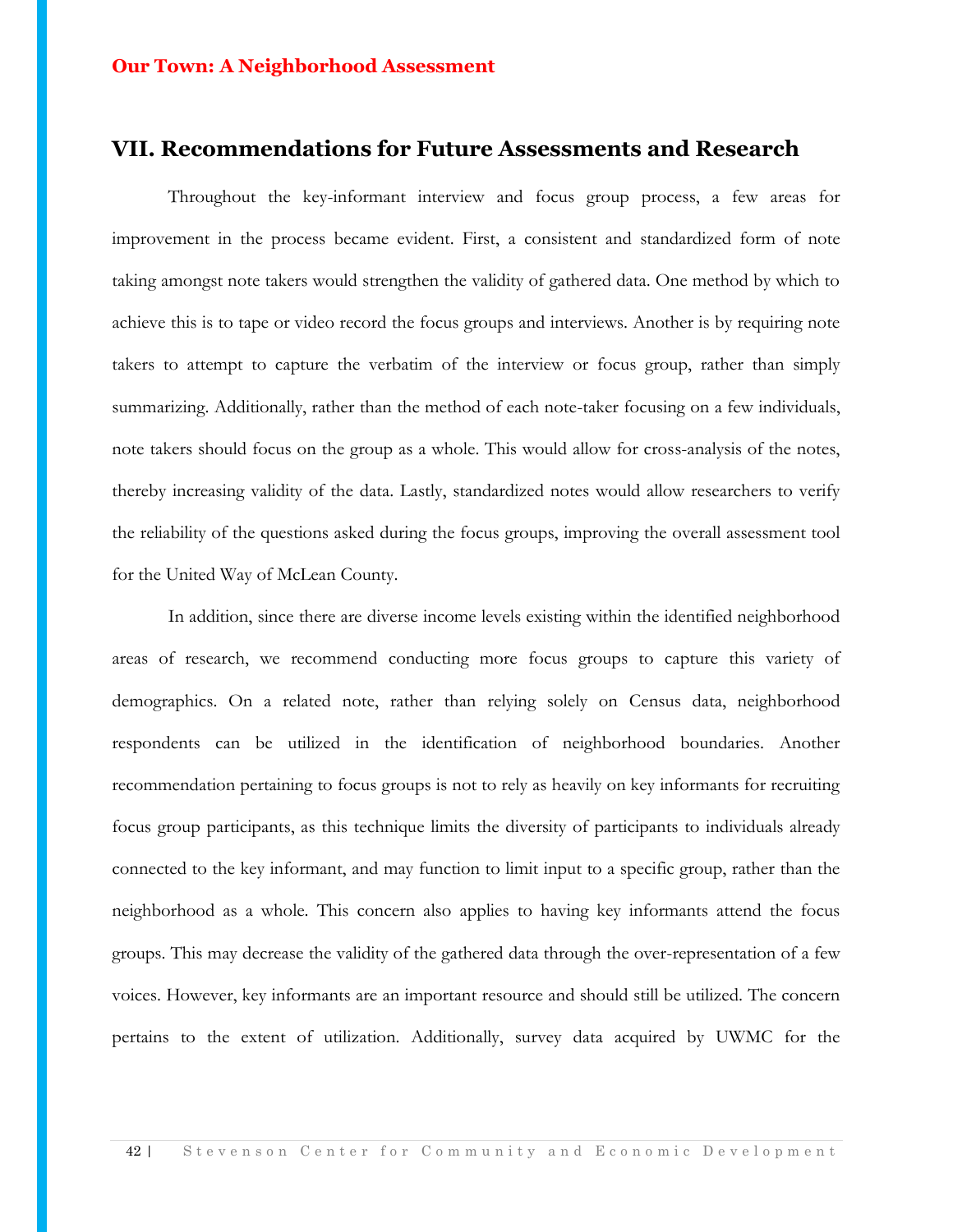Community Assessment could be used in conjunction with the Census data in identifying and defining neighborhood boundaries.

Further, there was inconsistent communication between UWMC and the Illinois State University student researchers. To address this, we recommend methods for better communication between the two groups. For example, UWMC and the student researchers had different questions for their focus groups. Without having standard questions across all focus groups within the Community Assessment, some ability to cross-reference findings between the focus groups conducted by UWMC and the student researchers is lost. Also, improved communication could have facilitated student researchers taking advantage of the resources UWMC used in recruiting and in planning their focus groups. For example, UWMC submitted an article in the Pantagraph, which detailed focus groups they were hosting. With better communication, the focus groups planned by student researchers could be included in the Pantagraph article.

For future research, we first suggest addressing the diversity of McLean County residents through hosting a few more different categories of focus groups. These additional groups include focus groups for respondents working on/have not completed their GED and for women. Additionally, rather than focusing on one rural neighborhood, Lexington, focusing on two rural areas would provide more validity of data being gathered for the category of rural areas surrounding McLean County. Also, holding repeated focus groups within neighborhoods would help provide a more complete picture of these neighborhoods. Not only would there be greater potential for all neighborhood demographics to be represented, there would also be increased opportunity to crossanalyze data, strengthening the validity of the findings.

Further, we suggest there be a secure online forum or survey which neighborhood respondents who are unable to attend the focus group can use to share information about their neighborhood. To remain consistent, the same questions used in the focus group would be shared in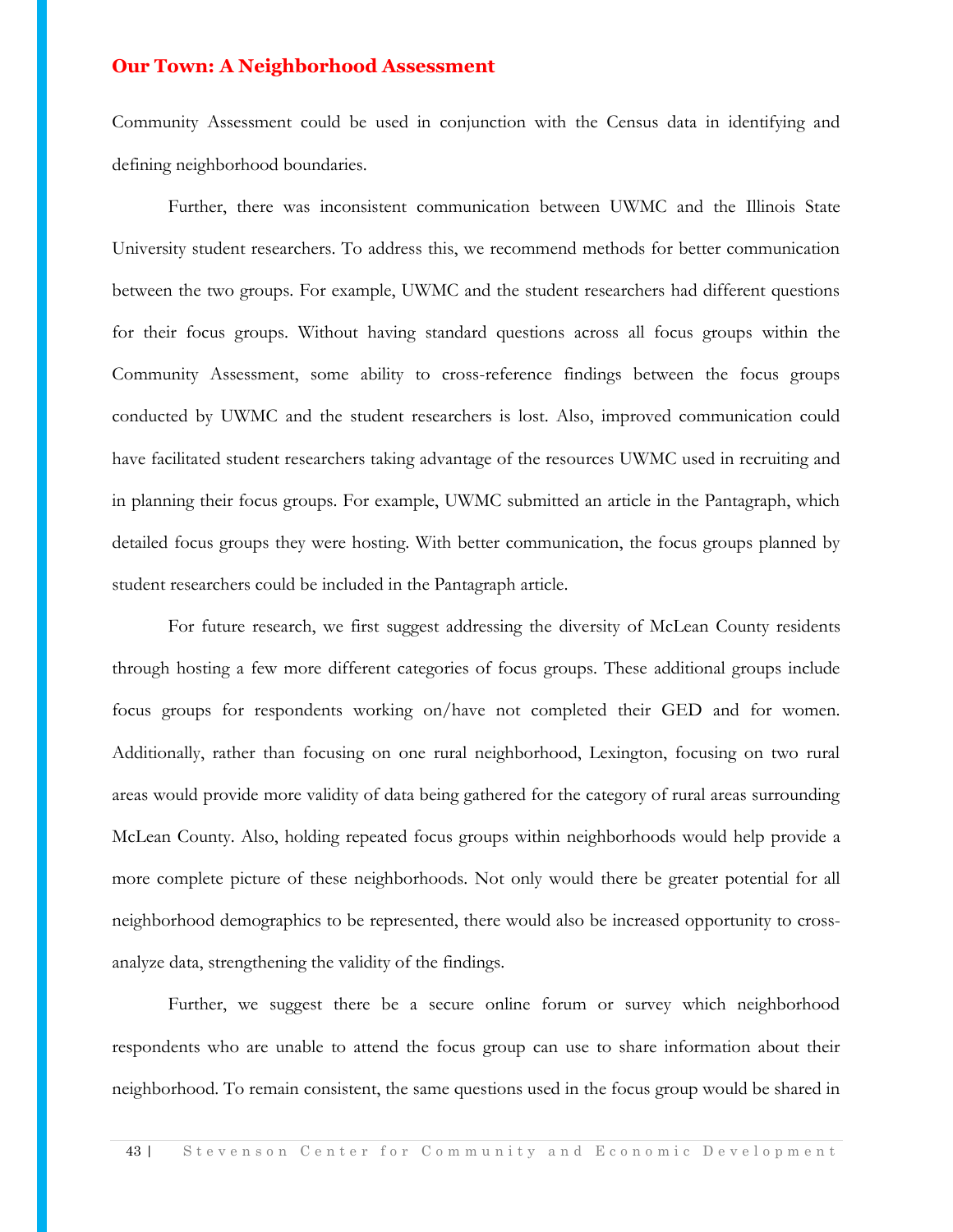the online forum or survey. Also, more incentives, such as a raffle, could be offered to respondents for participating within their neighborhood focus groups. We recommend that there could be improved clarification on how the assessment data will be utilized and on the potential results and consequences. Lastly, for future research, we suggest neighborhood residents map their neighborhoods and for this information be used in conjunction with survey data and Census data in determining neighborhood boundaries.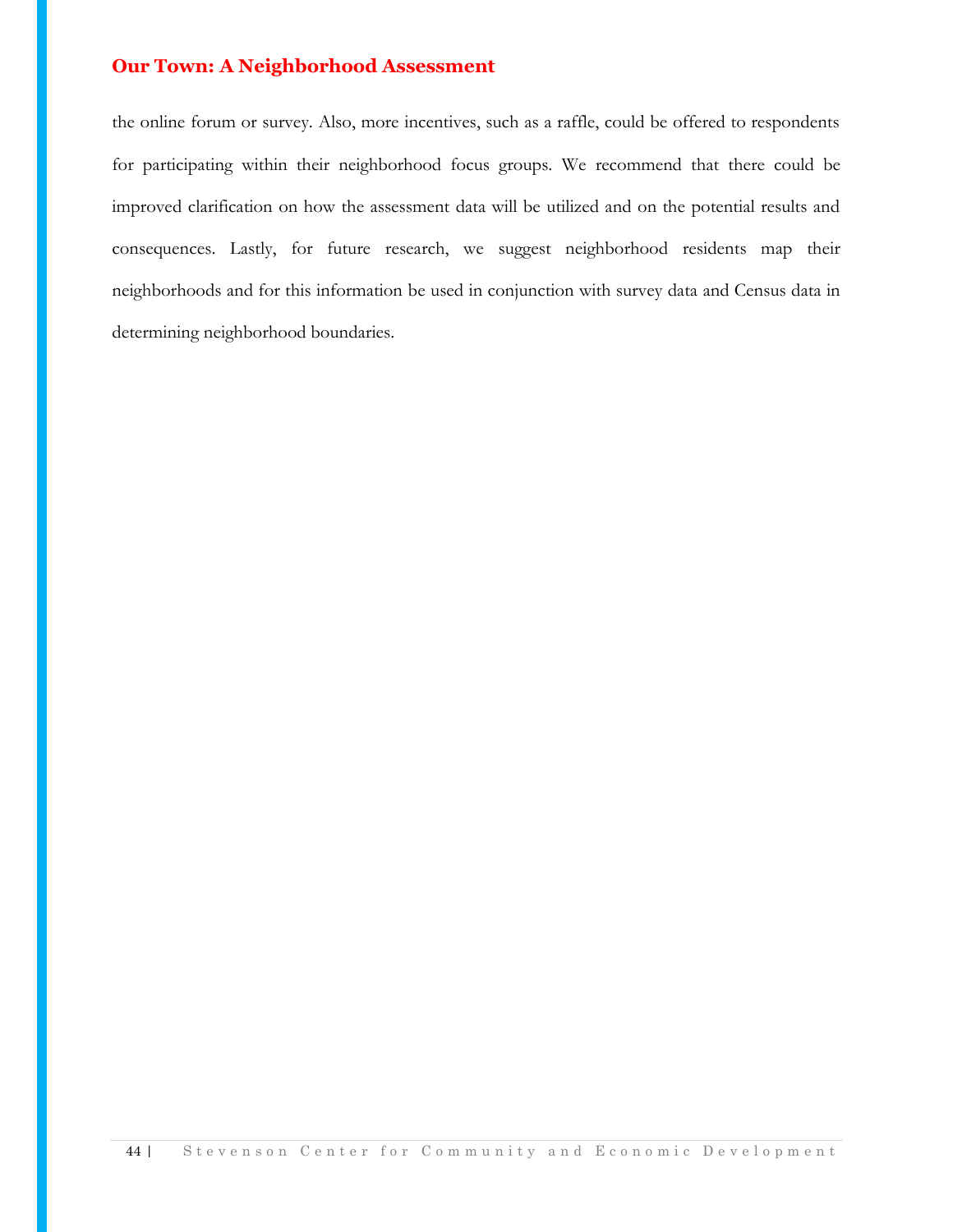## **VIII. Limitations of the Study**

A primary limitation was time. The timeframe for this assessment was limited to three weeks for recruiting and conducting four focus groups. The time constraints under which we conducted our research did not allow us to attract a significant number of participants from the neighborhoods analyzed. This affected our ability to speak to the broader population and to address the demographics of the neighborhood, potentially limiting the information collected. Additionally, due to time constraints, the methods of recruiting for focus groups were limited. Time constraints restricted researchers' ability to develop relationships with the neighborhood members that would have enabled more effective, diverse, and complete participation in focus groups.

A second limitation occurred during the identification of neighborhoods. Although Income Census data was used to identify areas of investigation, the income levels represented did not reflect both demographics within each neighborhood and the focus group participants' perceptions of the neighborhood. This led researchers to conclude that more than one neighborhood resides within the identified areas of study. Therefore, the Census data creates an ambiguous and irrelevant boundary of analysis. Sampson et al. (2002) touch upon issues around neighborhoods having geographic boundaries established by the Census Bureau. Since these boundaries ignore the social networks between neighbors, the authors stress that they are not ideal for policy development and research.

Illinois State University researchers were unfamiliar with the areas of analysis. This was a third limitation for the Community Assessment. The weak relationship between ISU researchers and the researched neighborhoods was reflected both in the heavy reliance on key informants for recruitment and in the general recruitment and attendance of the focus groups. Additionally, in some of the focus groups, heavy reliance on key informants for recruiting led to the limitation of key informants influencing the demographic of the attendees, as well as leading to the key informants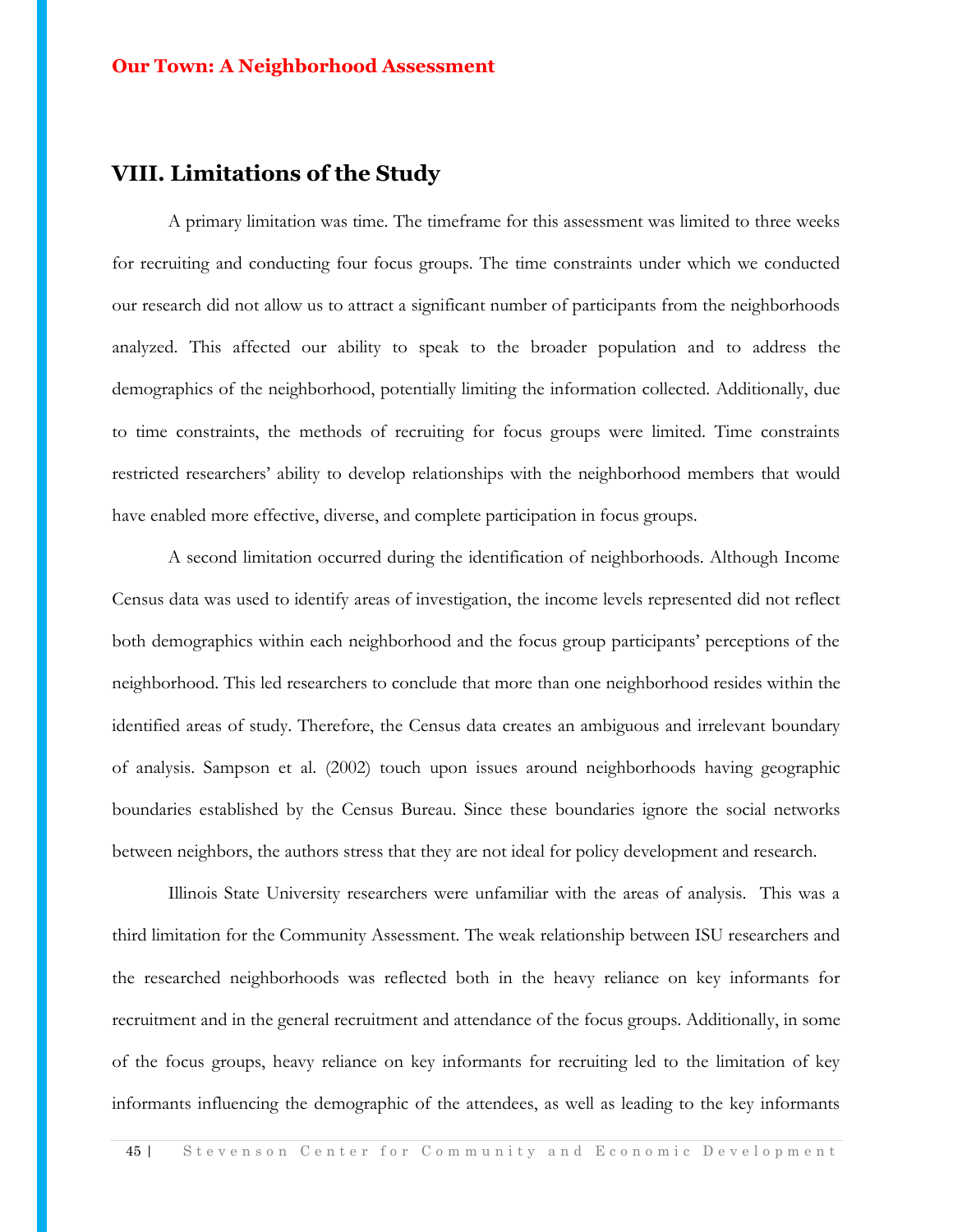themselves attending the focus groups. When key informants attended the focus groups, this potentially limited responses, drove focus groups in certain directions, and inflated and repeated gathered data. In contrast, there was also failure in utilizing all the key informants, specifically the additional contact from the Bloomington-Normal City Agency Member. This specific key informant could have been an additional asset for recruiting, and United Way could have also benefited from this contact.

In closing, this study provides supplemental data to support the broader 2014 United Way Community Assessment. Although there are limitations to the generalizability of this data, the findings provide a more in-depth examination of assets and needs at a neighborhood level. Combined with the larger 2014 assessment, this data can be beneficial to improving social and community well-being for future McLean County residents.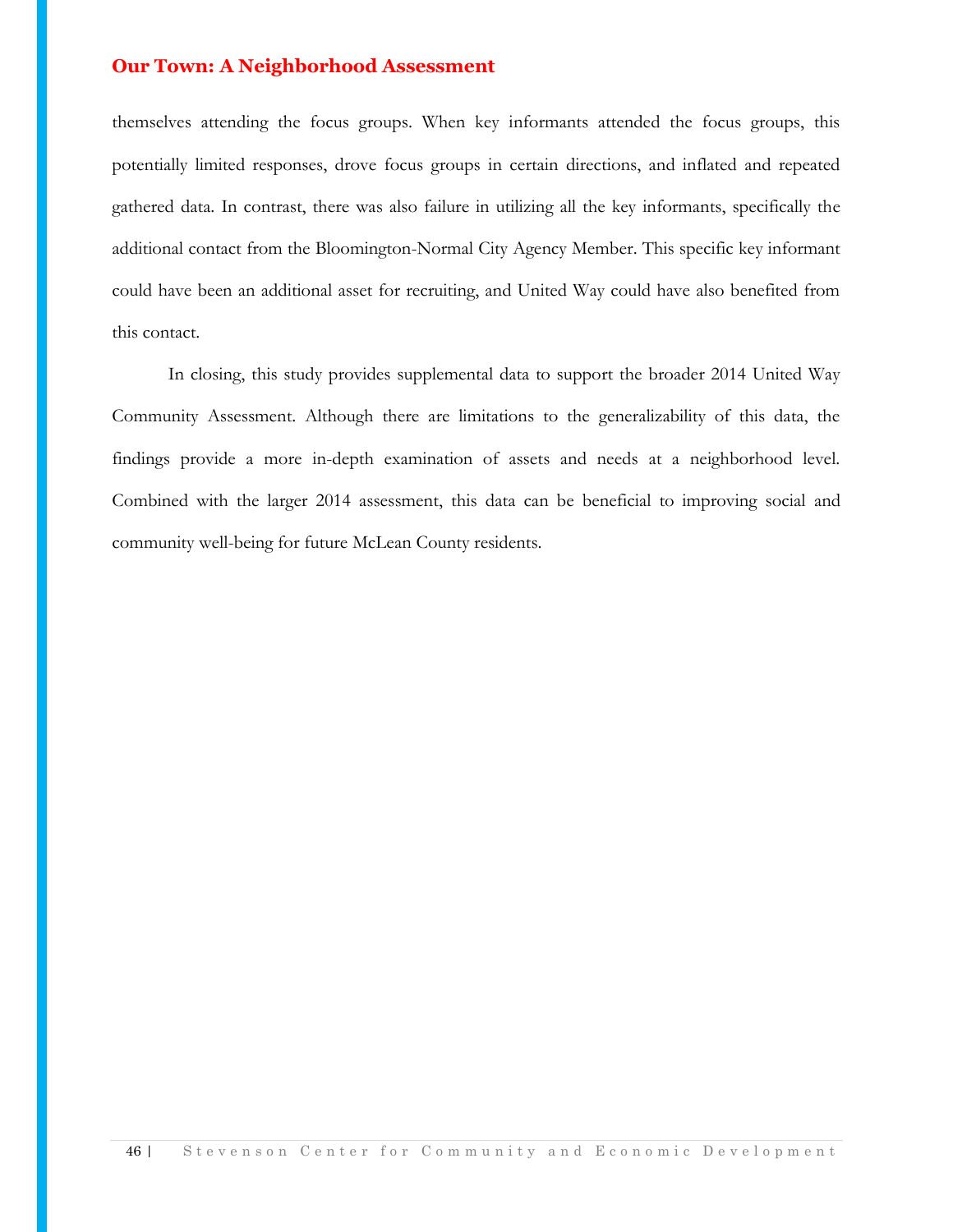## **IX. References**

- Charzdon, Scott A. and Stephanie Lott. 2010. "Ready for Engagement: Using Key Informant Interviews to Measure Community Social Capacity." Journal of the Community Development Society 41(2): 156-175.
- Chavis, David M. and Grace M.H. Pretty. 1999. "Sense of Community: Advances in Measurement and Application." Journal of Community Psychology 27(6): 635-642.
- City of Bloomington. 2012. "City Code." Bloomington, IL: City of Bloomington. Retrieved November 22, 2013 (http://cityblm.org/index.aspx?page=262). In-text citation: (City of Bloomington 2012)
- Cohen, Jeremy, Charles Norton, Daniel O'Brien, and David Wilson. 2012. "Local Adaptation in Community Perception: How Background Impacts Judgments of Neighborhood Safety." Environment and Behavior 1-28.
- De Jesus, Maria, Elaine Puleo, Rachel Shelton, and Karen Emmons. 2010. "Associations Between Perceived Social Environment and Neighborhood Safety: Health Implications." Health & Place 16: 1007-1013.
- Geis, Karlyn, John Reynolds, and Catherine Ross. 2000. "The Contingent Meaning of Neighborhood Stability for respondents' Psychological Well-Being." American Sociological Review 65(4): 581-597.
- Graber, Helen V., Sally Haywood, and Nancy R. Vosler. 1996. "An Empowerment Model for Building Community: Grace Hill Neighborhood Services." Journal of Progressive Human Services 7(2): 63-76.
- Grattan Institute. 2013. "Renovating Housing Policy." Victoria, Australia: Grattan Institute. Retrieved November 22, 2013 (http://grattan.edu.au/publications/reports/post/renovatinghousing-policy/). In-text citation: (Grattan Institute 2013)
- Green, G. P., & A. Haines. 2012. Asset Building & Community Development. Thousand Oaks, CA: Sage.
- Lund, Hollie. 2002. "Pedestrian Environments and Sense of Community." Journal of Planning Education and Research 21: 301-312.
- Mallach, Alan. 2008. "Managing Neighborhood Change: A Framework for Sustainable and Equitable Revitalization." Montclair, NJ: National Housing Institute.
- McMillan, D. W., and D.M. Chavis. 1986. "Sense of Community: A Definition and Theory." Journal of Community Psychology 14(1): 6-23.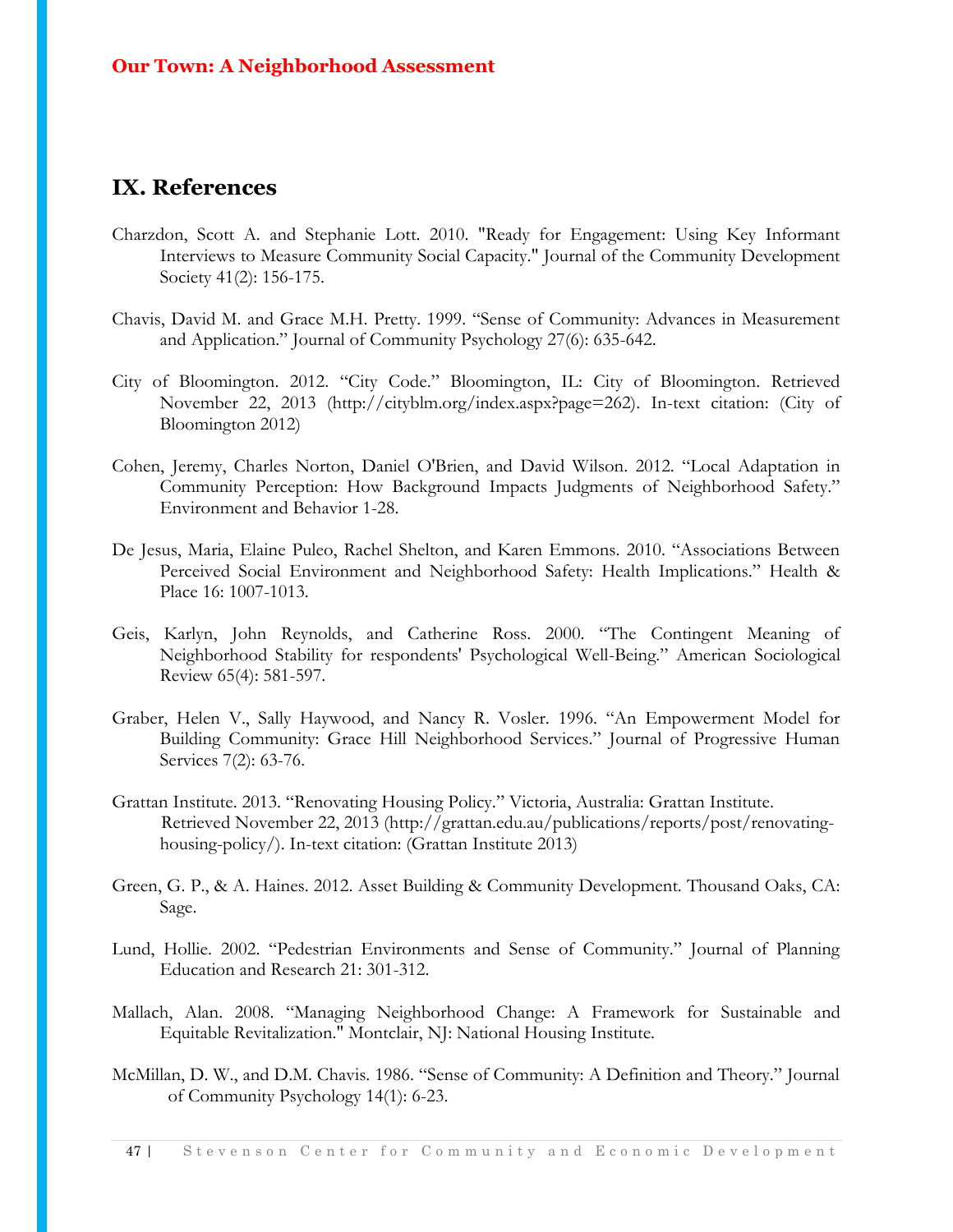- Osypuk, T.L. 2013. "Future Research Directions for Understanding Neighborhood Contributions to Health Disparities." Revue d'Épidémiologie et de Santé Publique 61S:S61-S68.
- Sampson, Robert J. 2003. "The Neighborhood Context of Well-Being." Perspectives in Biology and Medicine 46(3): 53-64.
- Sampson, Robert J., Jeffrey D. Morenoff, and Thomas Gannon-Rowley. 2002. "Assessing Neighborhood Effects: Social Processes and New Directions in Research."Annual Review of Sociology 28: 443-478.

"West Bloomington Neighborhood Plan." 2008. Retrieved November 22, 2013 (http://lilt.ilstu.edu/gmklass/pos233/reports/West%20Bloomington%20QOL%20Plan%2011.18.0 8.pdf). In-text citation: (West Bloomington Neighborhood Plan 2008)

- WGLT FM. 2013. "Community 'One-Stop Shop' Toward Financial Independence Formed." Normal, IL: WGLT FM. Retrieved November 22, 2013 (http://wglt.org/wireready/news/2013/09/05773\_NextStep1\_140705.shtml). In-text citation: (WGLT FM 2013)
- Wilkinson, Kenneth P. 1991. The Community in Rural America. Middleton, Wisconsin: Social Ecology Press.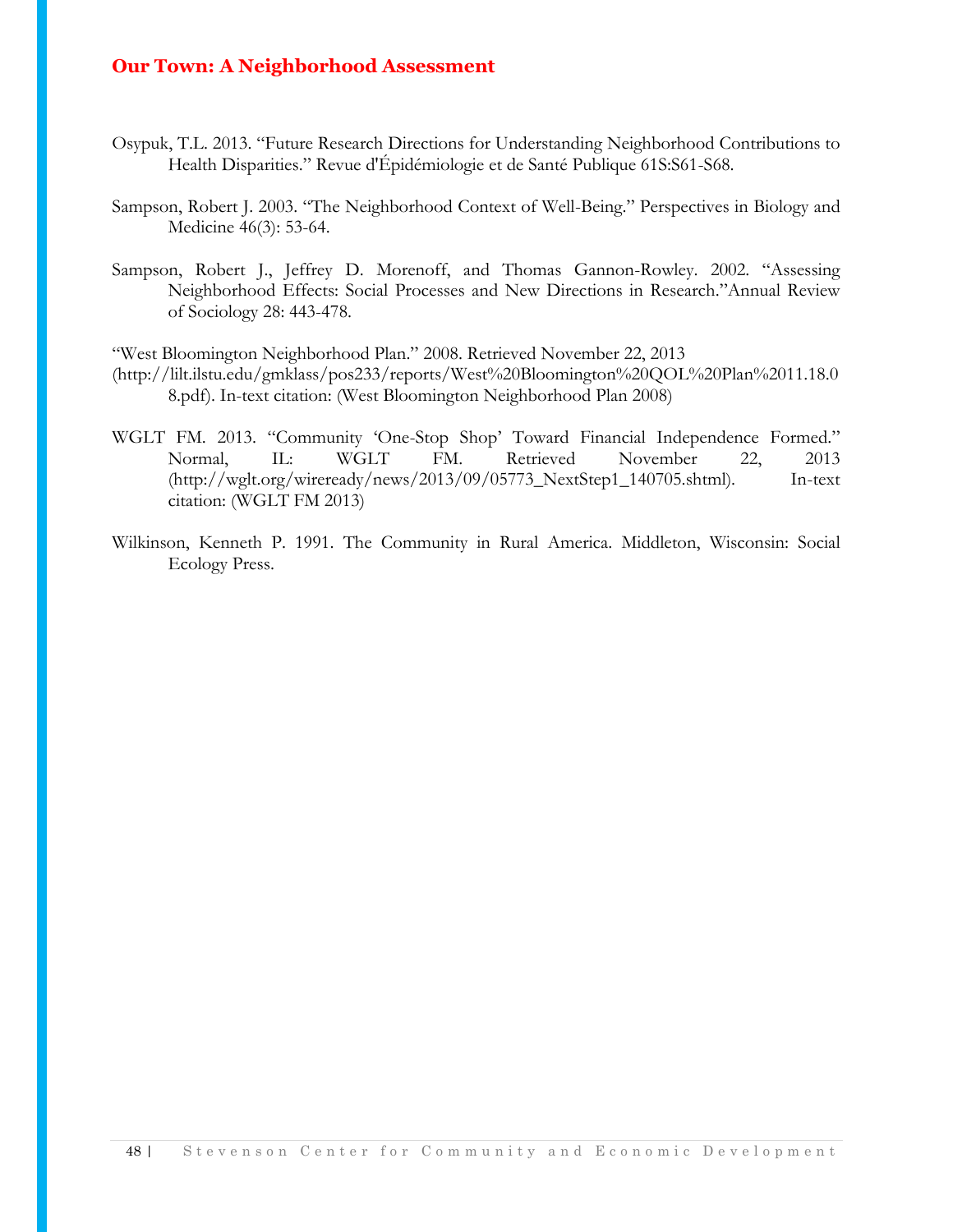## **X. APPENDICES**

#### **Appendix A-Key Informant Contact Script**

SOA 477, Fall 2013 Making Contact with Potential Key Informant Interviewees: Hello, my name is \_\_\_\_\_\_\_\_\_\_\_\_\_\_\_\_\_\_\_\_\_\_\_\_\_\_, and I am a graduate student with the Stevenson Center for Community and Economic Development at Illinois State University.

In collaboration with the United Way, we are working on an assessment of neighborhood well-being and related social service needs within McLean County. We are focusing on low income neighborhoods, moderate income neighborhoods, and rural neighborhoods as part of our research. Your name was identified with the help of the United Way as someone who has involvement with a broader range of social services and overall well-being issues in at least one of these types of neighborhoods. I am hoping that you will be willing to talk to us about your perspectives on the broader issues of neighborhood well-being and related social services to help us better identify areas of need and areas for improvement. This information will be used to help us better direct the questions in our focus groups with neighborhood respondents, which will be conducted in mid-October.

I would like to schedule a time and location that is convenient for you to discuss these issues a bit more in person. It is important for us to speak directly with key stakeholders such as yourself that have direct knowledge and experience with these issues, to better understand what could be improved in the future. Your contribution and perspectives are vital to helping us to better understand the issues and possible ways that the United Way and its partners can better serve the respondents of McLean County. The interview should last between 45-60 minutes. Is there a time in the next week that would work for you?

\*\*Please confirm the location to meet and then thank them for their time.

Date:

Time:

Location:\_\_\_\_\_\_\_\_\_\_\_\_\_\_\_\_\_\_\_\_\_\_\_\_\_\_\_\_\_\_\_\_\_\_\_\_\_\_\_\_\_\_\_\_\_\_\_\_\_\_\_\_\_\_\_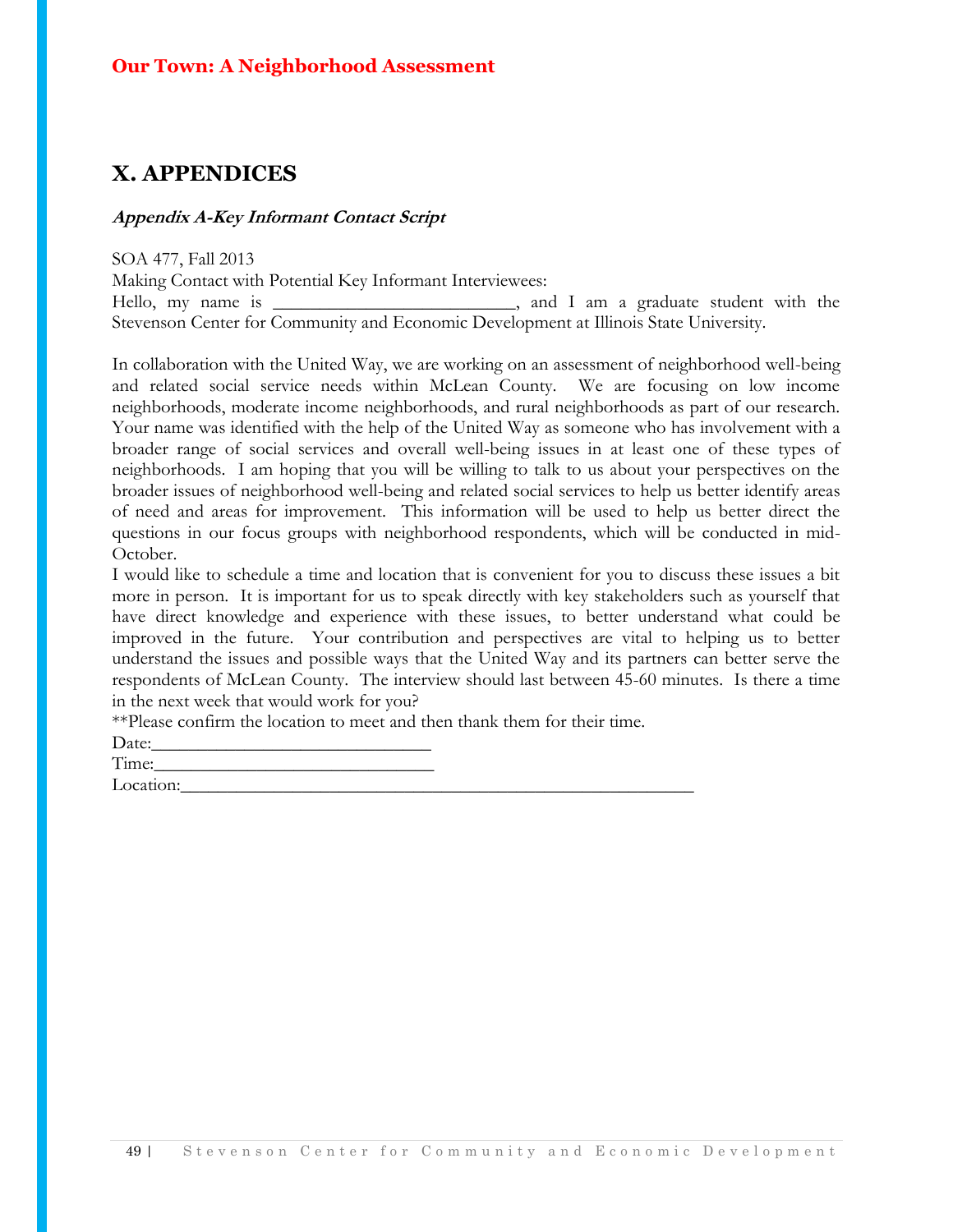#### **Appendix B-Key Informant Interview Consent Form**

In collaboration with the United Way, a group of Graduate Students from the Stevenson Center for Community and Economic Development is working on a community assessment of neighborhood well-being and related social service needs within McLean County. We are focusing on low income neighborhoods, moderate income neighborhoods, and rural neighborhoods as part of our research. As part of this assessment, we are conducting interviews with key stakeholders that have some knowledge of the different neighborhoods that we are focusing on to gain a better understanding of the current state of various social services and overall well-being issues in these types of neighborhoods. Your perspectives on the broader issues of neighborhood well-being and related social services will help us to better identify areas of need and areas for improvement.

The interview will last between 45-60 minutes. The questions will focus on getting a better understanding of the current assets and needs as related to quality of life in the various neighborhoods. Results from these interviews will be used to develop focus group questions for respondents to better understand the situation from their perspective. The final results from this project will also be provided to the United Way to inform and guide their county-wide Community Assessment.

Your participation in completely voluntary and all reasonable efforts will be made to maintain confidentiality. However, your name will not be associated with the data collected and only aggregate/group data will be reported. Only those directly involved with the project will have access to interview notes. Participation does not involve any specific benefits beyond helping to improve the sustainability and well-being of your neighborhood. If you choose not to participate or choose to discontinue your participation, there will be no penalty. If you have any questions about the study or need any additional information, please contact Dr. Joan Brehm, Illinois State University, tel: 309-438-7177, email: jmbrehm@ilstu.edu. If you have questions about participant research rights, please contact Illinois State University's Research Ethics and Compliance Office at (309) 438- 2520.

#### Statement of Consent:

I have read the above information. My questions about the project have been answered to my satisfaction. I consent to participate in the project and know that my responses will remain confidential. I understand a copy of this form will be made available to me. Signature:\_\_\_\_\_\_\_\_\_\_\_\_\_\_\_\_\_\_\_\_\_\_\_\_\_\_\_\_\_\_\_\_\_ Date:\_\_\_\_\_\_\_\_\_\_\_\_\_\_\_\_\_\_\_\_\_\_\_\_\_\_

Thank you for your time and participation.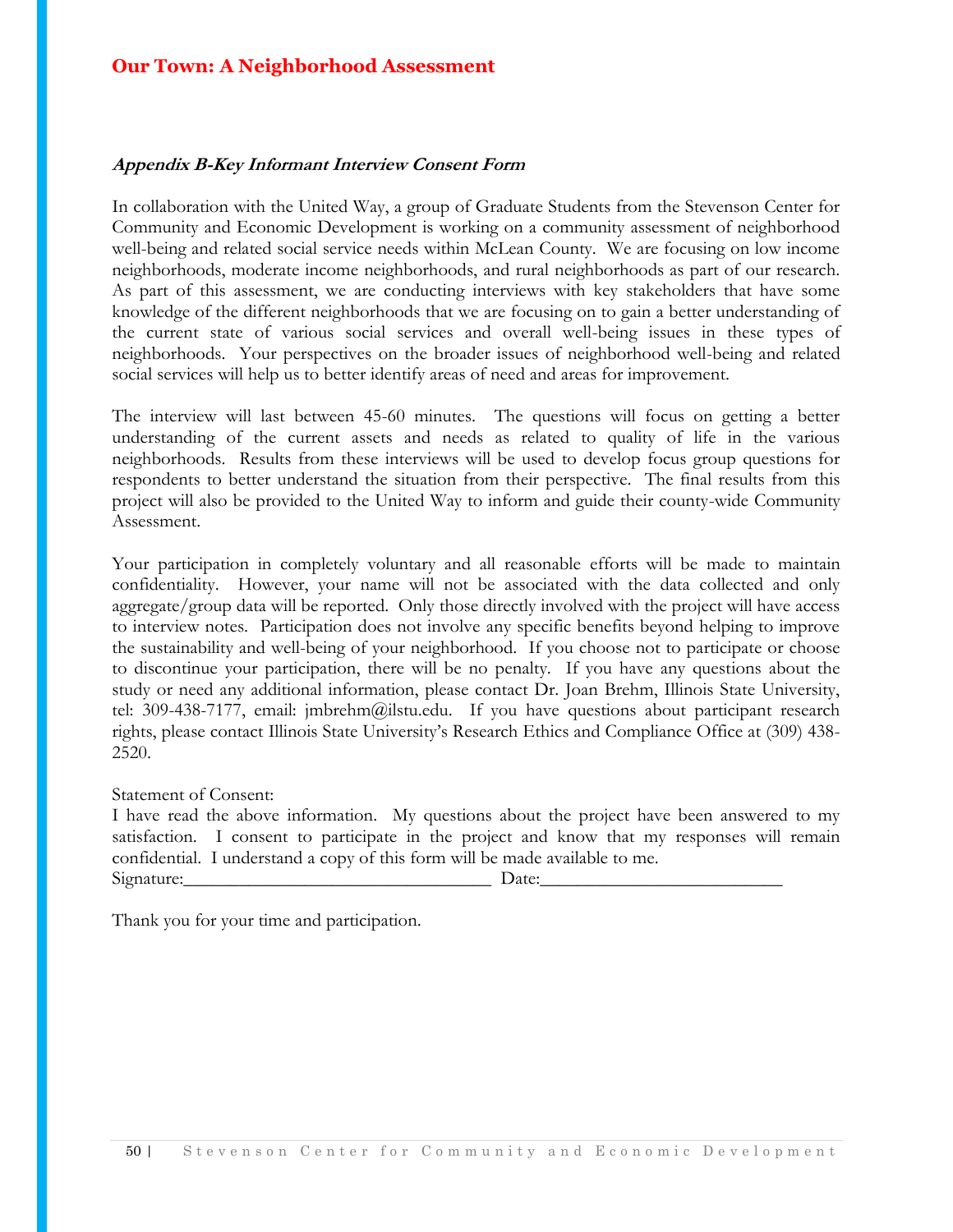#### **Appendix C-Key Informant Interview Protocol**

Introduce the Project: In collaboration with the United Way, a group of Graduate Students from the Stevenson Center for Community and Economic Development is working on a community assessment of neighborhood well-being and related social service needs within McLean County. We are focusing on low income neighborhoods, moderate income neighborhoods, and rural neighborhoods as part of our research. As part of this assessment, we are conducting interviews with key stakeholders that have some knowledge of the different neighborhoods that we are focusing on to gain a better understanding of the current state of various social services and overall well-being issues in these types of neighborhoods. Your perspectives on the broader issues of neighborhood well-being and related social services will help us to better identify areas of need and areas for improvement.

#### **Guiding Research Question:**

What factors have the strongest impact upon communal and individual well-being in different

neighborhoods in McLean County?

#### **Interview Protocol**

- 1. Tell me about yourself and your organization?
- a. How are you involved in your community/neighborhood?
- b. How long have you lived here or your organization has worked here?
- c. How long have you been familiar with the community/neighborhood?
- 2. Describe your community/neighborhood?
- a. What is your community/neighborhood known for?
- b. How have things changed in the last 10 years?

3. What are some reasons that respondents might consider living in this community/neighborhood?

a. Why not in this neighborhood?

4. What are some strengths in your community/neighborhood? Weaknesses in your community/neighborhood?

a. What are some potential resources that have not yet been developed for your community/neighborhood?

- 5. What are some needs in your community/neighborhood?
- 6. What are some future goals for your community/neighborhood?
- a. Neighborhood vs. organization?
- b. How could you achieve them?
- c. Current assets? Potential assets?
- d. What are some barriers to achieving your goals?

Thank you for your time. Your knowledge and insights will be very helpful to us.

Our next step will be to conduct a focus group in this neighborhood. Do you have any suggestions for where we might hold the focus group that would be convenient to respondents? Who might be helpful contacts for recruitment of neighborhood respondents?

We expect to complete this phase of our work by early December. At that time we will have a public presentation of the findings and you are more than welcome to attend. We will also be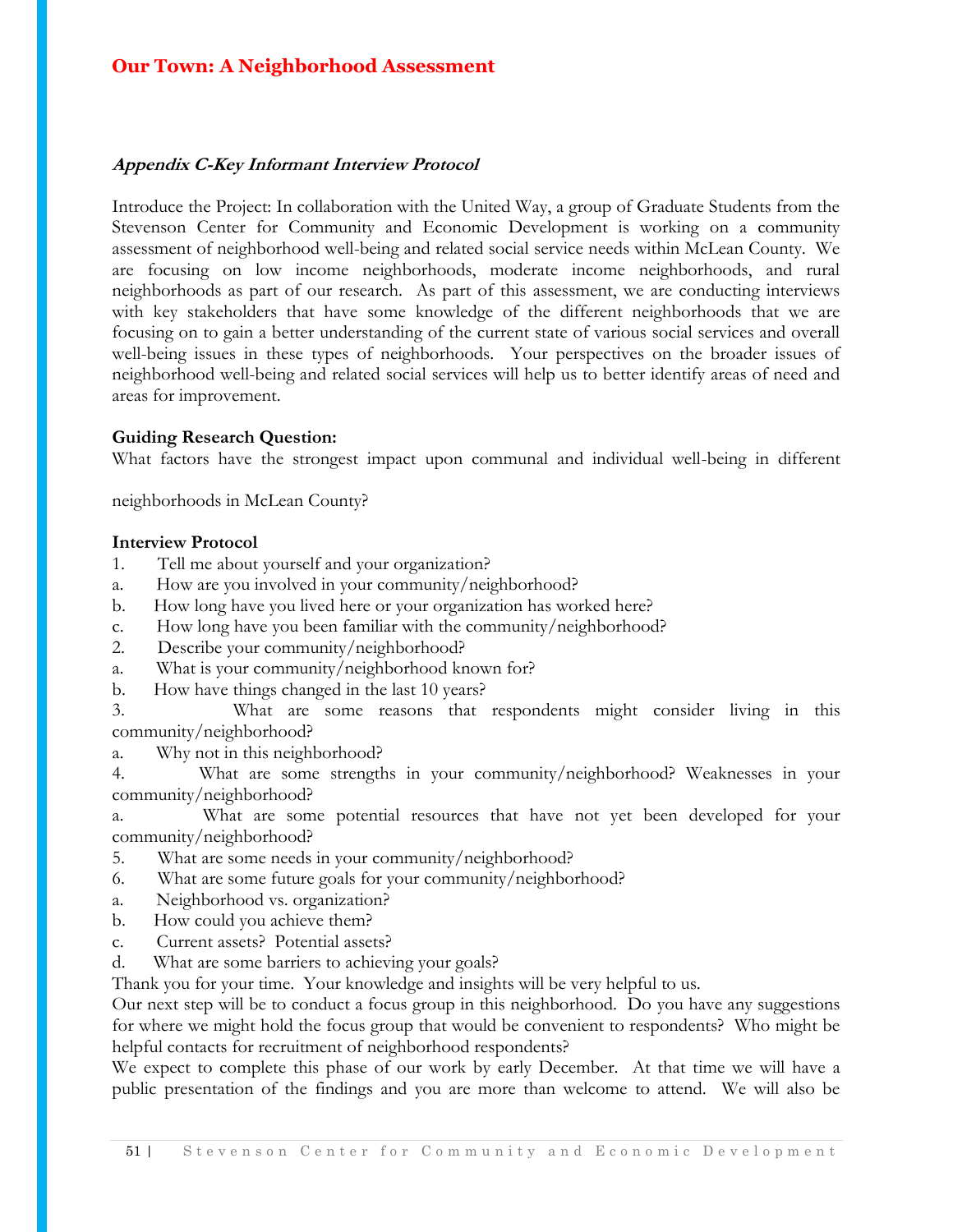preparing a written report of the findings and would be happy to share a copy with you if you would like. Would you like to receive a copy of the report?

#### **Appendix D-Focus Group Consent Form**

In collaboration with the United Way, a group of Graduate Students from the Stevenson Center for Community and Economic Development is working on a Community Assessment of neighborhood well-being and related social service needs within McLean County. We are focusing on low income neighborhoods, moderate income neighborhoods, and rural neighborhoods as part of our research. As part of this assessment, we are conducting focus groups with neighborhood respondents in different neighborhoods throughout McLean County to gain a better understanding of the current state of various social services and overall well-being issues in these types of neighborhoods. Your perspectives on the broader issues of neighborhood well-being and related social services will help us to better identify areas of need and areas for improvement.

The focus group will last between 60-90 minutes. The questions will focus on getting a better understanding of the current assets and needs as related to quality of life in the various neighborhoods. Results from this focus group will be provided to the United Way to inform and guide their county-wide Community Assessment.

Your participation in completely voluntary and all reasonable efforts will be made to maintain confidentiality. Since the focus group session takes place in a group setting and others are privy to your responses, we cannot guarantee absolute confidentiality. However, your name will not be associated with the data collected and only group data will be reported. Only those directly involved with the project will have access to focus group notes. Participation does not involve any other specific risks other than perhaps some discomfort when revealing personal feelings in the focus group setting. Participation does not involve any specific benefits beyond helping to improve the sustainability and well-being of your neighborhood. If you choose not to participate or choose to discontinue your participation, there will be no penalty. If you have any questions about the study or need any additional information, please contact Dr. Joan Brehm, Illinois State University, tel: 309- 438-7177, email: jmbrehm@ilstu.edu. If you have questions about participant research rights, please contact Illinois State University's Research Ethics and Compliance Office at (309) 438-2520.

#### Statement of Consent:

I have read the above information. My questions about the project have been answered to my satisfaction. I consent to participate in the project and know that my responses will remain confidential. I understand a copy of this form will be made available to me. Signature:\_\_\_\_\_\_\_\_\_\_\_\_\_\_\_\_\_\_\_\_\_\_\_\_\_\_\_\_\_\_\_\_\_ Date:\_\_\_\_\_\_\_\_\_\_\_\_\_\_\_\_\_\_\_\_\_\_\_\_\_\_

Thank you for your time and participation.

Thank you again.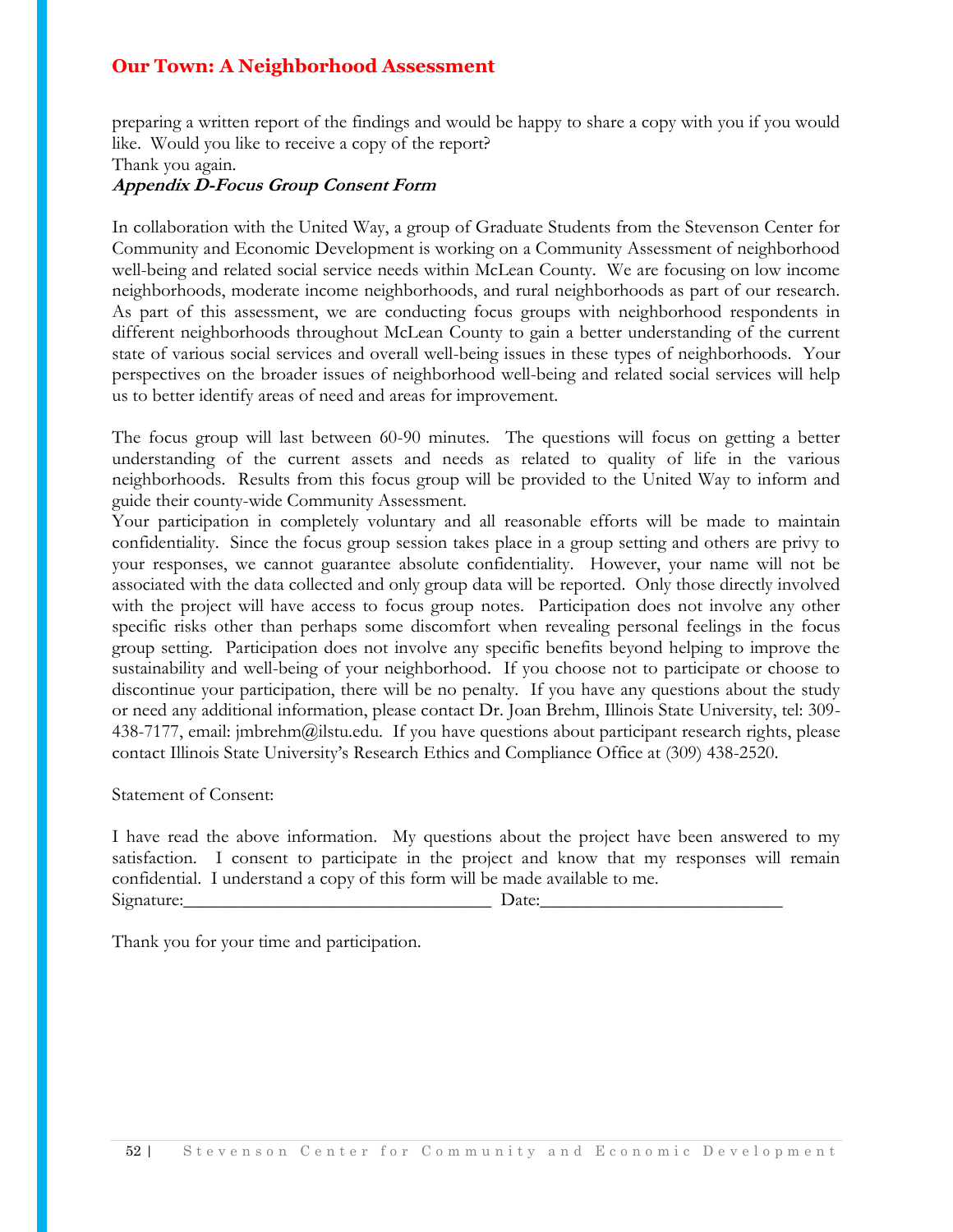#### **Appendix E-Focus Group Interview Protocol**

#### **Introduction:**

Welcome! Thank you for taking time to participate in the discussion this evening.

We are Graduate Students from the Stevenson Center for Community and Economic Development at Illinois State University. We are working in collaboration with the United Way to help carry out a Community Assessment of neighborhood well-being and related social service needs within McLean County. To assist with this assessment, we are conducting focus groups with a diversity of neighborhood respondents in different neighborhoods throughout McLean County to gain a better understanding of the current state of various social services and overall well-being issues in these types of neighborhoods. Your perspectives on the broader issues of neighborhood well-being and related social services will help United Way to better identify areas of need and areas for improvement.

The focus group will last between 60-90 minutes. The questions will focus on getting a better understanding of the current assets and needs as related to quality of life in the various neighborhoods. Results from this focus group will be provided to the United Way to inform and guide their county-wide Community Assessment.

Ground Rules:

We will do our best to keep all information in this discussion confidential. No identifying information or names will be used in any reports or documents. Please be respectful of diverse viewpoints.

Does anyone have any questions before we begin?

#### **Interview Protocol**

- 1. How would you describe your neighborhood (town) to a new resident?
- a. How would you define your neighborhood?
- b. Geographically, socially, etc…???
- 2. What are the strengths of your neighborhood (town)?
- 3. Are there any weaknesses in your neighborhood (town)? If so, can you tell us about them?

4. Are there things you would like to improve in your neighborhood (town)? If so, can you tell us about them?

- Health services Infrastructure Schools Public services Green space Community organizations Social interaction Safety Job opportunities Youth options/services
- 5. How are problems solved in your neighborhood (town)?
- a. Describe your neighborhoods relationship with the local government.
- b. Describe your neighborhoods relationship with local NGOs/community organizations.
- 6. Describe for us what services you use in your neighborhood (town)?
- a. Brainstorm a list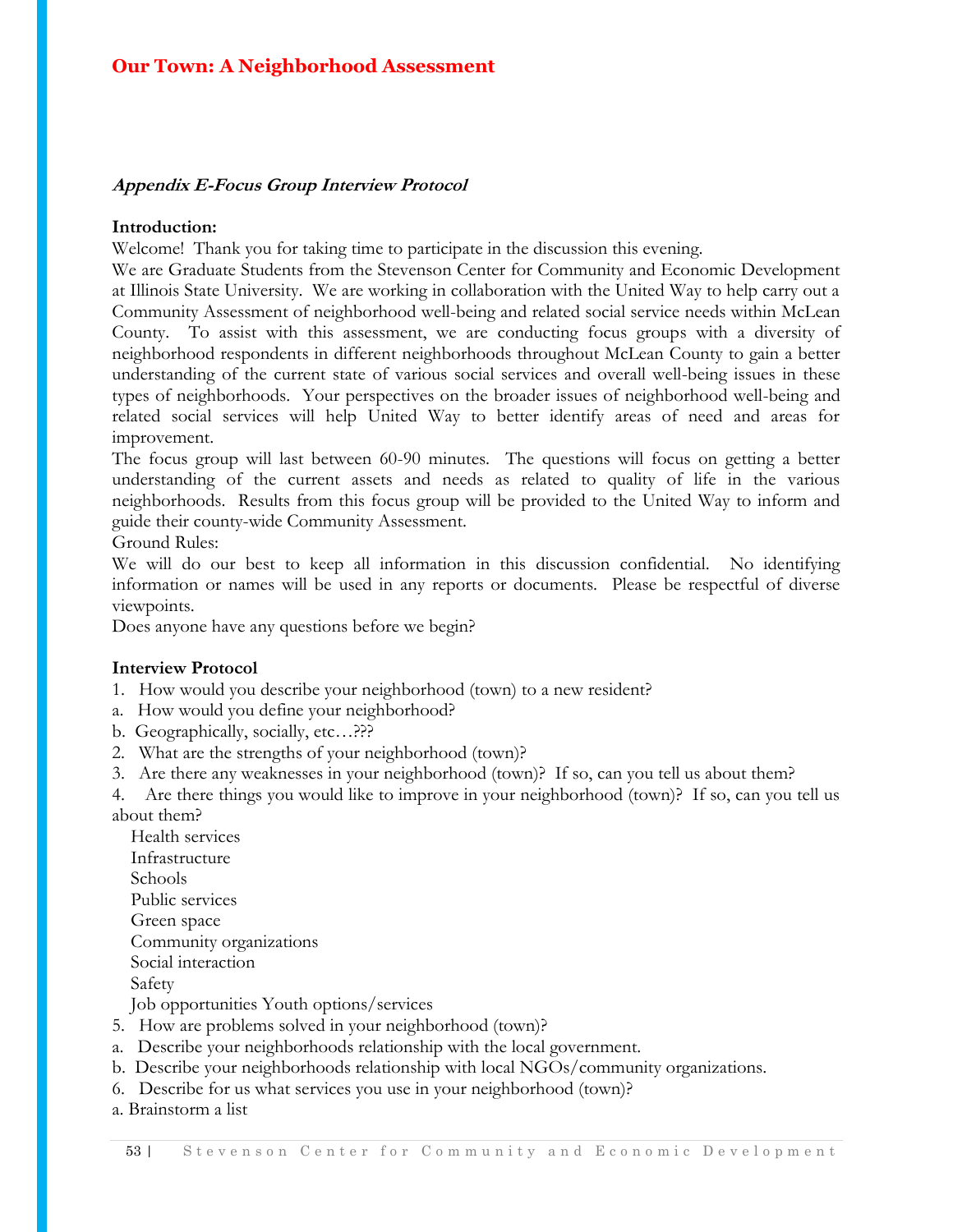b. YWCA specifically – for moderate income neighborhood.

c. Describe the services that are available?

d. Why might someone use or not use a local service?

e. Define services….garbage collection, health clinics, public transportation, police, local businesses,

infrastructure, schools, community organizations

7. Where to you make the majority of your purchases?

a. Stores and service providers?

b. Inside or outside of the community/neighborhood?

8. Can you tell us about the housing in your neighborhood (town)?

a. Affordability

b. Turnover

c. Homeowner vs. renter

d. Physical condition

9. Can you tell us about opportunities for participation or volunteering in your neighborhood (town)?

10.What would you like to see addressed in your neighborhood (town) over the next five years?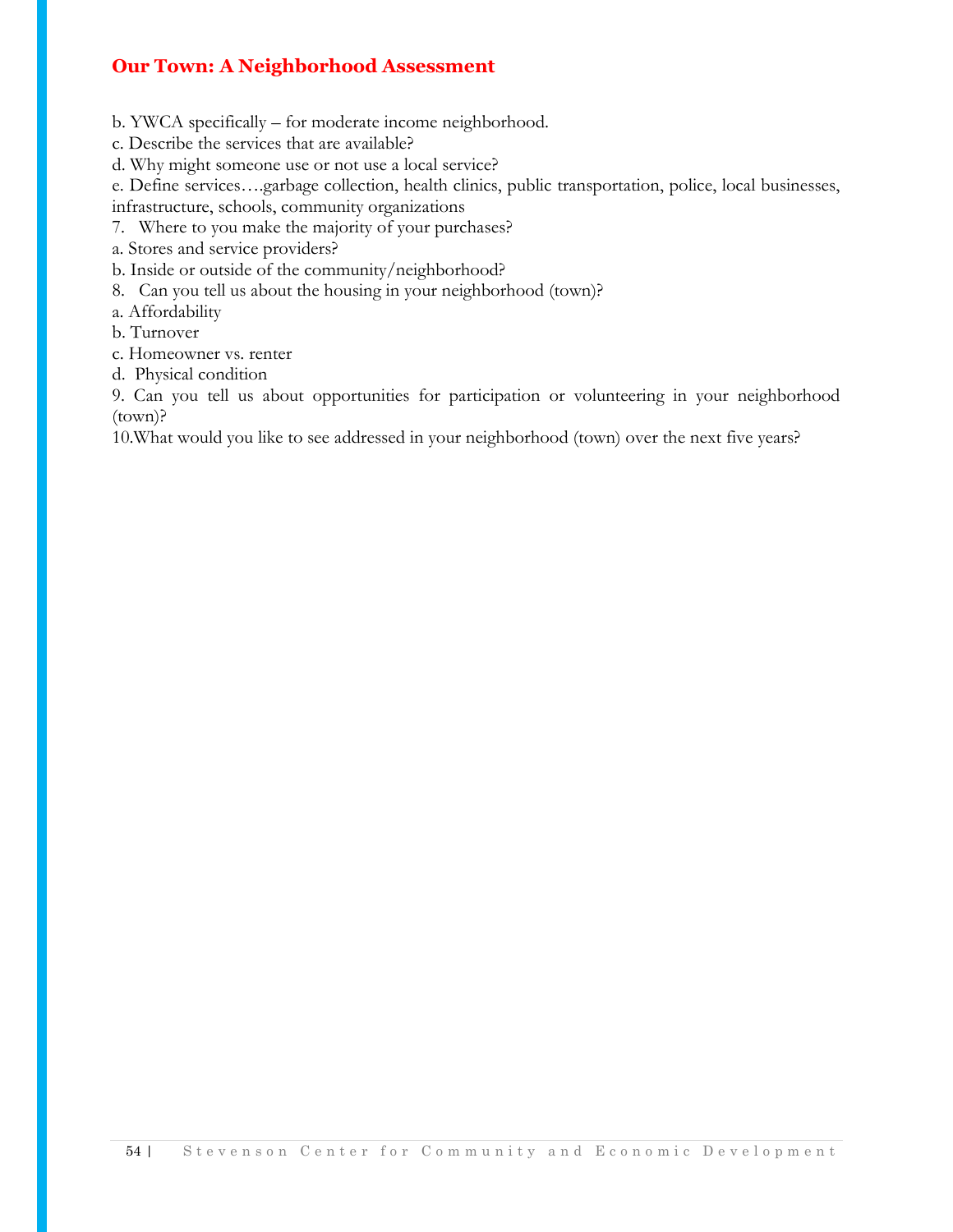**Appendix F- Marketing Materials: Sample Flier**

## Help your neighbors, help yourself.

## **& West Bloomington Focus Group**

We want to hear about your neighborhood! WHO'S THE FOCUS GROUP FOR? We are looking for participants who: Live in West Bloomington  $\mathbf{x}$ X Are 18 or older  $\boxtimes$  Are interested in sharing their opinions and experiences If you are interested in participating in this focus group, please contact **Matthew Tomlin at** mtomlin@uwaymc.org or ◎ 309-828-7383.

Wednesday, October 16th WHEN AND WHERE? 5:30 to 7 pm **Wayman AME Church** 803 W. Olive St Bloomington, IL 61701 **Famous Dave's will be** 

provided!



'The focus group will be lead by ISU Stevenson Center graduate students. · The focus group discussion will be summarized with other Assessment information.

'Participants' names will not be shared by United Way outside of the group or in reporting.



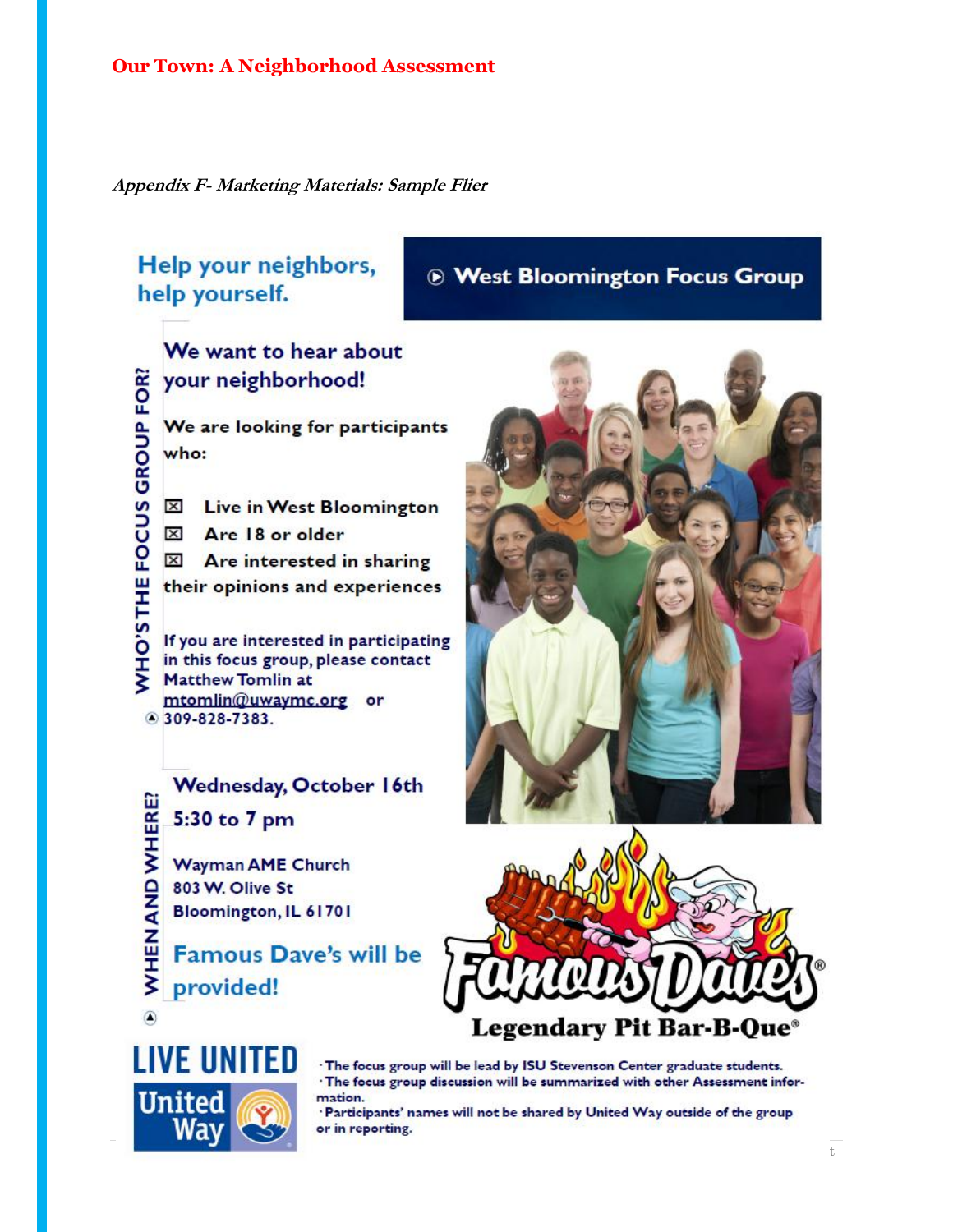**Appendix G- East Bloomington—map powered by Google and Scribble Maps** 

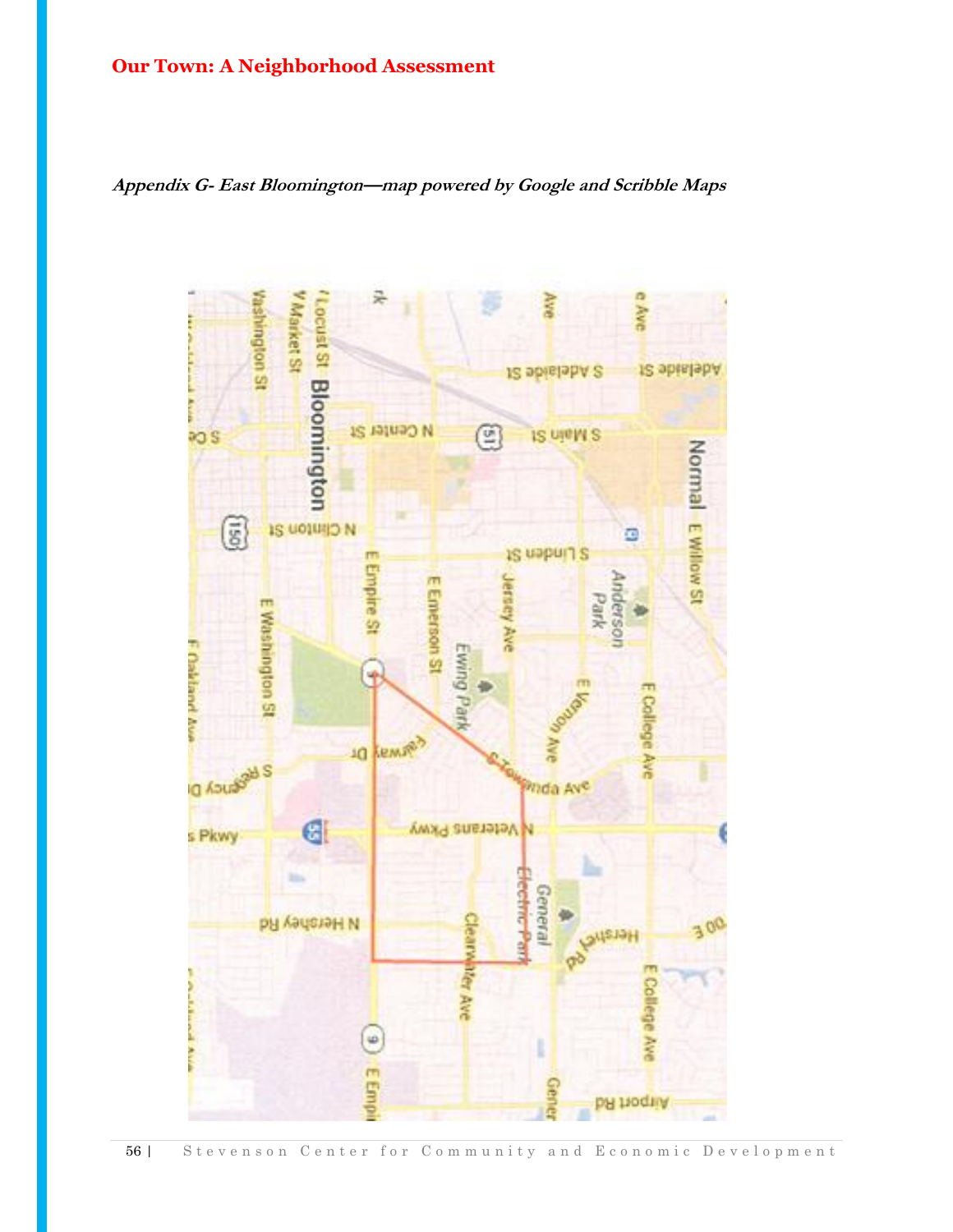

#### **Appendix H-West Bloomington—map powered by Google and Scribble Maps**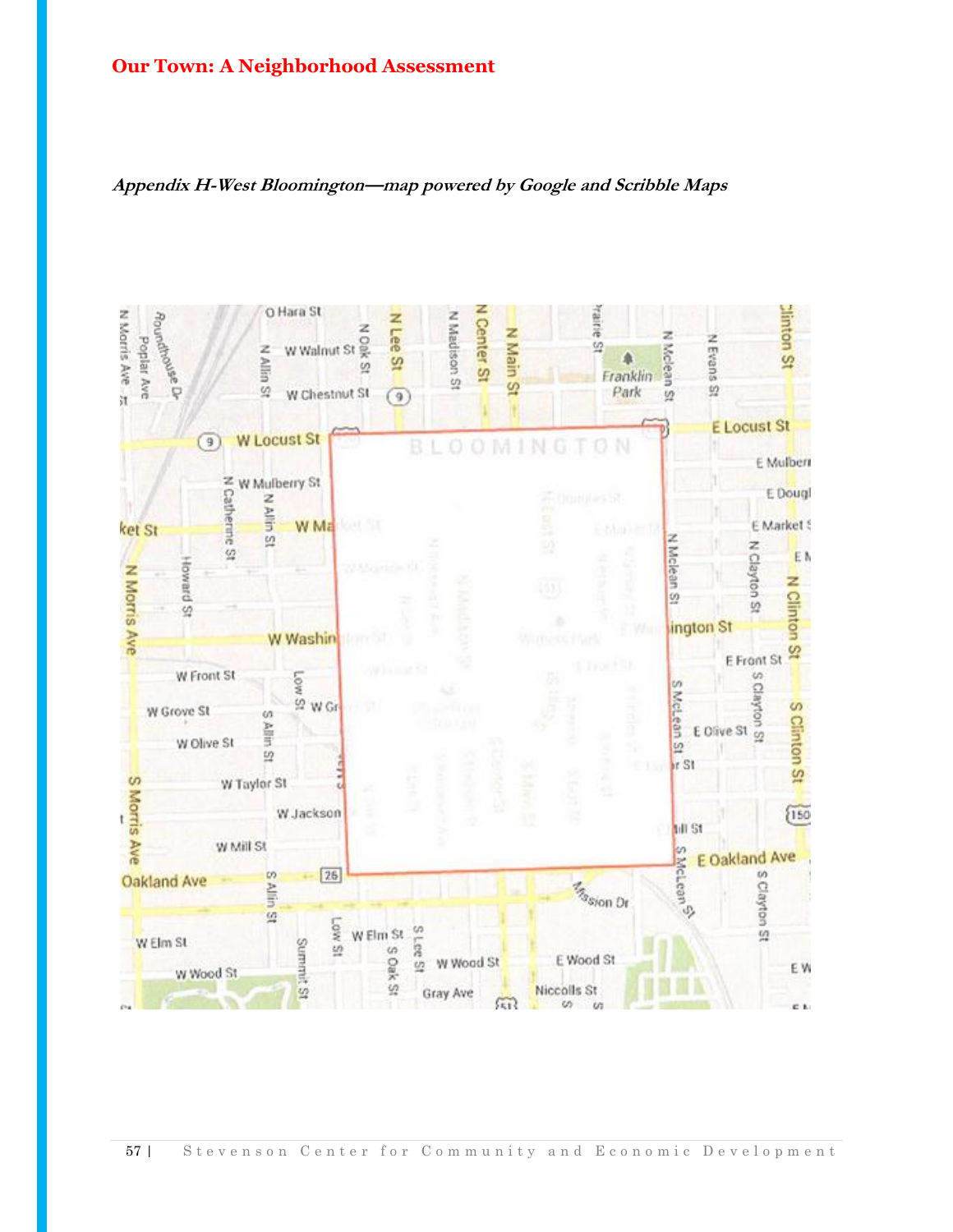

#### **Appendix I- Normal-map powered by Google and Scribble Maps**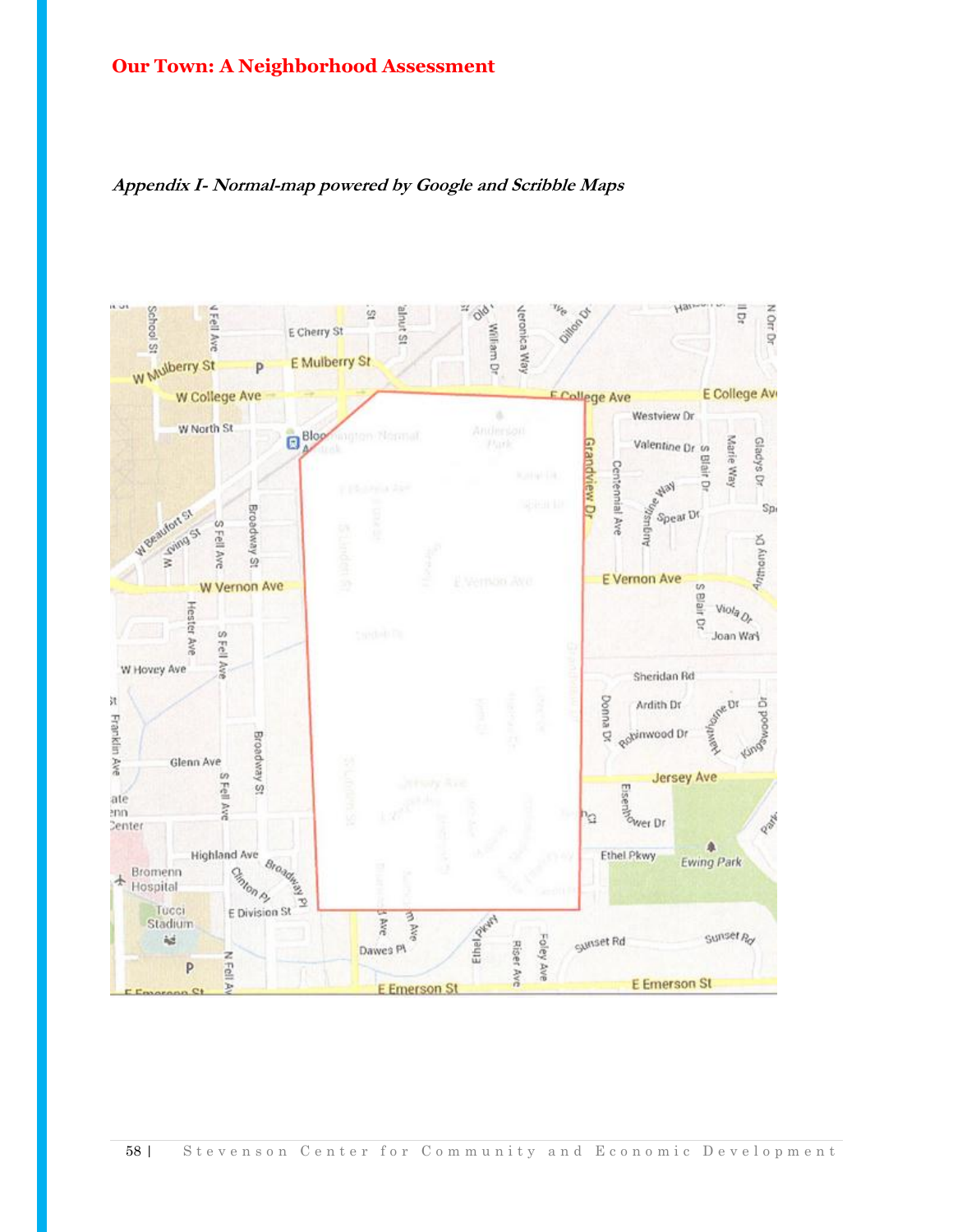

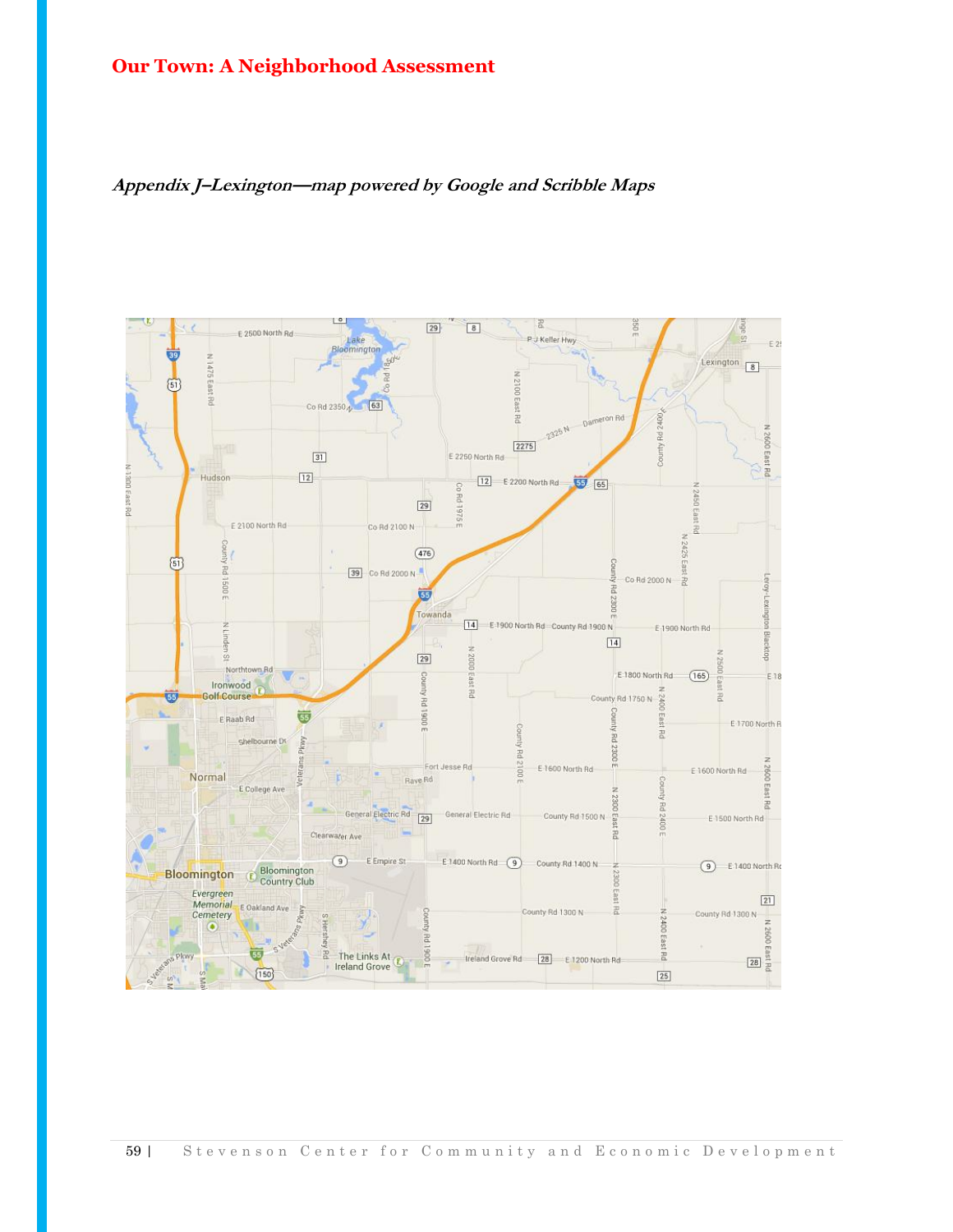#### **Appendix K- Targeted Advisory Council Members**

#### **Advocate BroMenn Medical Center**

http://www.advocatehealth.com/bromenn/mission

Mission: "Advocate BroMenn Medical Center, a 221-bed full service, not-for-profit hospital located in Normal, IL, is one of the most advanced acute care facilities in central Illionis. The medical center's services encompass a wide range of acute, outpatient, rehabilitative and preventative health care. The mission of Advocate Health Care is to serve the health needs of individuals, families, communities through a wholistic philosophy rooted in our fundamental understanding of human beings as created in the image of God."

#### **Bloomington Township**

#### www.townships.toi.org/CITYOFBLOOMINGTONTOWNSHIP

The Bloomington Township is responsible for General Assistance, Property Assessment, Road and Bridge Maintenance.

#### **Bloomington Public School District 87**

http://www.district87.org/pages/Bloomington\_School\_District\_87

Mission: "The educational mission of Bloomington Public Schools is to challenge, support, and inspire students to learn and achieve in their highest potential in order to become productive citizens constructive citizen and lifelong learners. The emphasis of the educational program is the individual student."

#### **Busey Bank**

#### http://www.busey.com/home/buseypromise/heritage

History and Heritage: "At Busey, a community organization, committed to helping customers' and communities' dreams come true. Since we first opened our doors in 1868, we have built on a tradition of close relationships and broad financial capabilities. Looking back, we've come a long way in 145years, yet the core values-dedicated associates, strong customer partnerships and thriving communities-instilled years ago are still the cornerstones of Busey. "

#### **City of Bloomington**

#### http://www.cityblm.org/index.aspx?page=241

"The City government is a respected agency dedicated to serving the public. The City has a commitment to excellence. The City of Bloomington, originally named "Blooming Grove" represents a community that is friendly and safe and values progress and growth."

#### **Commerce Bank**

http://www.commercebank.com/about/social-responsibility/involvement.asp

Community Involvement: "At Commerce Bank, giving back to the community is ingrained in our culture. We are only as strong as the community in which we do business. In everything we do, we strive to be a good corporate citizen and encourage all employees to volunteer for the charities of their choice. Our commitment to the community is evident in a variety of ways: Charitable Giving, Employee Volunteer Efforts, Community Recognition Awards, Commerce Commendations, and Management Involvement."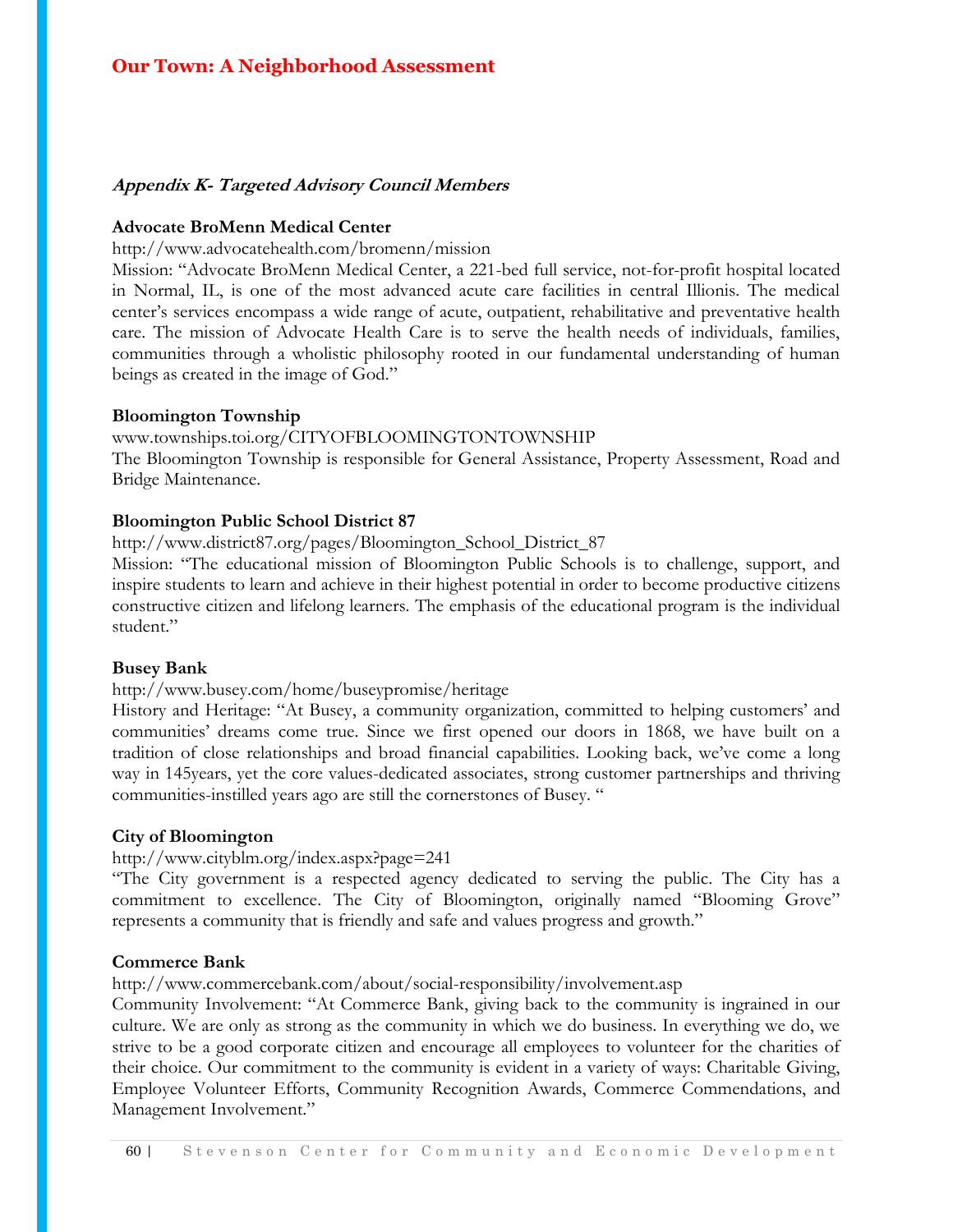#### **COUNTRY Financial**

http://www.countryfinancial.com/SiteController?url=/whyChooseCountry/countryInYourCommu nity

COUNTRY in your community: "COUNTRY strengthens communities by supporting local agriculture through Farmers Markets and hosting sporting events for youth and famliy to enjoy. From financial education programs to Relay for Life, we support non-profit organizations that help communities thrive. Building houses, serving dinners at shelters and helping in an emergency are a few of the we volunteer alongside our neighbors."

#### **East Central Illinois Area Agency on Aging**

#### www.eciaaa.org

Mission: "We are dedicated to enhancing the quality of life for Older Americans and their families by providing information about and access to a variety of services in their community in the 16 counties of East Central Illinois"

#### **Economic Development Council**

http://www.bnbiz.org/Home.aspx

Mission: "The EDC of Bloomington-Normal grows the local economy by assisting with local business expansion, recruiting new businesses and companies to the area, and encouraging the next wave of entrepreneurs to establish their business here."

#### **Heartland Bank and Trust Company**

http://www.hbtbank.com/about-heartland-bank

About: "Heartland Bank and Trust is widely recognized as one of the strongest and most progressive banks in the area. We're a locally owned community bank whose roots are right here in the heartland. The Drake family, who came to Central Illinois in 1852, has been in banking for over 80 years. With the third generation of the family taking an active role in the banking business, we continue this tradition."

#### **Illinois Prairie Community Foundation**

#### http://www.ilprairiecf.org/vision-mission/

Mission: "To engage and assist individuals in sharing their charitable gifts .To receive, invest and manage contributions, building permanent funds for the needs of our area (McLean, Livingston, DeWitt, and Logan Counties and adjacent areas in Tazewell, Woodford, LaSalle, Ford and Piatt Counties). To provide donors flexible, convenient giving option.To be a voice in identifying community needs and concerns. To be a trusted resource and catalyst for positive change."

#### **McLean County Government**

http://www.mcleancountyil.gov/

#### **McLean County Health Department**

#### http://health.mcleancountyil.gov/

Purpose: "The purpose of the McLean County Health Department is to fulfill the public interest in assuring conditions conducive to good health and providing leadership in promoting and protecting the health of county respondents. In pursuit of our mission, we (1)assess and analyze health conditions, (2)assure access to personal health care services, (3)conduct programs in accordance with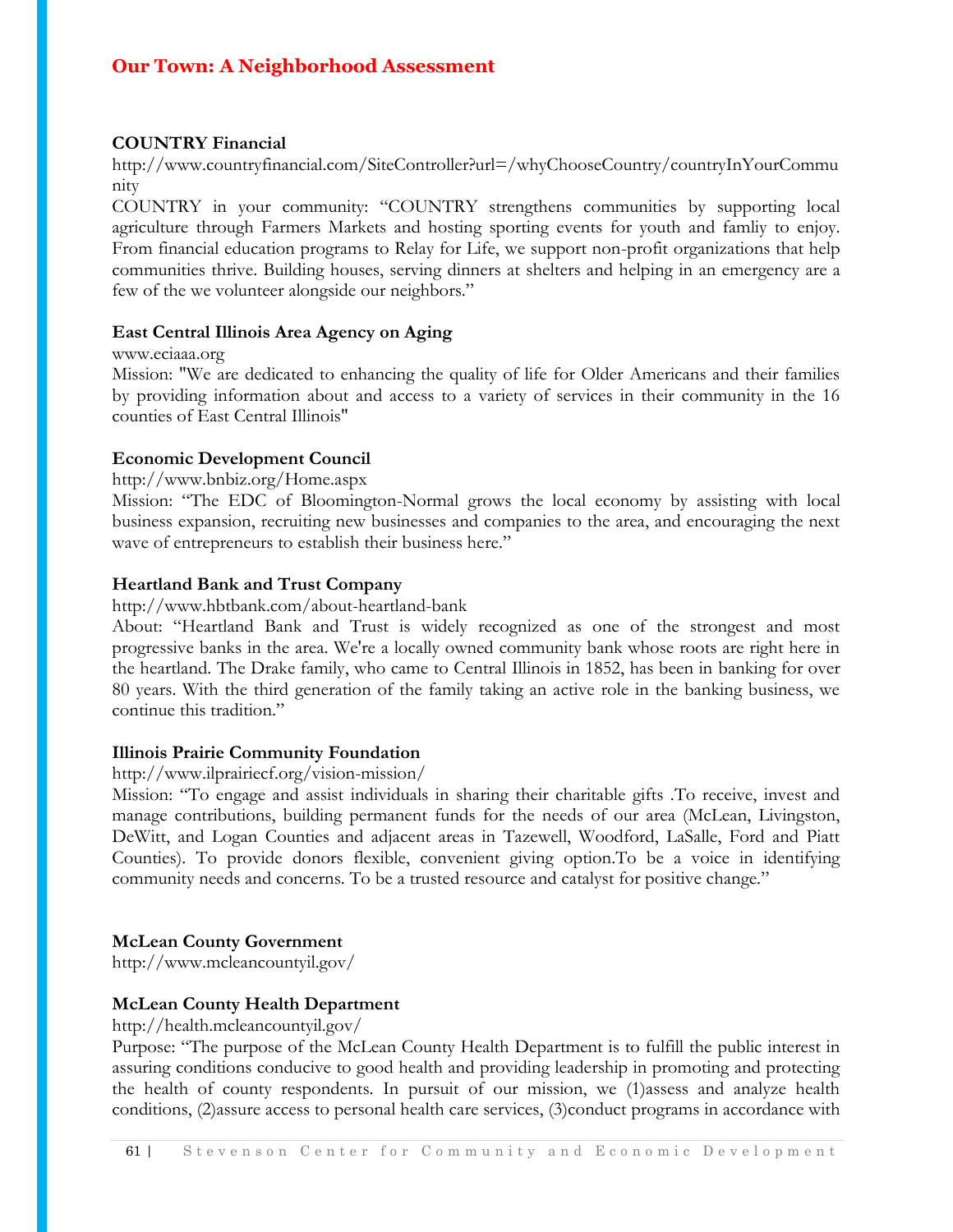Illinois Department of Public Health certification standards for local health departments, (4)coordinate and plan with other entities for a comprehensive community health system,(5)develop local health policies, (6)enforce state laws and local ordinances pertaining to health where applicable, (7)minimize the adverse impact of diseases and disabilities, and (8)prevent and control disease through health promotion, early intervention, and health protection."

#### **Multicultural Leadership Program**

#### http://public.bn-mclp.org/

Mission: "To develop diverse leaders." They aim: (1) to prepare skilled, informed individuals for leadership positions in public, private, educational, political and non-profit sectors; (2) to foster leadership diversity through community welfare and civic participation; (3)to promote intercommunity unity.

#### **Normal Township**

#### http://www.normaltownship.org/index.php

Mission: "There are three main functions of township government; the assessment function, the Township supervisor's function, and the road and highway function are all directed by elected officials. In addition, the Supervisor's office, in conjunction with the Town of Normal, has established a Seniors' Program that serves that portion of our population with many programs and activities."

#### **OSF St. Joseph Medical Center**

http://www.osfstjoseph.org/

Since 1880, OSF St. Joseph Medical Center has provided comprehensive health care services to the Bloomington-Normal community. As part of OSF Healthcare System, OSF St. Joseph Medical Center staff strives to serve every patient, every time with the greatest care and love.

#### **PATH**

#### http://www.pathcrisis.org/

"Our agency began in 1971 and has grown as a community resource people turn to when they are seeking help in human services. We answer over 90,000 calls annually through our 24/7 2-1-1/crisis hotline. PATH also provides critical services for people age 60 and older and their caregivers, and intervention for people who are experiencing homelessness."

#### **Regional Office of Education**

#### http://www.roe17.org/home

An advocate for education by providing positive leadership, coordinating and delivering state and local services, and disseminating information for educators, school districts, and the community.

#### **State Farm Insurance Companies**

http://www.statefarm.com/aboutus/community/development/development.asp

Strong neighborhoods are the foundation of a strong society. We're committed to maintaining the vibrancy of our communities by assisting nonprofits that support: Affordable housing, First time homeowners, Community revitalization, & Economic development.

#### **Town of Normal**

https://www.normal.org/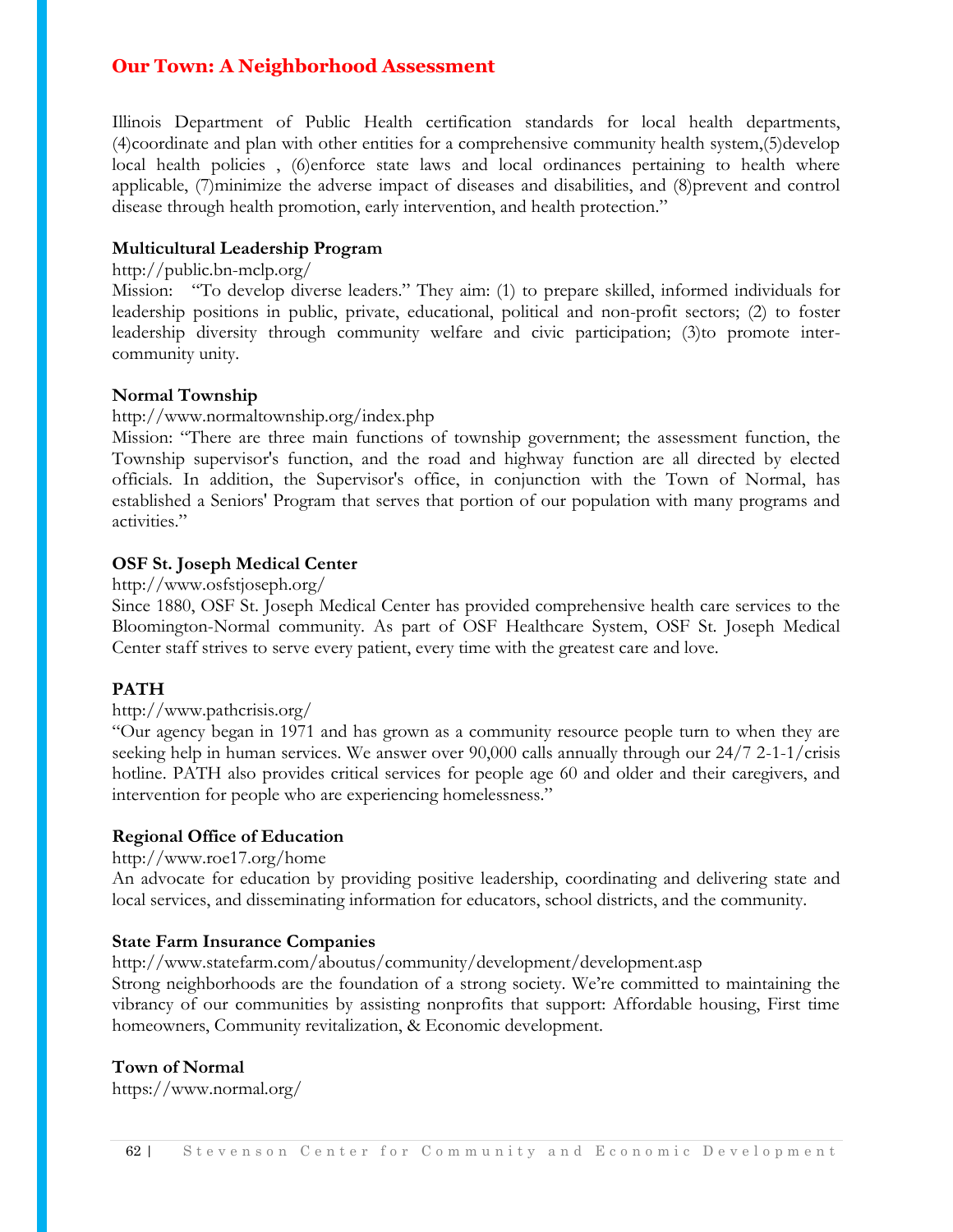The Town of Normal: "Today, Normal spans 17.04 square miles and has a population of 52,497. It consists of three colleges and universities and 17 parks spanning 370 acres. The Town of Normal employs more than 350 full-time individuals who strive to provide a quality environment in which to live, work and play."

#### **University of Illinois Extension**

http://web.extension.illinois.edu/state/whatwedo.html

What we do: "University of Illinois Extension is the flagship outreach effort of the University of Illinois at Urbana-Champaign, offering educational programs to respondents of all of Illinois' 102 counties – and far beyond. Through learning partnerships that put knowledge to work, U of I Extension's programs are aimed at making life better, healthier, safer and more profitable for individuals and their communities. U of I Extension offers educational programs in five broad areas:

- Healthy society
- · Food security and safety
- · Environmental stewardship
- Sustainable and profitable food production and marketing systems
- · Enhancing youth, family and community well-being"

#### **Unit 5 School District**

#### http://www.unit5.org/u5

About us: "McLean County Unit District No. 5 employs 1,830 full and part time staff members to educate over 13,600 students. The district consists of more than 214 square miles, with 16 elementary, 4 junior high and 2 high school buildings, 1 early learning center, and 1 vocational training site. The district has 156 Illinois Department of Transportation-approved buses in its fleet. Buses travel 1.9 million miles a year delivering more than 10,000 students to 23 schools."